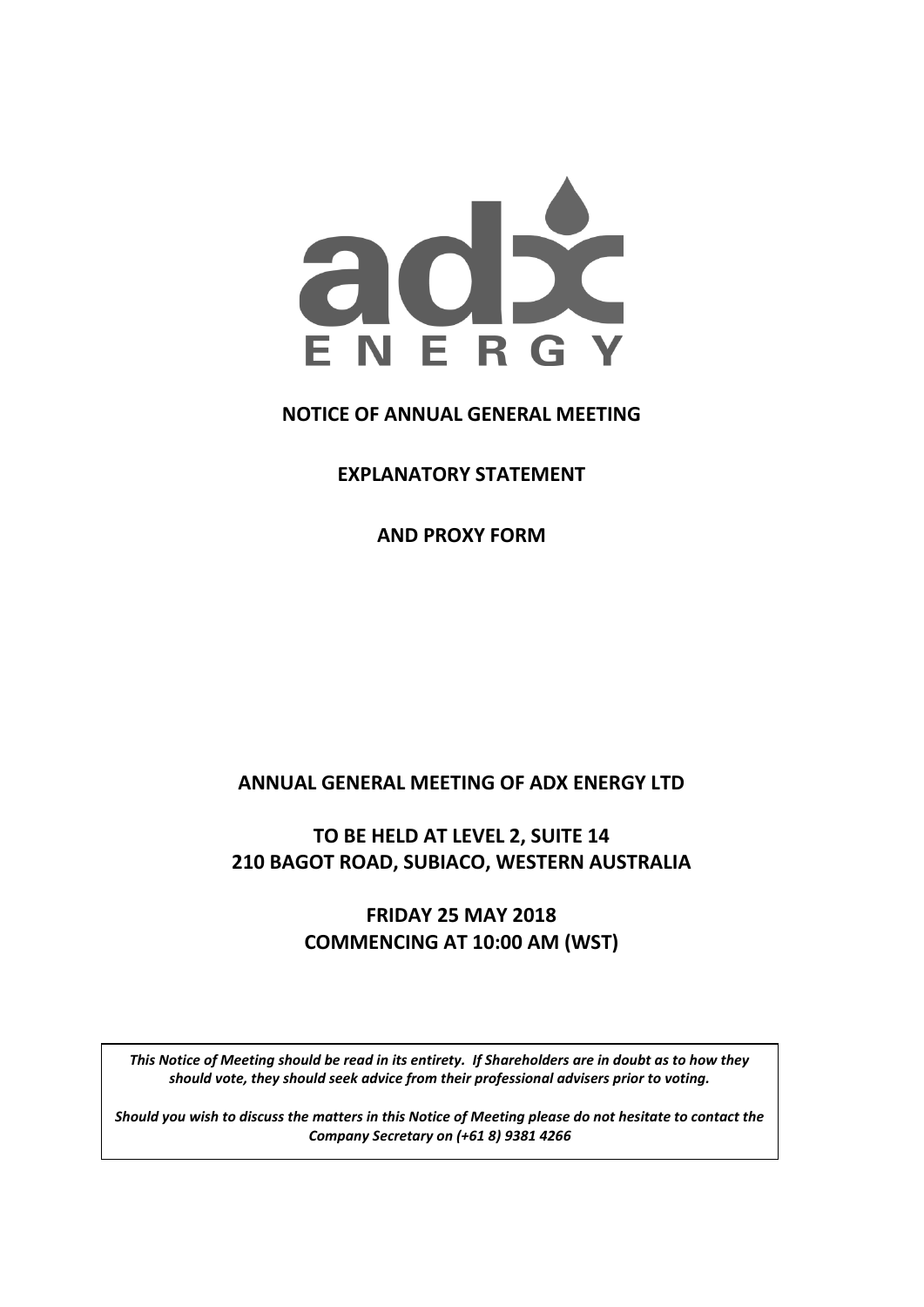## **ADX Energy Ltd ABN 50 009 058 646 Suite 14, 210 Bagot Road, Subiaco WA 6008 Phone: 08 9381 4266 Fax: 08 9381 4766 Email: admin@adxenergy.com.au**

## **NOTICE OF ANNUAL GENERAL MEETING**

## **Notice is given that the Annual General Meeting of ADX Energy Ltd will be held at the office of Level 2, Suite 14, 210 Bagot Road, Subiaco, Western Australia on Friday 25 May 2018 at 10:00 am (WST)**

## **CONTENTS PAGE**

| Business of the Meeting (setting out the proposed resolutions) | 4        |
|----------------------------------------------------------------|----------|
| Explanatory Statement (explaining the proposed resolutions)    | 9        |
| Glossary                                                       | 26       |
| <b>Schedules</b>                                               | 28       |
| Proxy Form                                                     | attached |
|                                                                |          |

## **IMPORTANT INFORMATION**

### **Your Vote is Important**

The business of the Meeting affects your shareholding and your vote is important.

### **How to Vote**

You may vote by attending the meeting in person, by proxy or authorised representative.

## **Voting eligibility**

The Directors have determined pursuant to Regulation 7.11.37 of the Corporations Regulations 2001 (Cth) that the persons eligible to vote at the Meeting are those who are registered Shareholders at 5.00pm (WST) on 23 May 2018.

## **Voting in Person**

To vote in person, attend the Annual General Meeting at the time, date and place set out above.

## **Voting by Proxy**

To vote by proxy, please complete and sign the Proxy Form enclosed and return by the time and in accordance with the instructions set out on the Proxy Form.

In accordance with section 249L of the Corporations Act, members are advised that:

- each member has a right to appoint a proxy;
- the proxy need not be a member of the Company; and
- a member who is entitled to cast 2 or more votes may appoint 2 proxies and may specify the proportion or number of votes each proxy is appointed to exercise. If the member appoints 2 proxies and the appointment does not specify the proportion or number of the member's votes, then in accordance with section 249X(3) of the Corporations Act, each proxy may exercise one-half of the votes.

#### **Your proxy form is enclosed.**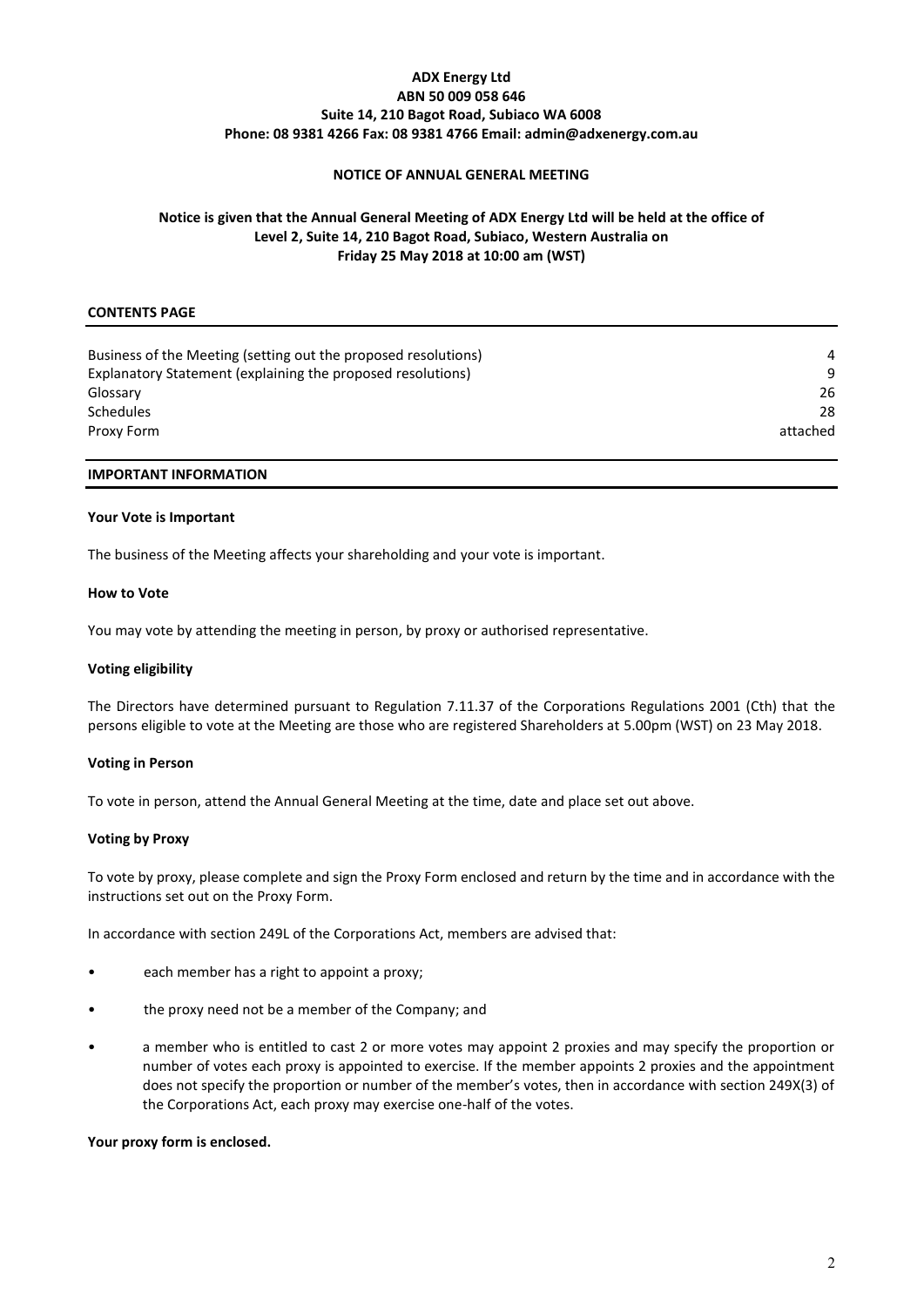Sections 250BB and 250BC of the Corporations Act came into effect on 1 August 2011 and apply to voting by proxy on or after that date. Shareholders and their proxies should be aware of these changes to the Corporations Act, as they apply to this Annual General Meeting. Broadly, the sections mean that:

- **•** if proxy holders vote, they must cast all directed proxies as directed; and
- any directed proxies which are not voted will automatically default to the Chair, who must vote the proxies as directed.

Further details are set out below.

## *Proxy vote if appointment specifies way to vote*

Section 250BB(1) of the Corporations Act provides that an appointment of a proxy may specify the way the proxy is to vote on a particular resolution and, **if it does**:

- the proxy need not vote on a show of hands, but if the proxy does so, the proxy must vote that way (i.e. as directed); and
- **•** if the proxy has 2 or more appointments that specify different ways to vote on the resolution the proxy must not vote on a show of hands; and
- if the proxy is the chair of the meeting at which the resolution is voted on  $-$  the proxy must vote on a poll, and must vote that way (i.e. as directed); and
- if the proxy is not the chair the proxy need not vote on the poll, but if the proxy does so, the proxy must vote that way (i.e. as directed).

## *Transfer of non-chair proxy to chair in certain circumstances*

Section 250BC of the Corporations Act provides that, if:

- an appointment of a proxy specifies the way the proxy is to vote on a particular resolution at a meeting of the Company's members; and
- the appointed proxy is not the chair of the meeting; and
- at the meeting, a poll is duly demanded on the question that the resolution be passed; and
- either of the following applies:
	- o the proxy is not recorded as attending the meeting;
	- o the proxy does not vote on the resolution,

the chair of the meeting is taken, before voting on the resolution closes, to have been appointed as the proxy for the purposes of voting on the resolution at the meeting.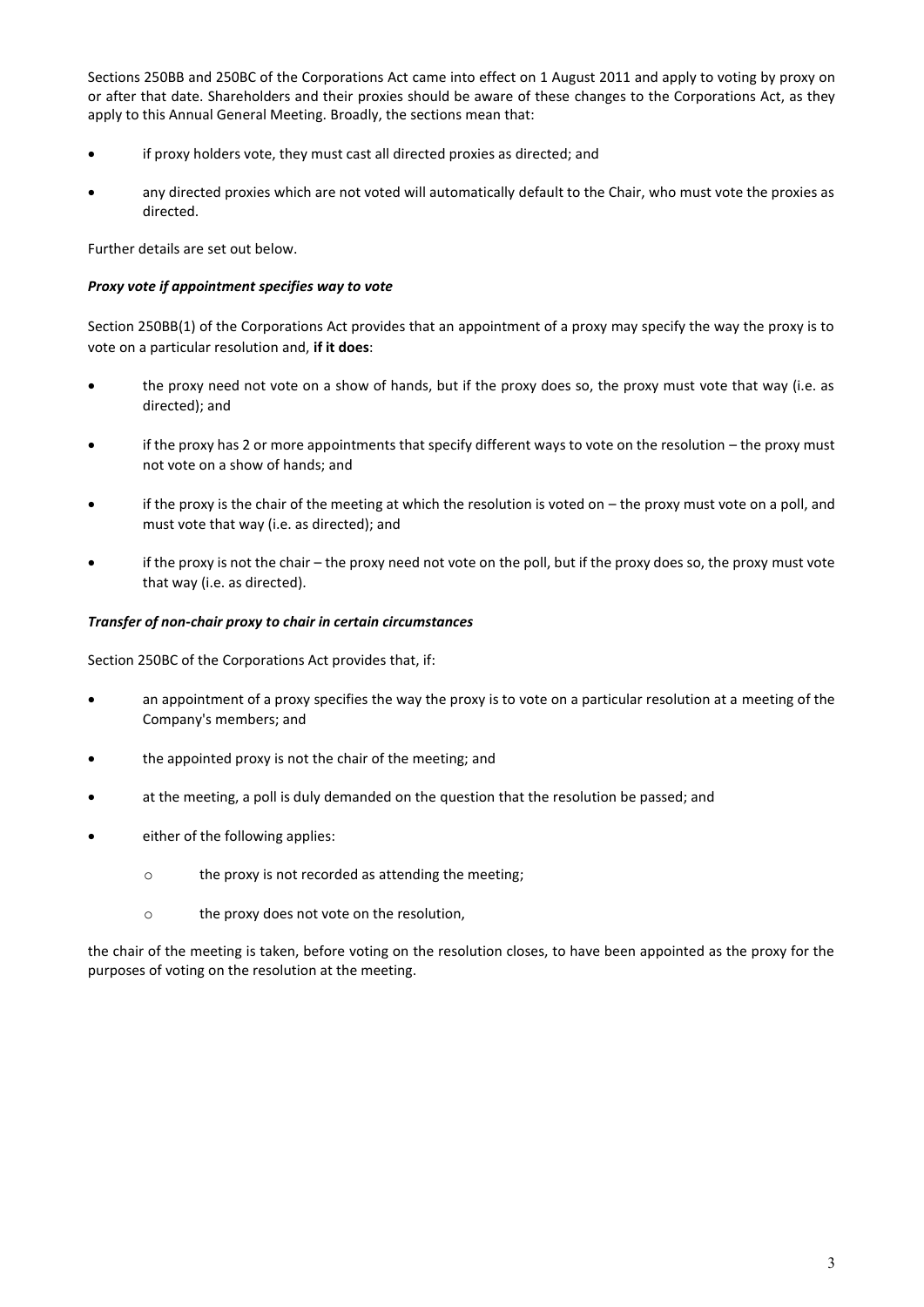### **BUSINESS OF THE MEETING AGENDA**

### **ORDINARY BUSINESS**

#### **1. Financial Statements and Reports – Agenda Item**

To receive and consider the annual financial report of the Company for the financial year ended 31 December 2017 together with the declaration of the directors, the directors' report, the Remuneration Report and the auditor's report.

## **2. Resolution 1 – Adoption of Remuneration Report**

To consider and, if thought fit, to pass, with or without amendment, the following resolution as a **non-binding resolution**:

*"That, for the purpose of section 250R(2) of the Corporations Act and for all other purposes, approval is given for the adoption of the Remuneration Report as contained in the Company's annual financial report for the financial year ended 31 December 2017."*

**Note: In accordance with section 250R(3) of the Corporations Act, this Resolution is advisory only and does not bind the Directors or the Company.**

### **Voting Prohibition Statement:**

A vote on this Resolution must not be cast (in any capacity) by or on behalf of any of the following persons:

- (a) a member of the Key Management Personnel, details of whose remuneration are included in the Remuneration Report; or
- (b) a Closely Related Party of such a member.

However, a person (the **voter**) described above may cast a vote on this Resolution as a proxy if the vote is not cast on behalf of a person described above and either:

- (a) the voter is appointed as a proxy in writing that specifies the way the proxy is to vote on this Resolution; or
- (b) the voter is the Chair and the appointment of the Chair as proxy:
	- (i) does not specify the way the proxy is to vote on this Resolution; and
	- (ii) expressly authorises the Chair to exercise the proxy even though this Resolution is connected directly or indirectly with the remuneration of a member of Key Management Personnel.

#### **3. Resolution 2 – Re-election of Mr Philip Haydn-Slater as a Director**

To consider and, if thought fit, to pass, with or without amendment, the following resolution as an **ordinary resolution**:

*"That, for the purposes of clause 13.4 of the Company's Constitution, ASX Listing Rule 14.4 and for all other purposes, Mr Philip Haydn-Slater, having been appointed as an additional director of the Company on 21 July 2017, retires, and, being eligible, is elected as a non-executive director of the Company."*

### **4. Resolution 3 – Re-election of Mr Ian Tchacos as a Director**

To consider and, if thought fit, to pass, with or without amendment, the following resolution as an **ordinary resolution**:

*That, for the purposes of clause 13.2 of the Constitution and for all other purposes, Mr Ian Tchacos, a director, retires, and being eligible, is re-elected as a Director."*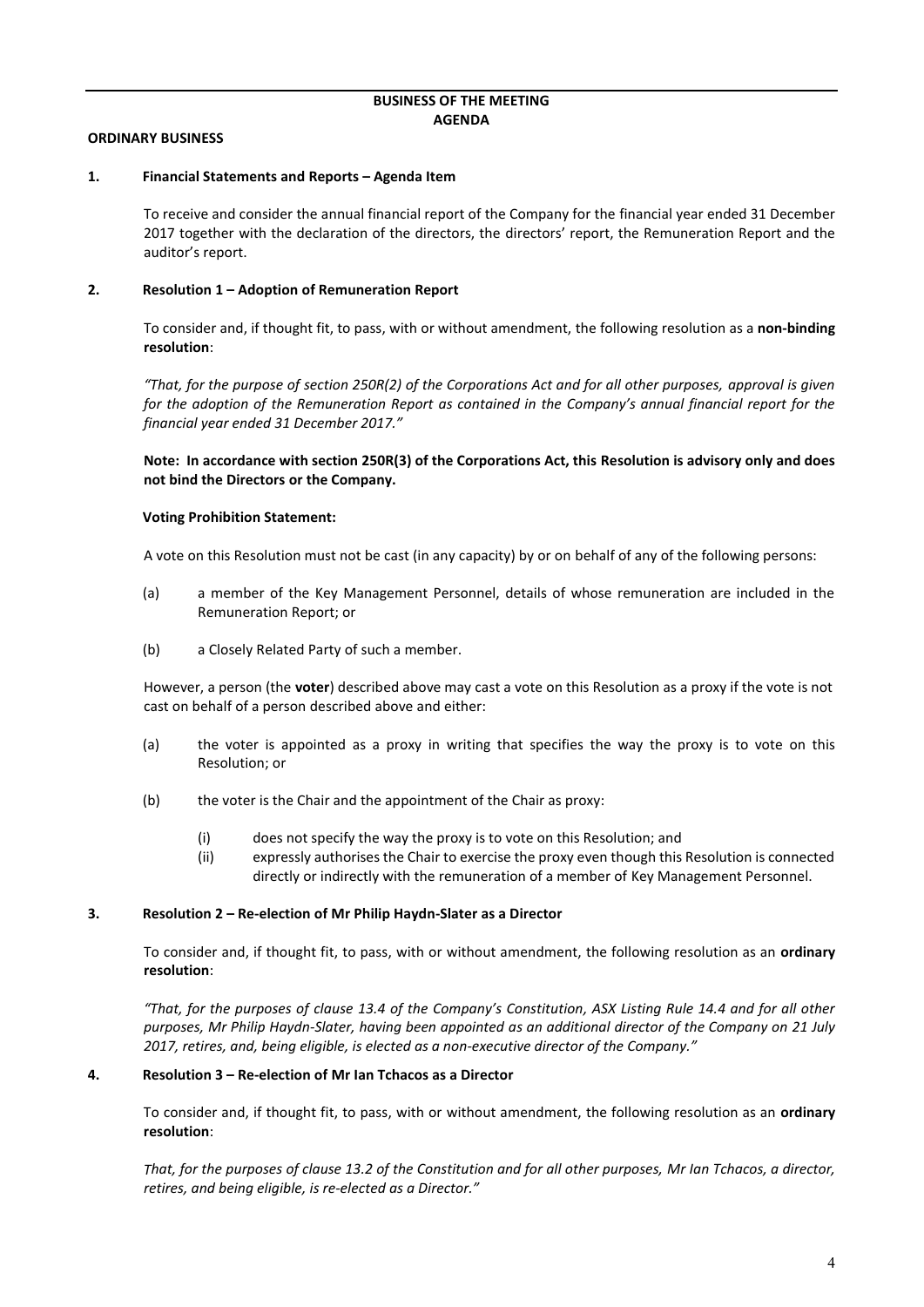## **5. Resolution 4 – Increase the Maximum Aggregate Fees payable to Directors**

To consider and, if thought fit, to pass, the following resolution as an **ordinary resolution**:

*"That, in accordance with rule 13.8 of the Company Constitution and Listing Rule 10.17, the maximum aggregate Directors' fees payable to Directors per annum be increased by \$100,000 from \$150,000 to a maximum of \$250,000."*

**Voting Exclusion:** The Company will disregard any votes cast in favour of the Resolution by or on behalf of a Director or any of their associates. However, the Company need not disregard a vote if it is cast by a person as a proxy for a person who is entitled to vote, in accordance with the directions on the Proxy Form, or, it is cast by the person chairing the meeting as proxy for a person who is entitled to vote, in accordance with a direction on the Proxy Form to vote as the proxy decides.

## **Voting Prohibition statement:**

A person appointed as a proxy must not vote, on the basis of that appointment, on this Resolution if:

- (a) the proxy is either:
	- (i) a member of the Key Management Personnel; or
	- (ii) a Closely Related Party of such a member; and
- (b) the appointment does not specify the way the proxy is to vote on this Resolution.

However, the above prohibition does not apply if:

- (a) the proxy is the Chair; and
- (b) the appointment expressly authorises the Chair to exercise the proxy even though this Resolution is connected directly or indirectly with remuneration of a member of the Key Management Personnel.

## **6. Resolution 5 – Adoption of Performance Rights and Option Plan**

To consider and, if thought fit, pass, the following resolution with or without amendment, as an **ordinary**  resolution:

*"That, for the purposes of ASX Listing Rule 7.2 (Exception 9(b)) and for all other purposes, approval is given for the Company to adopt an employee incentive scheme titled Performance Rights and Option Plan and for the issue of securities under that Plan, on the terms and conditions set out in the Explanatory Statement."* 

## **Voting Exclusion Statement:**

The Company will disregard any votes cast in favour of this Resolution by any Director, other than any Directors who are ineligible to participate in any employee incentive scheme in relation to the Company, and any associates of those Directors. However, the Company need not disregard a vote if it is cast by a person as a proxy for a person who is entitled to vote, in accordance with the directions on the Proxy Form, or, it is cast by the person chairing the meeting as proxy for a person who is entitled to vote, in accordance with a direction on the Proxy Form to vote as the proxy decides.

## **Voting Prohibition statement:**

A person appointed as a proxy must not vote, on the basis of that appointment, on this Resolution if:

- (a) the proxy is either:
	- (i) a member of the Key Management Personnel; or
	- (ii) a Closely Related Party of such a member; and
- (b) the appointment does not specify the way the proxy is to vote on this Resolution.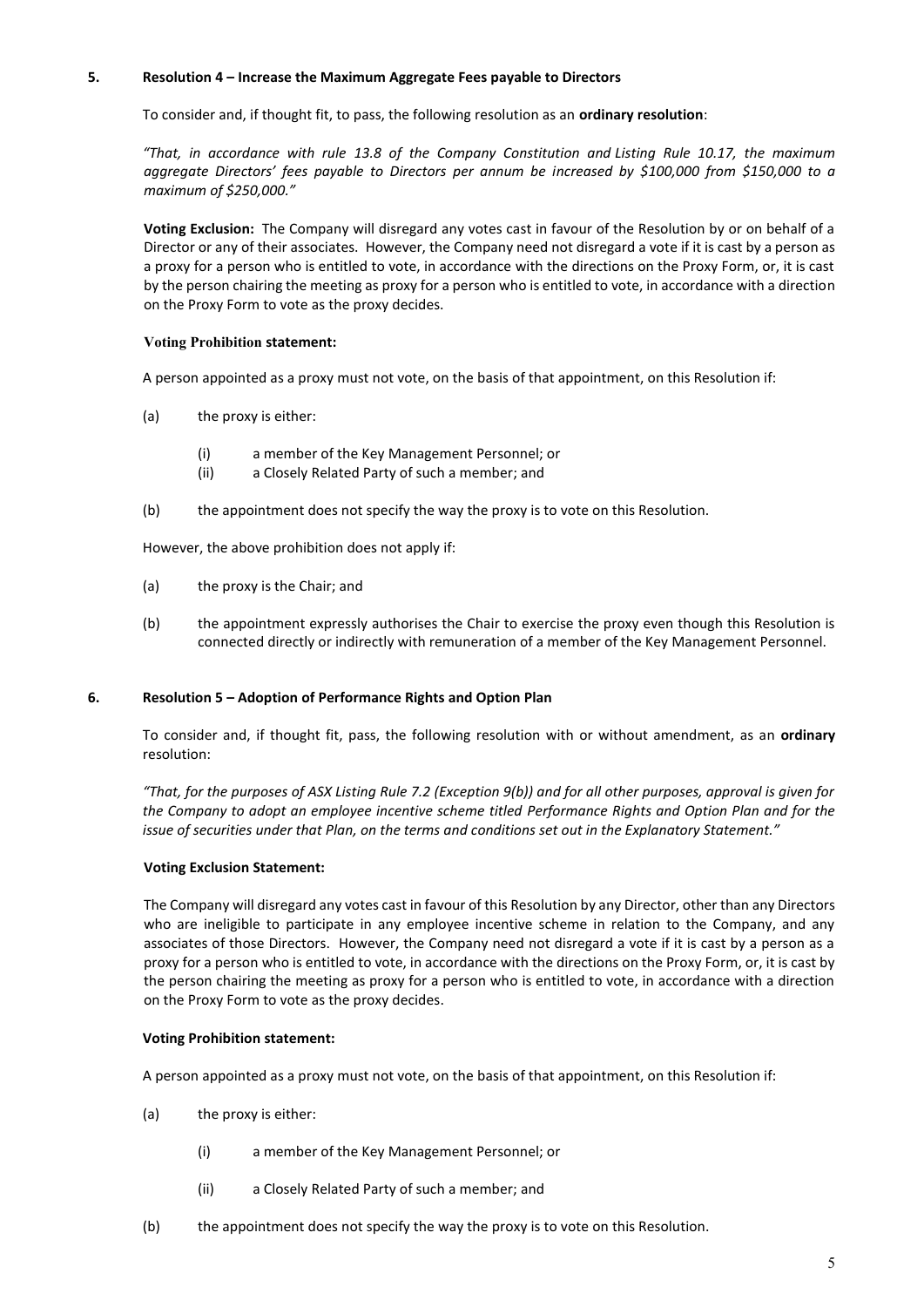However, the above prohibition does not apply if:

- (a) the proxy is the Chair; and
- (b) the appointment expressly authorises the Chair to exercise the proxy even though this Resolution is connected directly or indirectly with remuneration of a member of the Key Management Personnel.

### **7. Resolution 6 – Issue of Director Options in Lieu of Consulting Fees – Mr Ian Tchacos**

To consider and, if thought fit, to pass, the following resolution as an **ordinary resolution**:

*"That, for the purposes of ASX Listing Rule 10.14, section 195(4) and Chapter 2E of the Corporations Act, and for all other purposes, approval is given for the Company to issue 14,200,000 Options to Mr Ian Tchacos (or his nominee), under the Performance Rights and Option Plan, on the terms and conditions set out in the Explanatory Statement."* 

### **8. Resolution 7 – Issue of Director Options in Lieu of Consulting Fees – Mr Paul Fink**

To consider and, if thought fit, to pass, the following resolution as an **ordinary resolution**:

*"That, for the purposes of ASX Listing Rule 10.14, section 195(4) and Chapter 2E of the Corporations Act, and for all other purposes, approval is given for the Company to issue 7,700,000 Options to Mr Paul Fink (or his nominee), under the Performance Rights and Option Plan, on the terms and conditions set out in the Explanatory Statement."* 

### **9. Resolution 8 – Issue of Director Options – Mr Philip Haydn-Slater**

To consider and, if thought fit, to pass, the following resolution as an **ordinary resolution**:

*"That, for the purposes of ASX Listing Rule 10.14, section 195(4) and Chapter 2E of the Corporations Act, and for all other purposes, approval is given for the Company to issue 4,000,000 Options to Mr Philip Haydn-Slater (or his nominee), under the Performance Rights and Option Plan, on the terms and conditions set out in the Explanatory Statement."* 

## **10. Resolution 9 – Issue of Shares (Salary Sacrifice) to Director – Mr Ian Tchacos**

To consider and, if thought fit, to pass, the following resolution as an **ordinary resolution**:

*"That, for the purposes of ASX Listing Rule 10.14, section 195(4) and Chapter 2E of the Corporations Act, and for all other purposes, approval is given for the Company to issue Shares in the Company to the value of \$20,000 to Mr Ian Tchacos (or his nominee), on the terms and conditions set out in the Explanatory Statement."* 

## **11. Resolution 10 – Issue of Shares (Salary Sacrifice) to Director – Mr Paul Fink**

To consider and, if thought fit, to pass, the following resolution as an **ordinary resolution**:

*"That, for the purposes of ASX Listing Rule 10.14, section 195(4) and Chapter 2E of the Corporations Act, and for all other purposes, approval is given for the Company to issue Shares in the Company to the value of \$5,000 to Mr Paul Fink (or his nominee), on the terms and conditions set out in the Explanatory Statement."* 

## **12. Resolution 11 – Issue of Shares (Salary Sacrifice) to Director – Mr Andrew Childs**

To consider and, if thought fit, to pass, the following resolution as an **ordinary resolution**:

*"That, for the purposes of ASX Listing Rule 10.14, section 195(4) and Chapter 2E of the Corporations Act, and for all other purposes, approval is given for the Company to issue Shares in the Company to the value of \$13,000 to Mr Andrew Childs (or his nominee), on the terms and conditions set out in the Explanatory Statement."*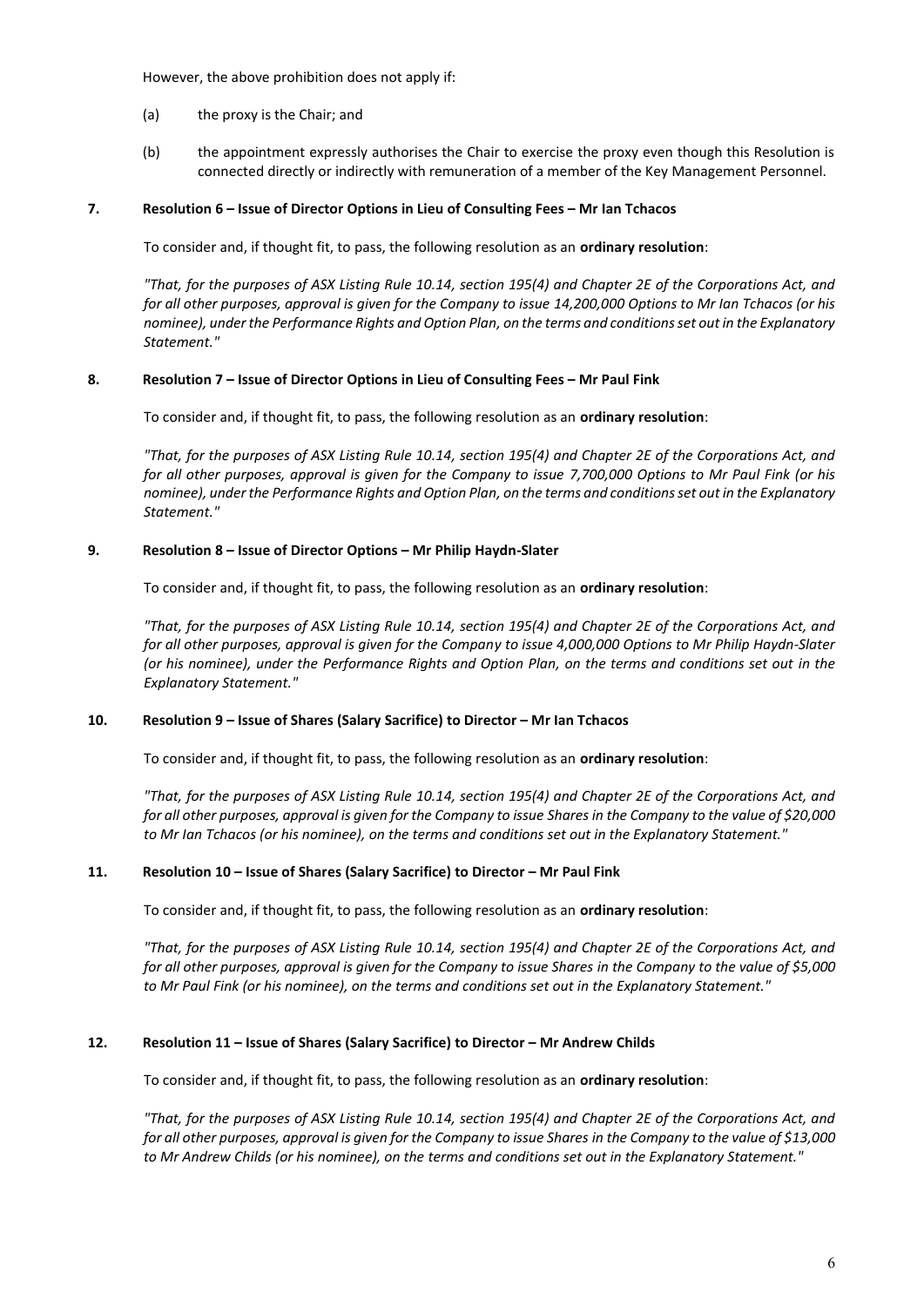## **13. Resolution 12 – Issue of Shares (Salary Sacrifice) to Director – Mr Robert Brown**

To consider and, if thought fit, to pass, the following resolution as an **ordinary resolution**:

*"That, for the purposes of ASX Listing Rule 10.14, section 195(4) and Chapter 2E of the Corporations Act, and for all other purposes, approval is given for the Company to issue Shares in the Company to the value of \$60,000 to Mr Robert Brown (or his nominee), on the terms and conditions set out in the Explanatory Statement."* 

### **14. Resolution 13 – Issue of Shares (Salary Sacrifice) to Director – Mr Philip Haydn-Slater**

To consider and, if thought fit, to pass, the following resolution as an **ordinary resolution**:

*"That, for the purposes of ASX Listing Rule 10.14, section 195(4) and Chapter 2E of the Corporations Act, and for all other purposes, approval is given for the Company to issue Shares in the Company to the value of \$48,000 to Mr Philip Haydn-Slater (or his nominee), on the terms and conditions set out in the Explanatory Statement."* 

### **Voting Exclusion Statement for Resolutions 6 to 13**

The Company will disregard any votes cast in favour of these Resolutions by any Director, (or their nominee/s) other than any Directors who are ineligible to participate in any employee incentive scheme or Director Share Plan, as relevant, in relation to the Company, and any associates of those Directors (**Resolution 6 to 13 Excluded Party**). However, the Company need not disregard a vote if it is cast by a person as a proxy for a person who is entitled to vote, in accordance with the directions on the Proxy Form, or, provided the Chair is not a Resolution 6 to 13 Excluded Party, it is cast by the person chairing the meeting as proxy for a person who is entitled to vote, in accordance with a direction on the Proxy Form to vote as the proxy decides.

### **Voting Prohibition statement Resolutions 6 to 13**

A person appointed as a proxy must not vote, on the basis of that appointment on this resolution if:

- (a) the proxy is either:
	- (i) a member of the Key Management Personnel; or
	- (ii) a Closely Related Party of such a member; and
- (b) the appointment does not specify the way the proxy is to vote on this resolution.

Provided the Chair is not a Resolution 6 to 13 Excluded Party, the above prohibition does not apply if:

(a) the proxy is the Chair; and

(b) the appointment expressly authorises the Chair to exercise the proxy even though this resolution is connected directly or indirectly with remuneration of a member of the Key Management Personnel.

#### **15. Resolution 14 – Approval of 10% Placement Capacity - Shares**

To consider and, if thought fit, pass, the following resolution with or without amendment, as a **special resolution**:

*"That, pursuant to and in accordance with ASX Listing Rule 7.1A, and for all other purposes, the Shareholders approve the issue of Equity Securities of up to 10% of the issued capital of the Company (at the time of issue) calculated in accordance with the formula prescribed in ASX Listing Rule 7.1A.2, and on the terms and conditions in the Explanatory Memorandum".*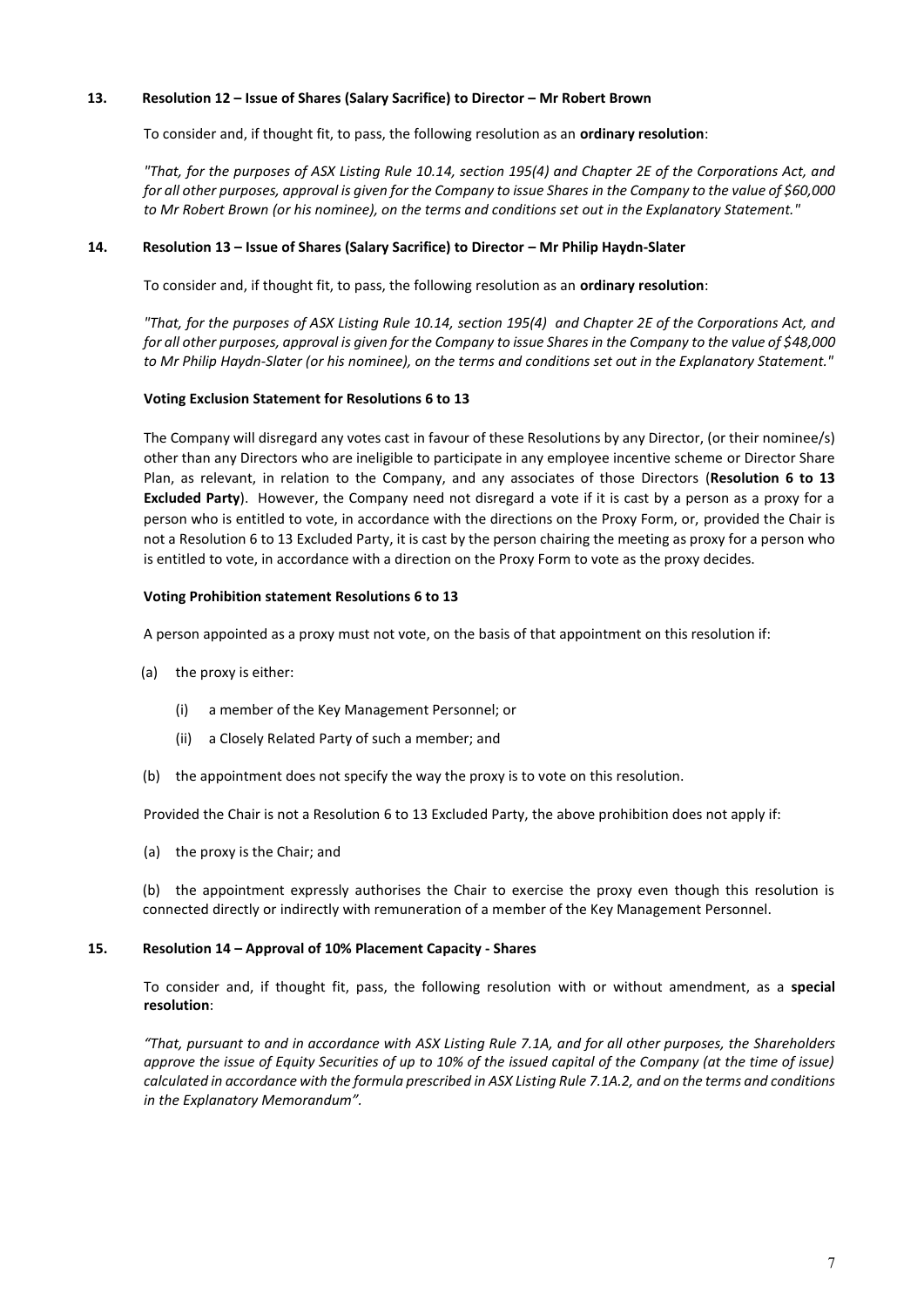## **Voting Exclusion Statement:**

The Company will disregard any votes cast in favour of this Resolution by or on behalf of a person and any associates of the person (or those persons) who:

- may participate or, is expected to participate, in the issue of Equity Securities under this Resolution; or
- might obtain a material benefit if the Resolution is passed, and any associates of those persons, except a benefit solely in their capacity as a holder of Shares if the Resolution is passed.

However, the Company need not disregard a vote if:

- it is cast by a person as proxy for a person
- x who is entitled to vote, in accordance with the directions on the Proxy Form; or
- it is cast by the person chairing the meeting as proxy for a person who is entitled to vote, in accordance with the direction on the Proxy Form to vote as the proxy decides.

### **16. General**

To transact any other business as may be brought before the meeting in accordance with the Constitution of the Company, the Corporations Act, or otherwise.

## **BY ORDER OF THE BOARD**

**IAN TCHACOS EXECUTIVE CHAIRMAN 16 April 2018**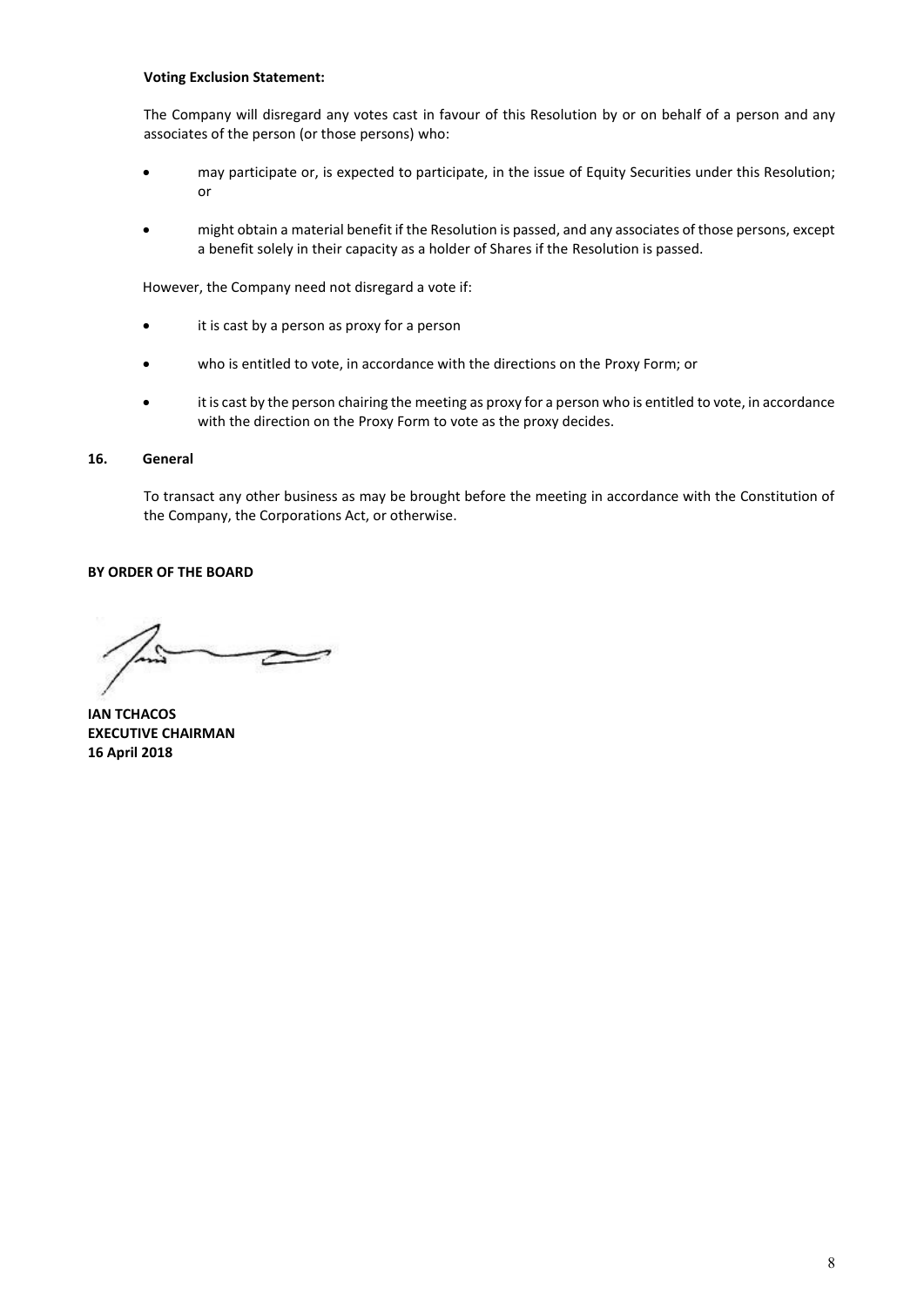## **ADX Energy Ltd ABN 50 009 058 646 Suite 14, 210 Bagot Road, Subiaco WA 6008 Phone: 08 9381 4266 Fax: 08 9381 4766 Email: admin@adxenergy.com.au**

## **EXPLANATORY STATEMENT**

This Explanatory Statement and all attachments are important documents. They should be read carefully.

If you have any questions regarding the matters set out in this Explanatory Statement or the preceding Notice, please contact the Company, your stockbroker or other professional adviser.

### **1. Financial Statement and Reports – Agenda Item**

In accordance with the Constitution, the business of the Annual General Meeting will include receipt and consideration of the annual financial report of the Company for the financial year ended 31 December 2017 together with the declaration of the directors, the directors' report, the Remuneration Report and the auditor's report.

The Company will not provide a hard copy of the Company's financial report to Shareholders unless specifically requested to do so. The Company's financial report is available on its website at http://adxenergy.com.au/.

## **2. Resolution 1 – Adoption of Remuneration Report**

## **2.1 General**

The Corporations Act requires that at a listed company's annual general meeting, a resolution to shareholders that the remuneration report be adopted must be put to shareholders. However such a resolution is advisory only and does not bind the Directors of the Company.

A reasonable opportunity will be provided for discussion of the Remuneration Report at the meeting.

The remuneration report sets out the company's remuneration arrangements for the directors and senior management of the company. The remuneration report is part of the directors' report contained in the December financial report of the company. The chair of the meeting must allow a reasonable opportunity for its shareholders to ask questions about or make comments on the remuneration report at the annual general meeting.

The Remuneration Report is set out in the Company's Annual Report which:

- outlines the Board's policy for determining the nature and amount of remuneration of Directors, the company secretary and other key management personnel of the Company;
- discusses the relationship between the Board's remuneration policy and the Company's performance;
- details and explains any performance condition applicable to the remuneration of a Director, secretary or other key management personnel;
- details the remuneration (including options, if any) of each Director and other key management personnel of the Company for the period; and
- summarises the terms of any contract under which any Director, the company secretary or other key management personnel is engaged, including the period of notice required to terminate the contract and any termination payments provided for under the contract.

## **2.2 Voting consequences**

Under changes to the Corporations Act which came into effect on 1 July 2011, a company is required to put to its shareholders a resolution proposing the calling of another meeting of shareholders to consider the appointment of directors of the company (**Spill Resolution**) if, at consecutive annual general meetings, at least 25% of the votes cast on a remuneration report resolution are voted against adoption of the remuneration report and at the first of those annual general meetings a Spill Resolution was not put to vote. If required, the Spill Resolution must be put to vote at the second of those annual general meetings.

If more than 50% of votes cast are in favour of the Spill Resolution, the company must convene a shareholder meeting (**Spill Meeting**) within 90 days of the second annual general meeting.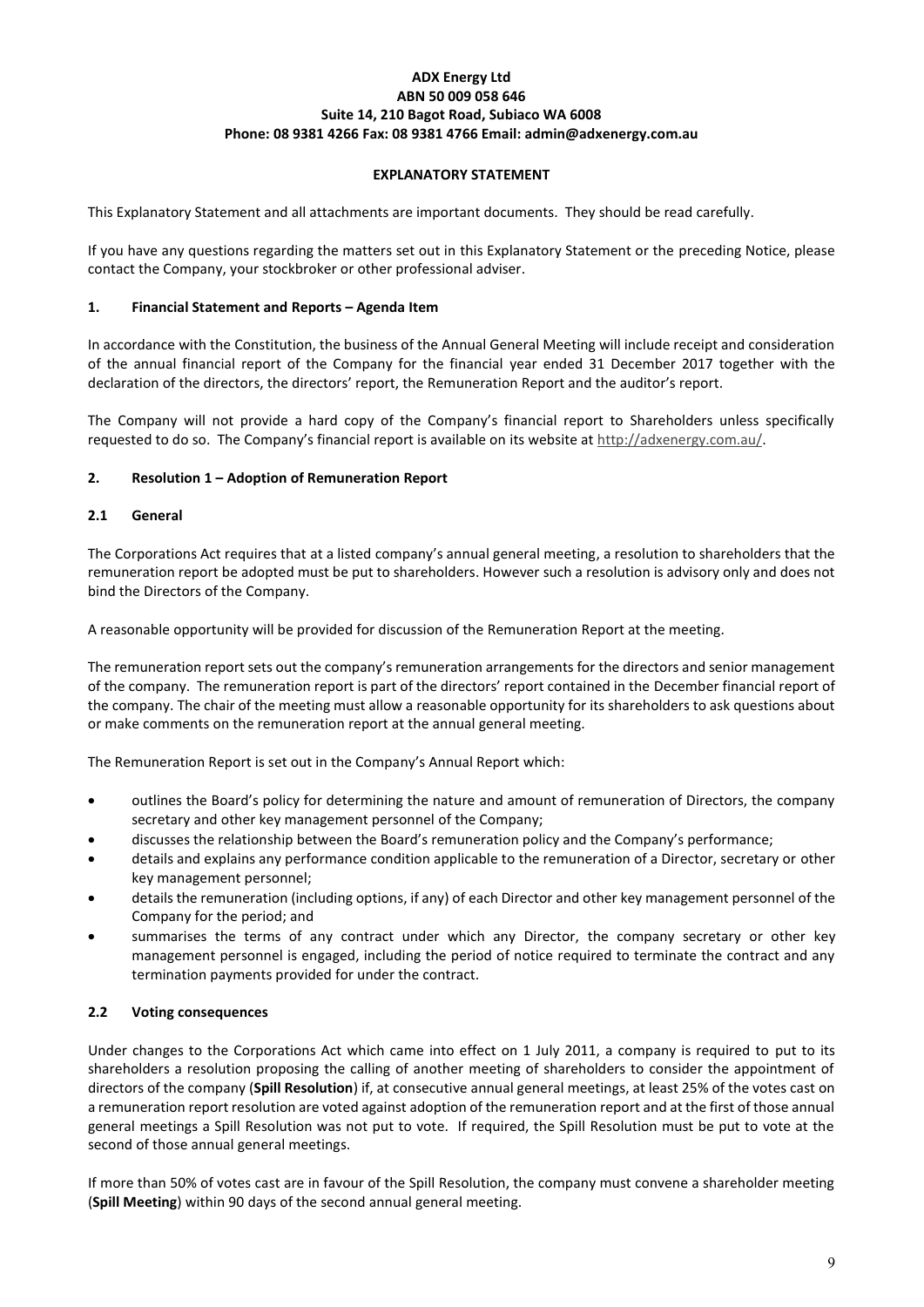All of the directors of the company who were in office when the directors' report (as included in the company's annual financial report for the previous financial year was approved, other than the managing director of the company, will cease to hold office immediately before the end of the Spill Meeting but may stand for re-election at the Spill Meeting.

Following the Spill Meeting those persons whose election or re-election as directors of the company is approved will be the directors of the company.

## **2.3 Previous voting results**

At the Company's previous annual general meeting the votes cast against the remuneration report considered at that annual general meeting were less than 25%. Accordingly, the Spill Resolution is not relevant for this Annual General Meeting.

## **2.4 Proxy voting restrictions**

A vote must not be cast (in any capacity) on this resolution by or on behalf of a member of the Company's KMP whose remuneration details are included in the Remuneration Report, or a KMP's closely related party. A "closely related party" includes a spouse, dependant and certain other close family members of a KMP, as well as any companies controlled by a KMP.

However, a vote may be cast by a KMP or a KMP's closely related party if they do so as a proxy and:

- the vote is not cast on behalf of a KMP or a KMP's closely related party; and
- the appointment of the proxy is in writing and specifies the way the proxy is to vote on this resolution; or
- the proxy is the Chairman of the meeting and the appointment of the Chairman of the meeting as proxy:
	- does not specify the way the proxy is to vote on this resolution; and
	- expressly authorises the Chairman of the meeting to exercise the proxy even if the resolution is connected directly or indirectly with the remuneration of the KMP.

If you appoint the Chairman of the meeting as your proxy, and you do not direct your proxy how to vote on this resolution on the proxy form, you will be expressly authorising the Chairman of the meeting to exercise your proxy on this resolution. The Chairman of the meeting intends to vote undirected proxies in favour of this resolution.

## **3. Resolution 2 – Re-election of Mr Haydn-Slater as a Director**

Clause 13.4 of the Constitution and ASX Listing Rule 14.4 requires that any Director appointed during the year holds office until the next annual general meeting and then is to retire at the annual general meeting. A Director who retires under clause 13.4 of the Constitution and ASX Listing Rule 14.4 is eligible for re-election.

Mr Philip Haydn-Slater was appointed as an additional Director of the Company since the last annual general meeting on 21 July 2017, and accordingly, Philip Haydn-Slater will retire at the Annual General Meeting and seek re-election.

Mr Haydn-Slater is located in London and has extensive capital market experience, provides ADX with an excellent focal point for future investment from the London and European equity markets. These are markets from which the Board of ADX believes it can generate increasing investor interest as it matures its appraisal and development assets in the Mediterranean and Eastern Europe.

Mr Haydn-Slater was a co-founder and a director of HD Capital for over 5 years and has worked throughout his 37 year career within institutional sales for a number of well-known financial institutions. Prior to HD Capital, Mr Haydn-Slater spent eight years as Head of Corporate Broking at WH Ireland Ltd in their London office where he was responsible for originating and managing the sales process for a significant number of transactions including flotations and secondary placings for corporate clients on the AIM market and other international exchanges.

Mr Haydn-Slater's experience is mainly related to transactions pertaining to resource industries and he continues to maintain a strong focus on oil and gas as well as mining. During his career, Philip has worked in both London and Sydney for financial organisations that include ABN Amro, Bankers Trust, James Capel & Co and Bain Securities (Deutsche Bank) Sydney in addition to the above.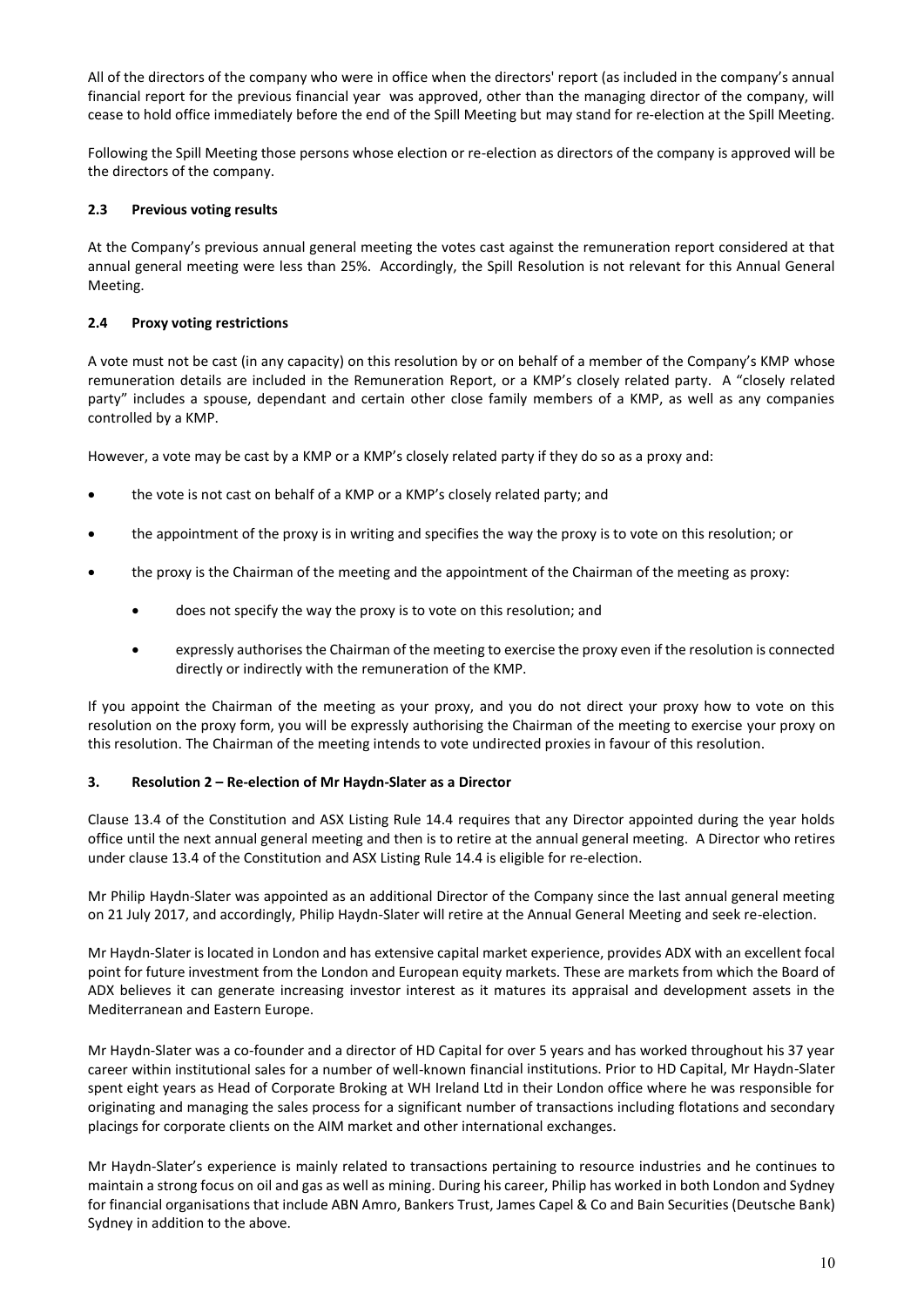If elected, the Board considers Mr Haydn-Slater will be an independent director.

The Board supports the re-election of Mr Haydn-Slater and recommends that Shareholders vote in favour of Resolution 2.

## **4. Resolution 3 – Re-election of Mr Ian Tchacos as a Director**

Under the Company's existing Constitution, one third of the Directors (or if their number is not a multiple of three, the number nearest one third) must retire from office at each annual general meeting of the Company. Directors who retire in accordance with this requirement are eligible for re-election. The Directors to retire are those (other than the Managing Director) who have been in office for three years since their appointment or last re-appointment or who have been longest in office since their appointment or last re-appointment. For the purposes of Listing Rule 14.4 and rule 13.2 of the existing Constitution, shareholder approval is being sought to re-elect Mr Ian Tchacos as a Director.

Mr Tchacos was appointed as Non-Executive Chairman of ADX on 2 March 2010 and appointed as Executive Chairman on the 28 September 2015. He is a Petroleum Engineer with over 30 years international experience in corporate development and strategy, mergers and acquisitions, petroleum exploration, development and production operations, commercial negotiation, oil and gas marketing and energy finance. He has a proven management track record in a range of international oil company environments. As Managing Director of Nexus Energy he was responsible for this company's development from an onshore micro cap explorer to an ASX top 200 offshore producer and operator.

If elected, the Board considers Mr Tchacos will not be an independent director due to his position as Executive Chairman.

The Board supports the re-election of Mr Tchacos and recommends that Shareholders vote in favour of Resolution 3.

## **5. Resolution 4 – Increase the Maximum Aggregate Fees payable to Directors**

Shareholder approval is sought to increase the maximum aggregate remuneration paid to Directors (excluding salaries/consulting fees) of the Board by \$100,000 from \$150,000 to \$250,000 per annum.

In accordance with rule 13.8 of the Company Constitution and Listing Rule 10.17, the total aggregate fixed sum per annum to be paid to Directors (excluding salaries of executive Directors and consulting fees) is fixed by ordinary resolution of a general meeting of shareholders. The maximum aggregate amount (currently \$150,000 per annum) was approved by shareholders at ADX's 2011 AGM upon adoption of a new constitution.

Director fees are reviewed annually. The most recent review was conducted in July 2017, at which time fees were reduced in order to enable compensation for a newly appointed director which resulted in an expansion to the Board. Currently the total fees per annum paid to all Company Directors (excluding consulting fees) equals approximately \$149,000. The remuneration of each Director for the year ended 31 December 2017 is detailed in the Company's 2017 Annual Report.

The Board wishes to increase the maximum aggregate amount of fees that may be paid by \$100,000 from \$150,000 to a maximum of \$250,000.

The Board considers that it is reasonable and appropriate to increase the remuneration pool for non-executive directors for the following reasons:

- there has been an increase in the number of non-executive directors to provide additional skills to the Board;
- the Company has expanded its operations from exploration to appraisal and development requiring additional skills and experience;
- there are increasing demands on Directors given ADX's growth in its international operations;
- operating internationally, there are continued regulatory requirements which has increased the workloads and time demands on Directors; and
- the Board is comprised of highly experienced individuals. The ability to recruit and retain high calibre directors requires sufficient capacity to respond to changes in market rates as required.

An increase in the current pool is sought to provide sufficient capacity and flexibility to respond to future needs as discussed above.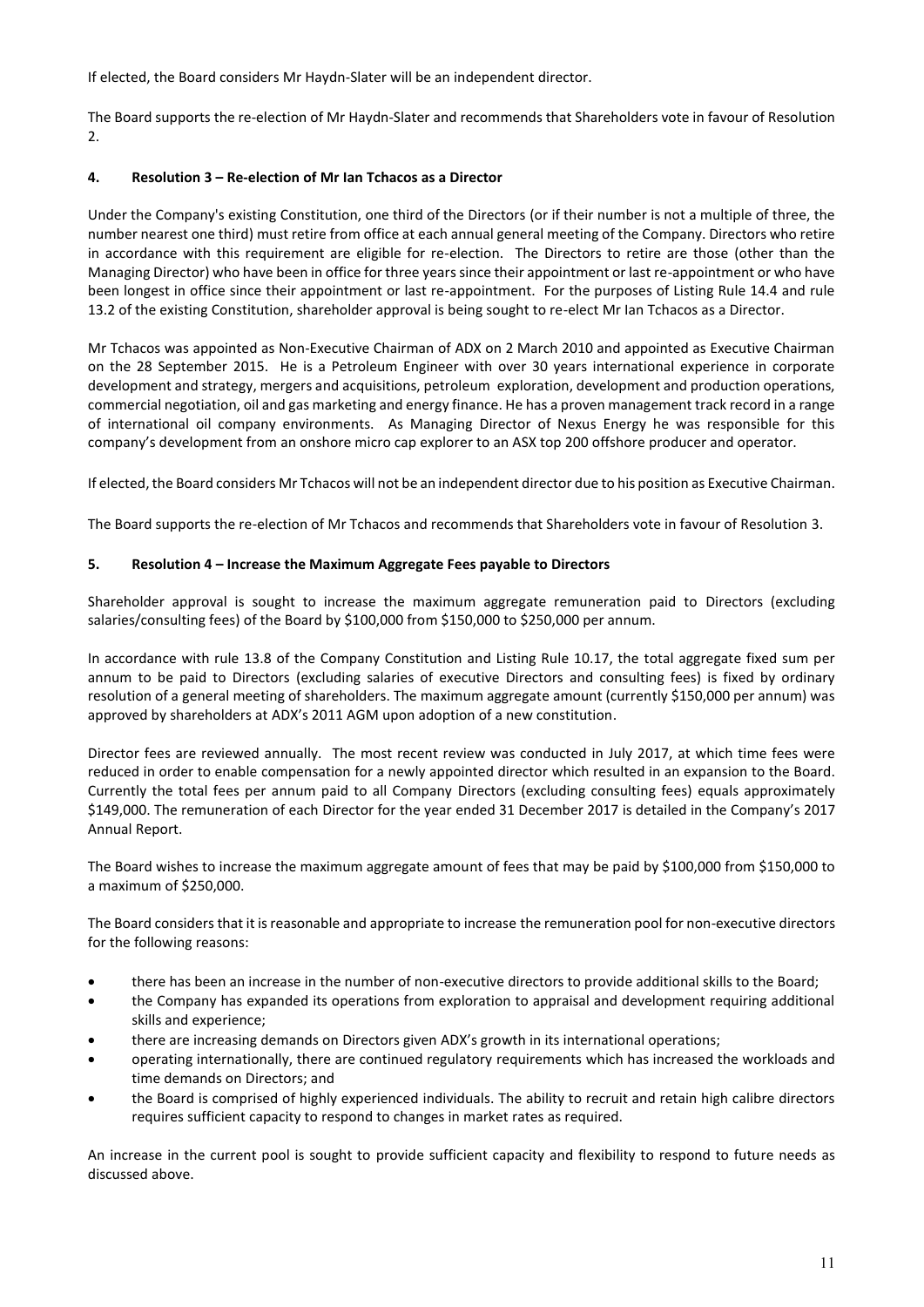In the past 3 years, the Company has issued Directors an aggregate of 33,000,000 Options and 20,980,129 Shares for Director fees and 29,005,098 Shares for Directors consulting fees (the Shares were issued in lieu of cash pursuant to the Directors Share Plan) with prior Shareholder approval under ASX Listing Rules 10.11 and 10.14.

A voting exclusion statement applies to this item of business, as set out in the Notice of Meeting. The Chairman of the Meeting intends to vote all available proxies in favour of this item of business. Given the interest of the Directors in this Resolution, the Board makes no recommendation to Shareholders regarding this Resolution.

## **6. Resolution 5 – Adoption of Performance Rights and Option Plan**

Resolution 5 seeks Shareholder approval for the adoption of the employee incentive scheme titled Performance Rights and Option Plan (**Plan**) in accordance with ASX Listing Rule 7.2 (Exception 9(b)).

ASX Listing Rule 7.1 provides that a company must not, subject to specified exceptions, issue or agree to issue more equity securities during any 12 month period than that amount which represents 15% of the number of fully paid ordinary securities on issue at the commencement of that 12 month period. ASX Listing Rule 7.2 (Exception 9(b)) sets out an exception to ASX Listing Rule 7.1 which provides that issues under an employee incentive scheme are exempt for a period of 3 years from the date on which shareholders approve the issue of securities under the scheme as an exception to ASX Listing Rule 7.1.

If Resolution 5 is passed, the Company will be able to issue Incentive Options and Performance Rights under the Plan to eligible participants over a period of 3 years without impacting on the Company's ability to issue up to 15% of its total ordinary securities without Shareholder approval in any 12 month period.

Shareholders should note that this is a new Plan and accordingly the first time approval is sought under Listing Rule 7.2 exemption 9. This new Plan replaces the Company's previous plan referred to as the Employee Incentive Option Plan, approved on 26 May 2016. Under the old plan, 43,000,000 Incentive Options have previously been issued under the Plan since it was last approved on 26 May 2016.

The objective of the Plan is to attract, motivate and retain key employees and it is considered by the Company that the adoption of the Plan and the future issue of Incentive Options and Performance Rights under the Plan will provide selected employees with the opportunity to participate in the future growth of the Company. Incentive Options and Performance Rights will also be offered to key employees in lieu of fees to align employees with shareholder objectives and minimise consumption of cash.

Any future issues of Incentive Options and Performance Rights under the Plan to a related party or a person whose relation with the company or the related party is, in ASX's opinion, such that approval should be obtained will require additional Shareholder approval under ASX Listing Rule 10.14 at the relevant time.

A summary of the key terms and conditions of the Plan is set out in Schedule 1. In addition, a copy of the Plan is available for review by Shareholders at the registered office of the Company until the date of the Meeting. A copy of the Plan can also be sent to Shareholders upon request to the Company Secretary. Shareholders are invited to contact the Company if they have any queries or concerns.

## **7. Resolutions 6 to 8 - Issue of Related Party Options**

## **7.1 General**

The Company has agreed, subject to obtaining Shareholder approval, to issue a total of 25,90,000 Options **(Related Party Options)** to Mr Ian Tchacos, Mr Paul Fink, Mr Philip Haydn-Slater **(Related Parties)** under the Company's Performance Rights and Option Plan.

Resolutions 6 to 8 are subject to the passing of Resolution 5, which seeks Shareholder approval for the adoption of Performance Rights and Option Plan.

For a public company or an entity that the public company controls, to give a financial benefit to a related party of the public company, the public company or entity must:

- (a) obtain the approval of the public company's members in the manner set out in sections 217 to 227 of the Corporations Act; and
- (b) give the benefit within 15 months following such approval,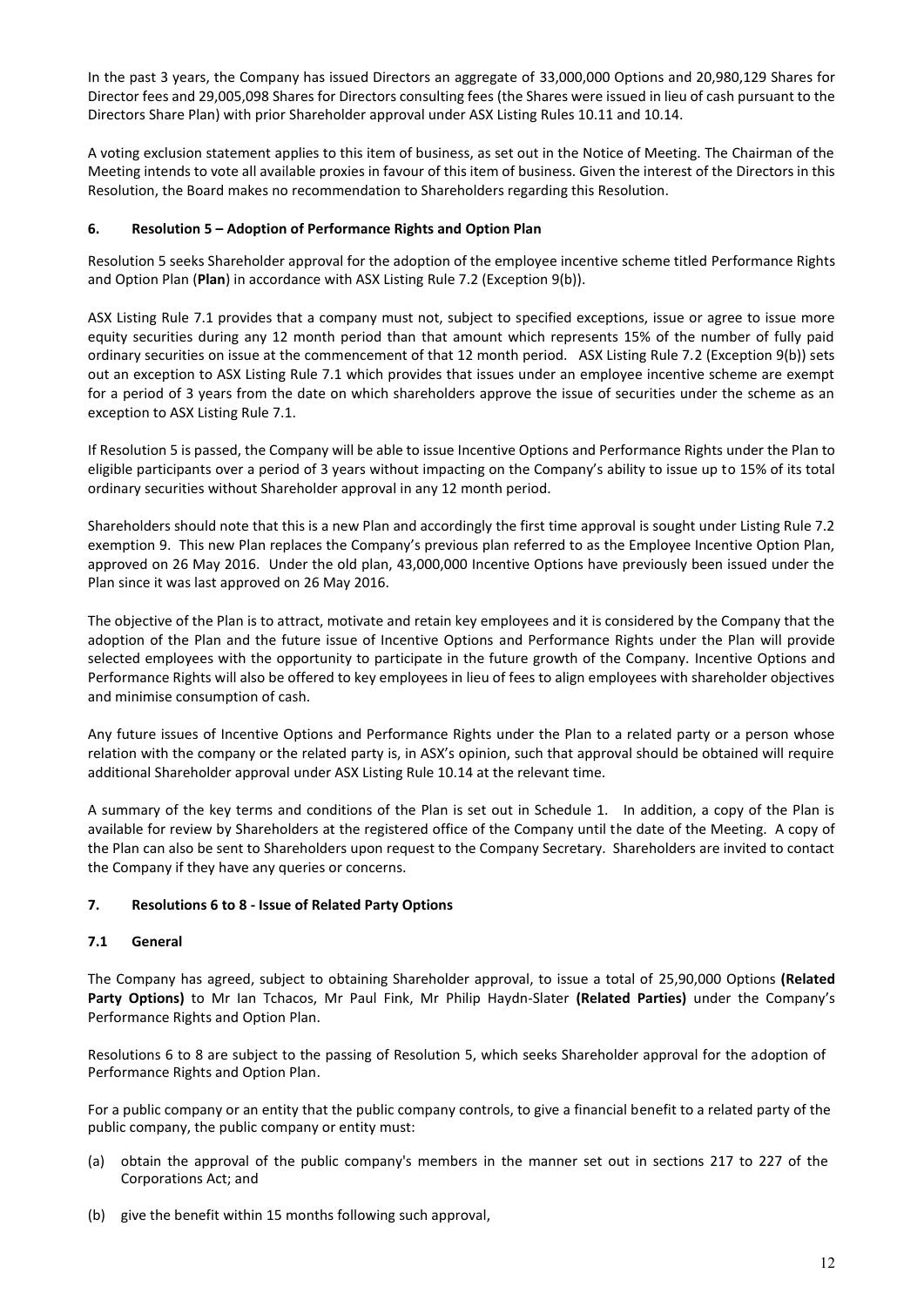unless the giving of the financial benefit falls within an exception set out in sections 210 to 216 of the Corporations Act.

The grant of the Related Party Options constitutes giving a financial benefit and Mr Ian Tchacos, Mr Paul Fink and Mr Philip Haydn-Slater are related parties of the Company by virtue of being Directors.

These options are being granted for the following reasons:

- (a) For Ian Tchacos as remuneration for reduced consulting fees. Ian Tchacos has agreed to receive 50% of his consulting day rate of \$1,500/day as equity for days in excess of 4 days per month (ie after 4 days, \$750 cash and \$750 in equity);
- (b) For Paul Fink as remuneration for reduced consulting fees. Paul Fink has agreed to receive 50% of his consulting day rate of \$1,500/day as equity for days in excess of 8 days per month (ie after 8 days, \$750 cash and \$750 in equity); and
- (c) For Philip Haydn-Slater as a sign-on bonus upon his appointment as a Director.

In addition, ASX Listing Rule 10.14 also requires shareholder approval to be obtained where an entity issues, or agrees to issue, securities under an employee incentive scheme to a director of the entity, an associate of the director, or a person whose relationship with the entity, director or associate of the director is, in ASX's opinion, such that approval should be obtained.

Section 195(4) of the Corporations Act provides that where there are not enough directors to form a quorum for a directors' meeting because of section 195 of the Corporations Act, one or more of the directors (including those who have a material personal interest in the matter) may call a general meeting and the general meeting may pass a resolution to deal with the matter.

As it is proposed that a majority of the Directors will receive Related Party Options, the Directors have been unable to form quorum to consider whether one of the exceptions set out in sections 210 to 216 of the Corporations Act applies to these issues. Accordingly, in accordance with section 195(4) of the Corporations Act, the Directors have exercised their right to seek shareholder approval for the grant of Related Party Options to the Related Parties.

## **7.2 Shareholder Approval (Chapter 2E of the Corporations Act and ASX Listing Rule 10.14)**

Pursuant to and in accordance with the requirements of section 219 of the Corporations Act and ASX Listing Rule 10.15, the following information is provided in relation to the proposed grant of Related Party Options:

- (a) the related parties are Mr Ian Tchacos, Mr Paul Fink and Mr Philip Haydn-Slater and they are related parties by virtue of being Directors;
- (b) the maximum number of Related Party Options (being the nature of the financial benefit being provided) to be granted to the Related Parties is:
	- (i) 14,200,000 Related Party Options to Mr Tchacos;
	- (ii) 7,700,000 Related Party Options to Mr Fink; and
	- (iii) 4,000,000 Related Party Options to Mr Haydn-Slater.
- (c) the Related Party Options will be granted to the Related Parties no later than 12 months after the date of the Meeting (or such later date as permitted by any ASX waiver or modification of the ASX Listing Rules) and it is anticipated the Related Party Options will be issued in quarterly instalments as follows:

For Mr Ian Tchacos and Mr Paul Fink

| QUARTERLY<br><b>TRANCHE</b> | <b>NUMBER</b><br>GRANTED | <b>VESTING DATE</b> | <b>EXERCISE PRCE</b> | <b>EXPIRY DATE</b> |
|-----------------------------|--------------------------|---------------------|----------------------|--------------------|
|                             | Note *                   | 31 May 2018         | Zero                 | 31 May 2022        |
|                             | Note *                   | 31 July 2018        | Zero                 | 31 May 2022        |
|                             | Note *                   | 31 October 2018     | Zero                 | 31 May 2022        |
|                             | Note *                   | 31 January 2019     | Zero                 | 31 May 2022        |

Note  $*$  - Number granted will be determined by dividing the Directors' consulting fees that the Company has agreed to pay to the Related Parties via equity using a deemed price based on the volume weighted average sale price of Shares sold on ASX during the 90 days prior to the expiration of the corresponding calendar quarter in which the Directors' consulting fees were incurred, provided that the maximum number of Related Party Options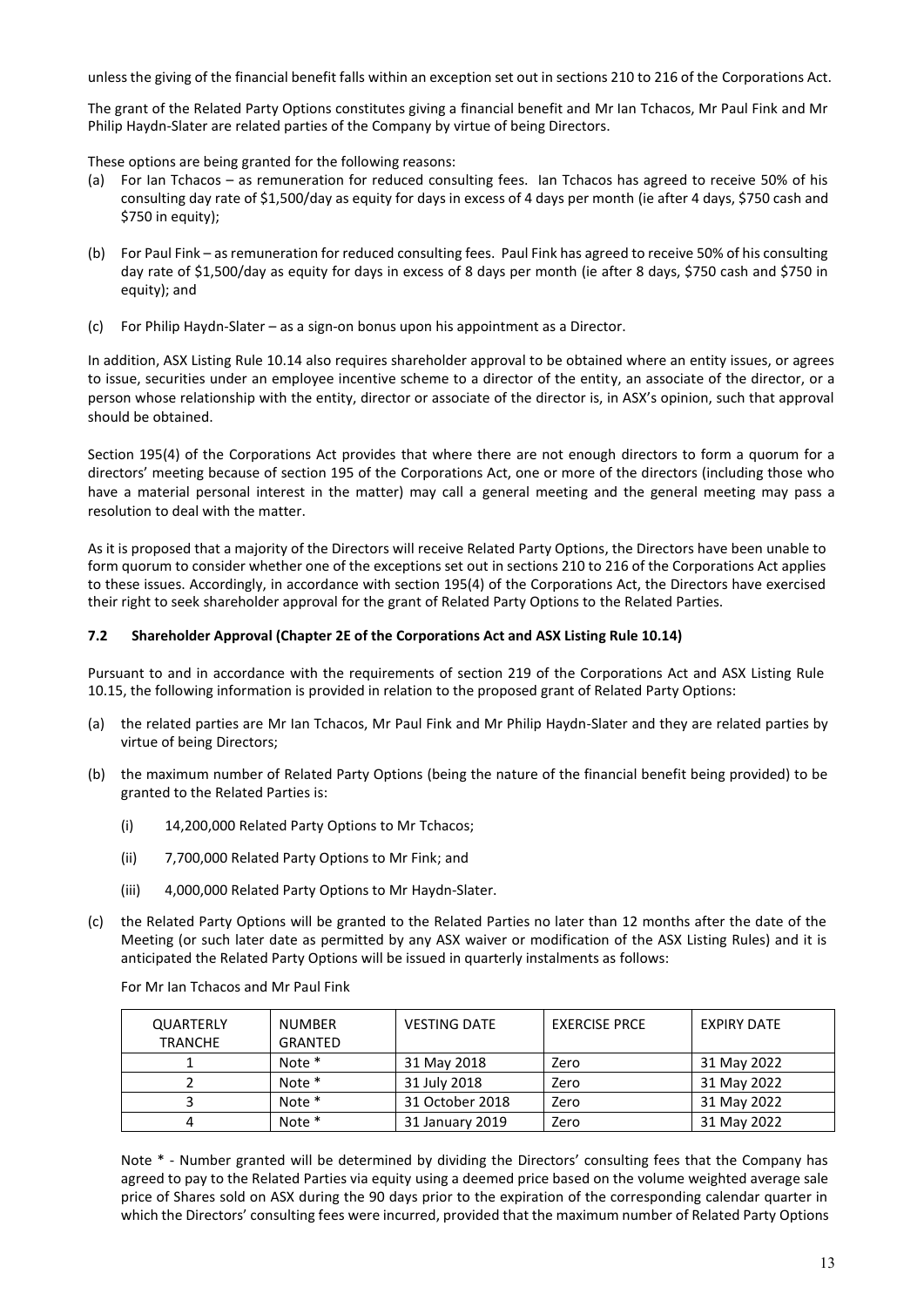to be issued does not exceed the number in (b) above.

For Mr Philip Haydn-Slater, the Related Party Options will be issued on one date.

| <b>TRANCHE</b> | <b>NUMBER</b>  | <b>VESTING DATE</b> | <b>EXERCISE PRCE</b> | <b>EXPIRY DATE</b> |
|----------------|----------------|---------------------|----------------------|--------------------|
|                | <b>GRANTED</b> |                     |                      |                    |
|                | 4,000,000      | 31 May 2018         | 1.9 cents            | 31 May 2019        |

- (d) the Related Party Options will be granted for nil cash consideration, accordingly no funds will be raised. There is a nil issue price;
- (e) no securities have previously been issued under the Plan nor has the Plan previously been adopted by Shareholders. 43,000,000 options have been issued under the previous incentive plan on 1 June 2017. Mr Ian Tchacos was granted 15,000,000 options, Mr Paul Fink 10,000,000 options and nil to Mr Philip Haydn-Slater. These options expire on 1 December 2018 and have an exercise price of 1.9 cents. The previous plan had been previously adopted by Shareholders on 26 May 2016;
- (f) all Directors are entitled to participate in the Plan, however options are only being granted to Ian Tchacos, Paul Fink and Philip Haydn-Slater;
- (g) no loan has been provided to any of the Related Parties in relation to the issue of the Related Party Options;
- (h) the Related Party Options will be granted under the Company's Performance Rights and Option Plan, the terms and conditions which are set out in Schedule 1, with specific terms of the Related Party Options set out in Schedule 2;
- (i) the value of the Related Party Options and the pricing methodology is set out in Schedule 3;
- (j) the relevant interests of the Related Parties in securities of the Company are set out below:

| <b>Related Party</b>   | <b>Shares</b> | <b>Options</b>  |
|------------------------|---------------|-----------------|
| Mr Ian Tchacos         | 42,745,960    | 15,000,000      |
| Mr Paul Fink           | 33,442,207    | 10,000,000      |
| Mr Philip Haydn-Slater | 8,000,000     | $\qquad \qquad$ |

(k) the remuneration and emoluments, including the value of share based payments) from the Company to the Related Parties for the previous financial year and the proposed remuneration and emoluments for the current financial year are set out below:

| <b>Related Party</b> |                                                        | <b>Current Financial</b><br>Year up to and<br>including<br>31 December 2018<br>(\$) | <b>Financial</b><br>Year up to and<br>including<br>31 December 2017<br>(\$) |
|----------------------|--------------------------------------------------------|-------------------------------------------------------------------------------------|-----------------------------------------------------------------------------|
| Mr Ian Tchacos       | Cash $**$                                              | 240,000                                                                             | 221,173                                                                     |
| Mr Ian Tchacos       | Accrued at year end -paid<br>in Shares after year-end  |                                                                                     | 36,125                                                                      |
| Mr Ian Tchacos       | Share-Based (shares in lieu<br>of cash)                | 20,000                                                                              | 131,468                                                                     |
| Mr Ian Tchacos       | Share-Based (options)***                               | 156,200                                                                             | 115,624                                                                     |
| Mr Ian Tchacos       | Total                                                  | 416,200                                                                             | 506,342                                                                     |
| Mr Paul Fink         | Cash                                                   | 220,000                                                                             | 209,575                                                                     |
| Mr Paul Fink         | Accrued at year end – paid<br>in Shares after year-end |                                                                                     | 16,925                                                                      |
| Mr Paul Fink         | Share-Based (shares in lieu<br>of cash)                | 5,000                                                                               | 74,900                                                                      |
| Mr Paul Fink         | Share-Based (options)***                               | 84,700                                                                              | 77,083                                                                      |
| Mr Paul Fink         | Total                                                  | 309,700                                                                             | 378,483                                                                     |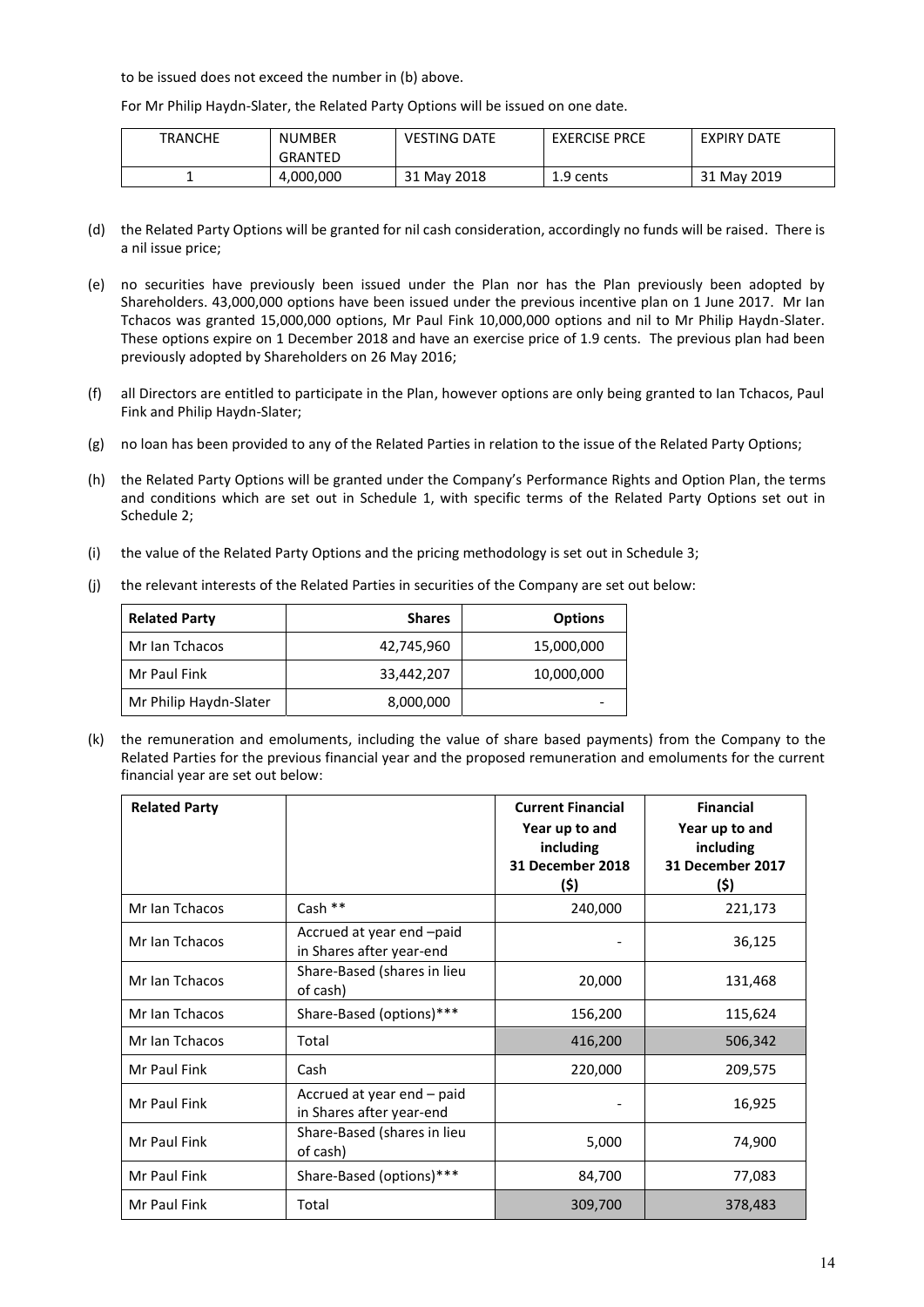| Mr Philip Haydn-Slater  | Cash                                            | $\overline{\phantom{a}}$ |        |
|-------------------------|-------------------------------------------------|--------------------------|--------|
| Mr Philip Haydn-Slater  | Accrued at year end $-$ to be<br>paid in Shares |                          | 13,750 |
| Mr Philip Haydn-Slater  | Share-Based (shares in lieu<br>of cash)         | 33,000                   |        |
| Mr Philip Haydn-Slater  | Share-Based (options)***                        | 8,057                    |        |
| Mr Philip Haydn-Slater* | Total                                           | 41,057                   | 13,750 |

\* Mr Philip Haydn-Slater was appointed on 21 July 2017 and accordingly 2017 remuneration is only for the period from appointment to 31 December 2017.

- \*\* Cash includes consulting fees, directors fees and superannuation.
- \*\*\* Assumes the Related Party Options proposed under this Notice of Meeting are approved and issued.
- (l) if the Related Party Options granted to the Related Parties are exercised, a total of 25,900,000 Shares would be issued. This will increase the number of Shares on issue from 1,118,966,216 to 1,144,866,216 (assuming that no other Options are exercised and no other Shares are issued) with the effect that the shareholding of existing Shareholders would be diluted by an aggregate of 2.3%, comprising 1.2% by Mr Tchacos, 0.7% by Mr Fink and 0.3% by Mr Haydn-Slater.

The market price for Shares during the term of the Related Party Options would normally determine whether or not the Related Party Options are exercised. If at any time any of the Related Party Options are exercised and the Shares are trading on ASX at a price that is higher than the exercise price of the Related Party Options, there may be a perceived cost to the Company.

(m) the trading history of the Shares on ASX in the 12 months before the date of this Notice is set out below:

|         | <b>Price</b> | Date            |
|---------|--------------|-----------------|
| Highest | 0.018        | 18 January 2018 |
| Lowest  | 0.009        | 8 February 2018 |
| Last    | 0.010        | 13 April 2018   |

- (n) the Board acknowledges the grant of Related Party Options to Mr Haydn-Slater is contrary to Recommendation 8.2 of The Corporate Governance Principles and Recommendations (3rd Edition) as published by The ASX Corporate Governance Council. However, the Board considers the grant of the Related Party Options to Mr Haydn-Slater reasonable as a sign-on bonus for his July 2017 appointment, and is consistent with the options granted to other non-executive directors in June 2017;
- (o) the primary purpose of the grant of the Related Party Options to Ian Tchacos and Paul Fink is to conserve cash for exploration and appraisal by remunerating partly in equity. The options granted to Philip Haydn-Slater are to provide an incentive component in the remuneration package to provide a retention incentive;
- (p) Mr Tchacos declines to make a recommendation to Shareholders in relation to Resolution 6 due to his material personal interest in the outcome of the resolution on the basis that Mr Tchacos is to be granted Related Party Options in the Company should Resolution 6 be passed. However, in respect of Resolutions 7 and 8, Mr Tchacos recommends that Shareholders vote in favour of those resolutions for the following reasons:
	- (i) the grant of Related Party Options to the Related Parties will align the interests of the Related Parties with those of Shareholders;
	- (ii) the grant of the Related Party Options is a reasonable and appropriate method to reward Directors without using its cash reserves and provides a better alternative than using cash forms of remuneration to the Related Parties; and
	- (iii) it is not considered that there are any significant opportunity costs to the Company or benefits foregone by the Company in granting the Related Party Options upon the terms proposed;
- (q) Mr Fink declines to make a recommendation to Shareholders in relation to Resolution 7 due to his material personal interest in the outcome of the Resolution on the basis that Mr Fink is to be granted Related Party Options in the Company should Resolution 7 be passed. However, in respect of Resolutions 6 and 8, Mr Fink recommends that Shareholders vote in favour of those resolutions for the reasons set out in paragraph (p);
- (r) Mr Haydn-Slater declines to make a recommendation to Shareholders in relation to Resolution 8 due to his material personal interest in the outcome of the Resolution on the basis that Mr Haydn-Slater is to be granted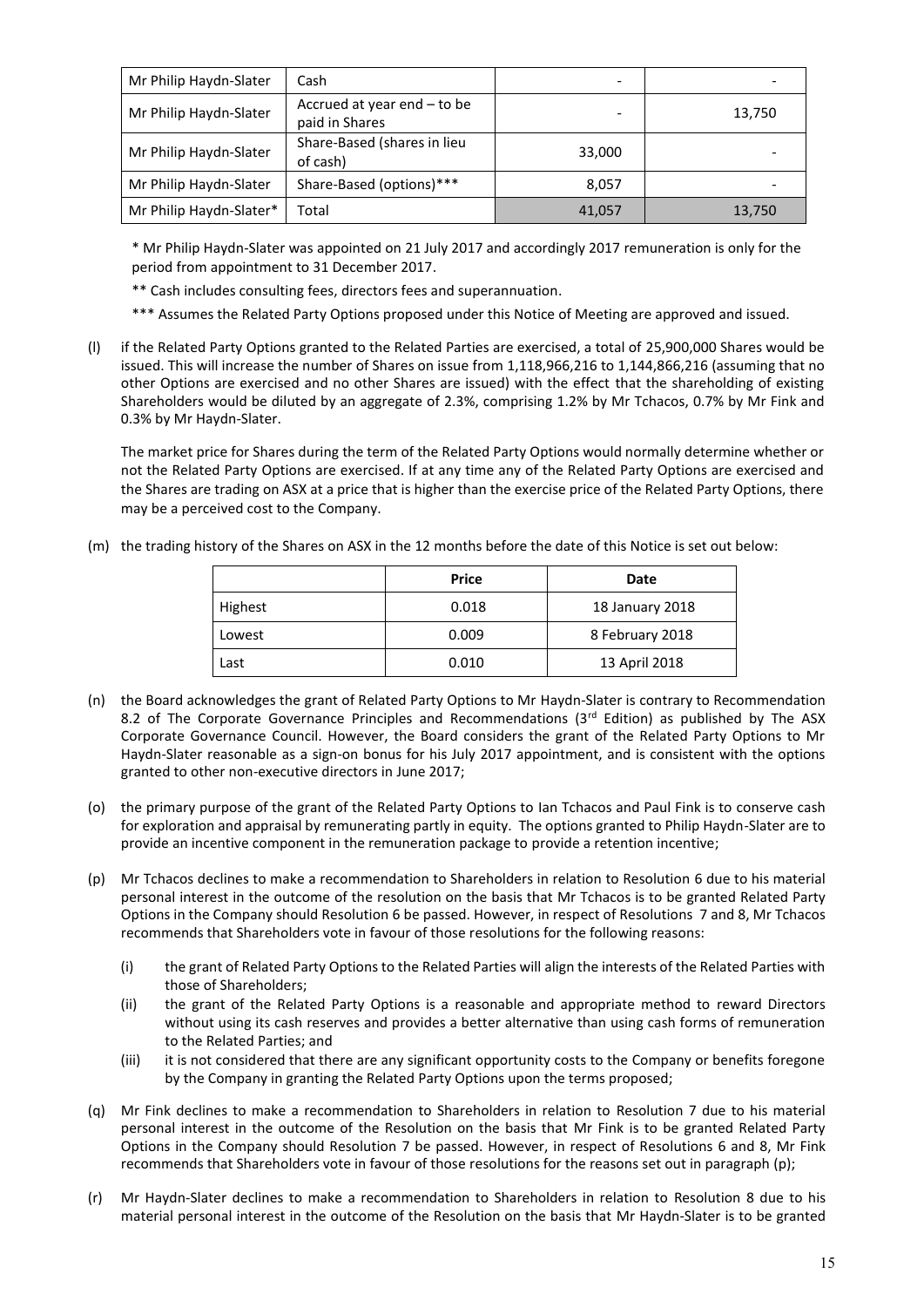Related Party Options in the Company should Resolution 8 be passed. However, in respect of Resolutions 6 and 7, Mr Haydn-Slater recommends that Shareholders vote in favour of those resolutions for the reasons set out in paragraph (p) ;

- (s) Mr Childs and Mr Brown recommends that Shareholders vote in favour of resolutions 6, 7 and 8 for the reasons set out in paragraph (p) ;
- (t) in forming their recommendations, each Director considered the experience of each other Related Party, the current market price of Shares, the current market practices when determining the number of Related Party Options to be granted as well as the exercise price and expiry date of those Related Party Options; and
- (u) the Board is not aware of any other information that would be reasonably required by Shareholders to allow them to make a decision whether it is in the best interests of the Company to pass Resolutions 6 to 8.

Approval pursuant to ASX Listing Rule 7.1 is not required in order to issue the Related Party Options to the Related Parties as approval is being obtained under ASX Listing Rule 10.14. Accordingly, the issue of Related Party Options to the Related Parties will not be included in the 15% calculation of the Company's annual placement capacity pursuant to ASX Listing Rule 7.1.

## **8. Resolution 9 to 13 – Issue of Shares (Salary Sacrifice) to Directors**

## **8.1 General**

The Company has agreed, subject to obtaining Shareholder approval, to allot and issue Shares (**Related Party Shares**) to Mr Tchacos, Mr Fink, Mr Childs, Mr Brown and Mr Haydn-Slater (**Related Parties)** on the terms and conditions set out below. The purpose of the proposed issue of the Related Party Shares is to provide a retention incentive to the Related Parties in light of the salary and fee reductions described above.

For a public company or an entity that the public company controls, to give a financial benefit to a related party of the public company, the public company or entity must:

- (a) obtain the approval of the public company's members in the manner set out in sections 217 to 227 of the Corporations Act; and
- (b) give the benefit within 15 months following such approval,

unless the giving of the financial benefit falls within an exception set out in sections 210 to 216 of the Corporations Act.

The issue of the Related Party Shares constitutes giving a financial benefit and Mr Tchacos, Mr Fink, Mr Childs, Mr Brown and Mr Haydn-Slater are related parties of the Company by virtue of being Directors.

Section 195(4) of the Corporations Act provides that where there are not enough directors to form a quorum for a directors' meeting because of section 195 of the Corporations Act, one or more of the directors (including those who have a material personal interest in the matter) may call a general meeting and the general meeting may pass a resolution to deal with the matter.

As it is proposed that all the Directors will receive Related Party Shares, the Directors have been unable to form quorum to consider whether one of the exceptions set out in sections 210 to 216 of the Corporations Act applies to these issues. Accordingly, in accordance with section 195(4) of the Corporations Act, the Directors have exercised their right to seek shareholder approval for the issues of Related Party Shares to the Related Parties.

In addition, ASX Listing Rule 10.14 also requires shareholder approval to be obtained where an entity issues, or agrees to issue, securities under an employee incentive scheme to a director of the entity, an associate of the director, or a person whose relationship with the entity, director or associate of the director is, in ASX's opinion, such that approval should be obtained.

## **8.2 Shareholder Approval (Chapter 2E of the Corporations Act and ASX Listing Rule 10.14)**

Pursuant to and in accordance with the requirements of section 219 of the Corporations Act and ASX Listing Rule 10.15, the following information is provided in relation to the proposed issue of Related Party Shares:

- (a) the Related Parties are Mr Ian Tchacos, Mr Paul Fink, Mr Andrew Childs, Mr Robert Brown and Mr Philip Haydn-Slater and they are related parties by virtue of being Directors;
- (b) the number of Related Party Shares to be issued to each Related Party will be determined by dividing the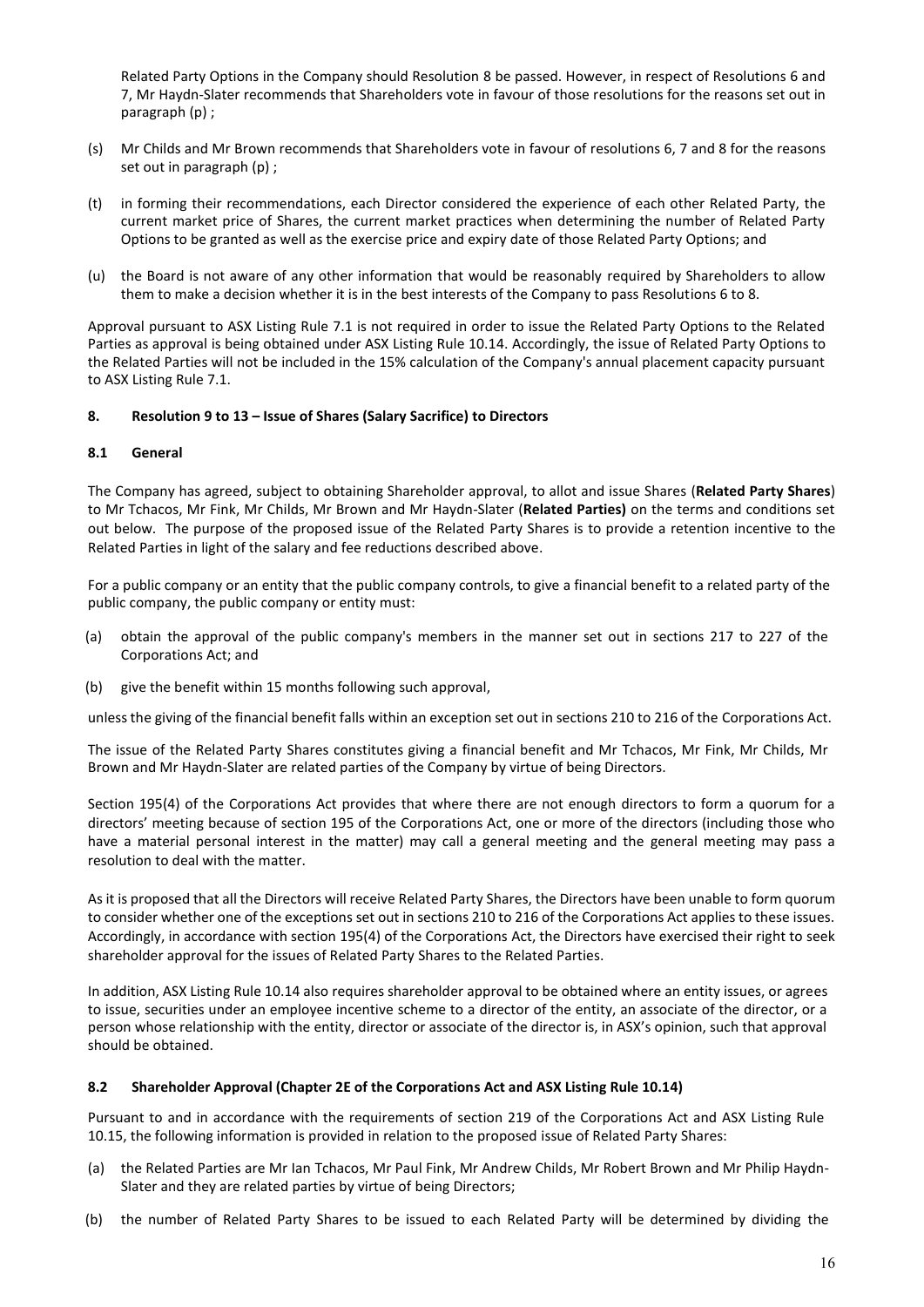Directors' fees that the Company has agreed to pay the Related Parties by the deemed issue price of the Related Party Shares calculated in accordance with paragraph (d) below, provided that the maximum number of Related Party Shares to be issued to the Related Parties pursuant to Resolutions 9 to 13 shall be as follows:

| <b>Related Party</b> | <b>Maximum Number of Shares*</b> |
|----------------------|----------------------------------|
| lan Tchacos          | 1,820,000                        |
| Paul Fink            | 460,000                          |
| <b>Andrew Childs</b> | 1,190,000                        |
| Robert Brown         | 5,350,000                        |
| Philip Haydn-Slater  | 4,340,000                        |
| Total                | 13,160,000                       |

\* The maximum number of shares has been determined based on the directors' reduction of remuneration from 1 January 2018 to 31 December 2018, and any accrued remuneration unpaid for the year ended 31 December 2017. As noted in (d) and (j) below, the Related Party Shares will be issued on a quarterly basis according to the Directors' fees owing to each of the Related Parties at that time at an issue price of no less than the volume weighted average sale price of Shares sold on ASX during the 90 days prior to the expiration of the corresponding calendar quarter in which the Directors' fees were incurred.

(c) the value of the maximum number of Related Party Shares that could potentially be issued to the Related Parties pursuant to Resolutions 9 to 13 (being the nature of the financial benefit being provided) is set out below. The basis of the valuation is the last trading price of Shares on 6 April 2018 of \$0.011:

| <b>Related Party</b> | <b>Value of Related Party Shares</b> |  |
|----------------------|--------------------------------------|--|
|                      | based on closing price on            |  |
|                      | 6 April 2018                         |  |
| lan Tchacos          | \$20,000                             |  |
| Paul Fink            | \$5,000                              |  |
| Andrew Childs        | \$13,000                             |  |
| Robert Brown *       | \$58,800                             |  |
| Philip Haydn-Slater  | \$47,700                             |  |

\* Includes consulting fees

- (d) the Related Party Shares will be issued for nil cash consideration as they will be issued in satisfaction of Directors' fees agreed to be paid by the Company to the Participating Directors at quarterly intervals. The Director Shares will be deemed to have an issue price of no less than the volume weighted average sale price of Shares sold on ASX during the 90 days prior to the expiration of the corresponding calendar quarter in which the Directors' fees were incurred;
- (e) a voting exclusion statement is included in the Notice in connection with Resolutions 9 to 13;
- (f) the Related Party Shares will be issued under the Company's Directors' Share Plan, the terms and conditions which are set out in Schedule 4;
- (g) The Directors' Share Plan has been previously approved by Shareholders on 26 May 2016. Previous issues are as follows:
	- (i) 30,863,989 Shares have previously been issued under the Directors' Share Plan as salary sacrifice for remuneration for the period 1 September 2015 to 31 December 2016; and
	- (ii) 19,121,238 Shares have previously been issued under the Directors' Share Plan as salary sacrifice for remuneration for the period 1 January 2017 to 31 December 2017.

Refer to the table below for a summary of shares issued to each Director.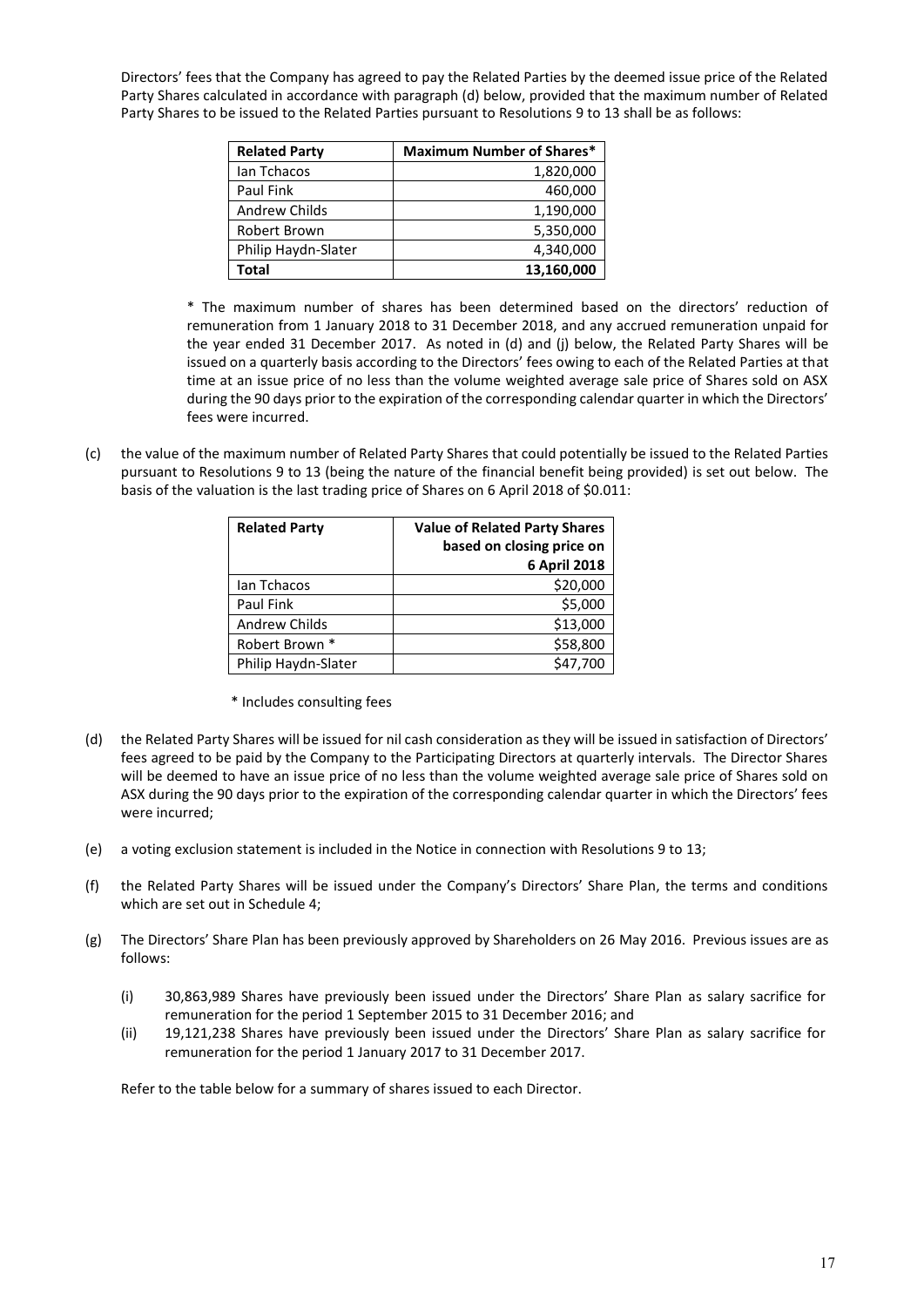| Director  | <b>Number of Shares</b><br>Issued | <b>Issue Date</b> |
|-----------|-----------------------------------|-------------------|
| I Tchacos | 6,593,002                         | 1/08/2016         |
| I Tchacos | 2,229,165                         | 5/12/2016         |
| I Tchacos | 3,424,106                         | 8/02/2017         |
| I Tchacos | 2,421,873                         | 9/08/2017         |
| I Tchacos | 2,790,177                         | 9/08/2017         |
| I Tchacos | 2,466,517                         | 27/12/2017        |
| I Tchacos | 2,778,846                         | 2/03/2018         |
| P Fink    | 8,193,571                         | 1/08/2016         |
| P Fink    | 2,887,500                         | 5/12/2016         |
| P Fink    | 2,635,714                         | 8/02/2017         |
| P Fink    | 1,612,500                         | 9/08/2017         |
| P Fink    | 1,441,071                         | 9/08/2017         |
| P Fink    | 978,571                           | 27/12/2017        |
| P Fink    | 1,301,922                         | 2/03/2018         |
| A Childs  | 2,761,910                         | 1/08/2016         |
| A Childs  | 833,335                           | 5/12/2016         |
| A Childs  | 714,287                           | 8/02/2017         |
| A Childs  | 357,143                           | 9/08/2017         |
| A Childs  | 357,143                           | 9/08/2017         |
| A Childs  | 232,142                           | 27/12/2017        |
| A Childs  | 250,000                           | 2/03/2018         |
| R Brown   | 591,399                           | 8/02/2017         |
| R Brown   | 357,143                           | 9/08/2017         |
| R Brown   | 1,087,054                         | 9/08/2017         |
| R Brown   | 689,136                           | 27/12/2017        |
| TOTAL     | 49,985,227                        |                   |

- (h) the Related Party Shares issued will be fully paid ordinary shares in the capital of the Company issued on the same terms and conditions as the Company's existing Shares;
- (i) all current Directors of the Company are eligible to participate in the Directors' Share Plan. This includes Mr Tchacos, Mr Fink, Mr Childs, Mr Brown and Mr Haydn-Slater;
- (j) no loan has been provided to any of the Related Parties in relation to the issue of the Related Party Shares;
- (k) the Related Party Shares will be issued no later than 12 months after the date of the Meeting (or such later date as permitted by any ASX waiver or modification of the ASX Listing Rules) and will be issued on a quarterly basis according to the Directors' fees owing to each of the Related Parties at that time.
- (l) the relevant interests of the Related Parties in securities of the Company are set out below:

| <b>Related Party</b> | <b>Shares</b> | <b>Options</b> |
|----------------------|---------------|----------------|
| lan Tchacos          | 42,745,960    | 15,000,000     |
| Paul Fink            | 33,442,207    | 10,000,000     |
| Andrew Childs        | 21,634,940    | 4,000,000      |
| Rob Brown            | 2,843,012     | 4,000,000      |
| Philip Haydn-Slater  | 8,000,000     |                |

Excludes any options that may be approved under resolutions 6 to 8 of today's meeting.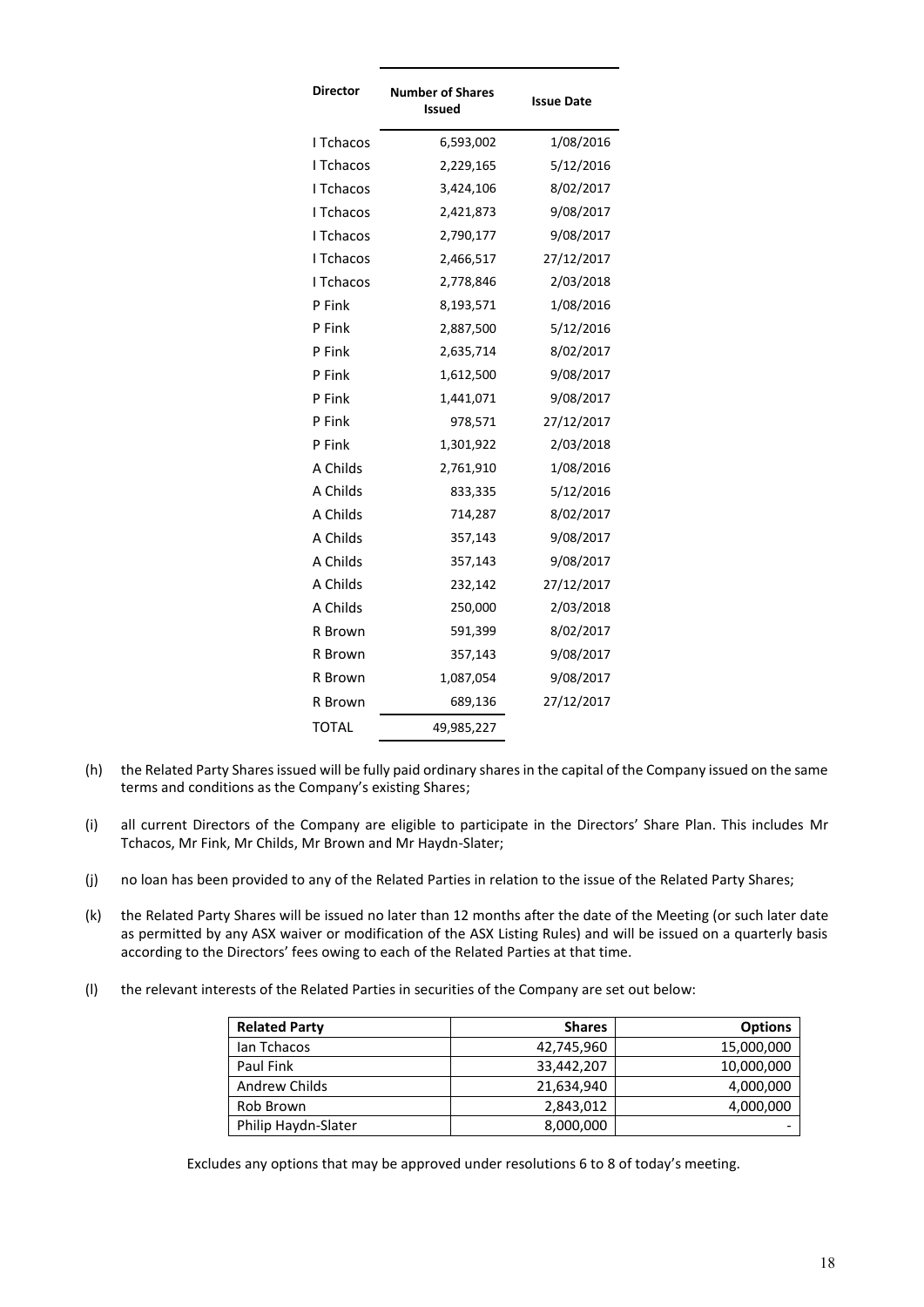(m) the remuneration and emoluments, including the value of share based payments from the Company to the Related Parties for the previous financial year and the proposed remuneration and emoluments for the current financial year are set out below:

| <b>Related Party</b>   | Current<br><b>Financial Year</b><br>(31 December 2018)*<br>(S) | <b>Previous</b><br><b>Financial Year</b><br>(31 December 2017)<br>(\$) |
|------------------------|----------------------------------------------------------------|------------------------------------------------------------------------|
| lan Tchacos            | 390,000                                                        | 506,342<br>(includes options \$115,624)                                |
| Paul Fink              | 295,000                                                        | 378,483<br>(includes options \$77,083)                                 |
| Andrew Childs          | 33,000                                                         | 72,333<br>(includes options \$30,833)                                  |
| Rob Brown              | 117,000                                                        | 159,593<br>(includes options \$30,833)                                 |
| Philip Haydn-Slater ** | 33,000                                                         | 13,750                                                                 |

\* Includes the estimated value of Related Party Shares to be issued for the period 1 January 2018 to 31 December 2018, assuming Shareholder approval, but excludes the value of any Related Party Options that may be granted subject to Shareholder approval as per Resolutions 6 to 8.

\*\* Mr Philip Haydn-Slater was appointed on 21 July 2017 and accordingly 2017 remuneration is only for the period from appointment to 31 December 2017.

- (n) if the maximum permitted number of Related Party Shares are issued to the Related Parties, a total of 13,160,000 new Shares would be issued. This will increase the number of Shares on issue from 1,118,966,216 to 1,132,126,216 (assuming that no Options are exercised and no other Shares are issued) with the effect that the shareholding of existing Shareholders would be diluted by an aggregate of 1.1%, comprising 13.8% of the 1.2% dilution by Ian Tchacos, 3.5% of the 1.2% dilution by Paul Fink, 9% of the 1.2% dilution by Andrew Childs, 40.7% of the 1.2% dilution by Rob Brown and 33% of the 1.2% dilution by Philip Haydn-Slater.
- (o) the trading history of the Shares on ASX in the 12 months before the date of this Notice is set out below:

|         | <b>Price</b><br>Date |                 |  |  |
|---------|----------------------|-----------------|--|--|
| Highest | 0.018                | 18 January 2018 |  |  |
| Lowest  | 0.009                | 8 February 2018 |  |  |
| Last    | 0.010                | 13 April 2018   |  |  |

- (p) Mr Tchacos declines to make a recommendation to Shareholders in relation to Resolution 9 due to his material personal interest in the outcome of the Resolution on the basis that Mr Tchacos is to be issued Related Party Shares in the Company should Resolution 9 be passed. However, in respect of Resolutions 10 to 13, Mr Tchacos recommends that Shareholders vote in favour of those Resolutions for the following reasons:
	- (i) the issue of the Related Party Shares is a reasonable and appropriate method to provide cost effective remuneration as the non-cash form of this benefit will allow the Company to spend a greater proportion of its cash reserves on its operations than it would if alternative cash forms of remuneration were given to the Related Parties; and
	- (ii) it is not considered that there are any significant opportunity costs to the Company or benefits foregone by the Company in issuing the Related Party Shares upon the terms proposed;
- (q) Mr Fink declines to make a recommendation to Shareholders in relation to Resolution 10 due to his material personal interest in the outcome of the Resolution on the basis that Mr Fink is to be issued Related Party Shares in the Company should Resolution 10 be passed. However, in respect of Resolutions 9 and Resolutions 11 to 13, Mr Fink recommends that Shareholders vote in favour of those Resolutions for the reasons set out in paragraph (p);
- (r) Mr Childs declines to make a recommendation to Shareholders in relation to Resolution 11 due to his material personal interest in the outcome of the Resolution on the basis that Mr Childs is to be issued Related Party Shares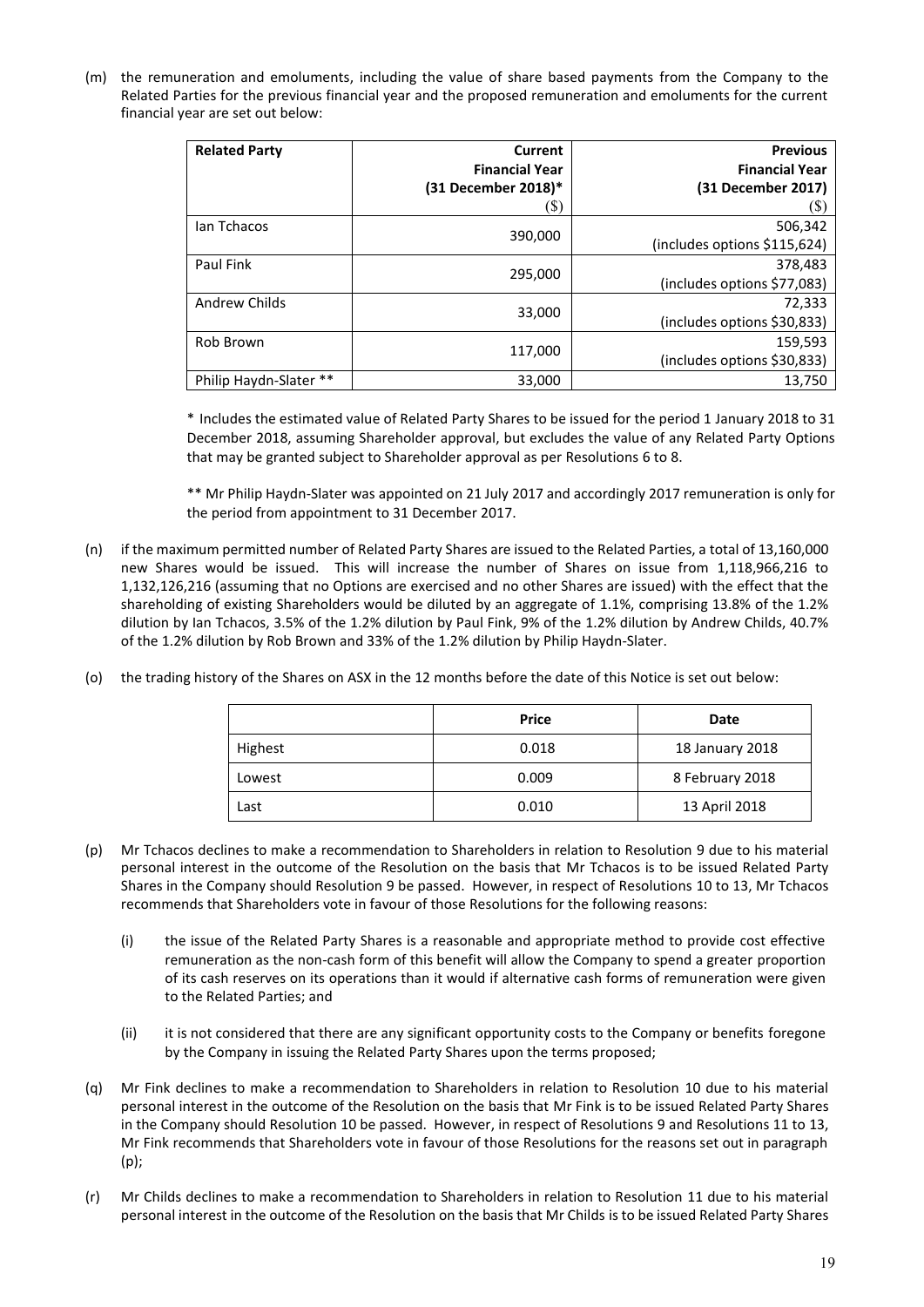in the Company should Resolution 11 be passed. However, in respect of Resolutions 9, 10, 12 and 13, Mr Childs recommends that Shareholders vote in favour of those Resolutions for the reasons set out in paragraph (p);

- (s) Mr Brown declines to make a recommendation to Shareholders in relation to Resolution 12 due to his material personal interest in the outcome of the Resolution on the basis that Mr Brown is to be issued Related Party Shares in the Company should Resolution 12 be passed. However, in respect of Resolutions 9 to 11 and 13, Mr Brown recommends that Shareholders vote in favour of those Resolutions for the reasons set out in paragraph (p);
- (t) Mr Haydn-Slater declines to make a recommendation to Shareholders in relation to Resolution 13 due to his material personal interest in the outcome of the Resolution on the basis that Mr Brown is to be issued Related Party Shares in the Company should Resolution 13 be passed. However, in respect of Resolutions 9 to 12, Mr Haydn-Slater recommends that Shareholders vote in favour of those Resolutions for the reasons set out in paragraph (p);
- (u) in forming their recommendations, each Director considered the experience of each other Related Party, the current market price of Shares and the current market practices when determining the number of Related Party Shares to be issued; and
- (v) the Board is not aware of any other information that would be reasonably required by Shareholders to allow them to make a decision whether it is in the best interests of the Company to pass Resolutions 9 to 13.

Approval pursuant to ASX Listing Rule 7.1 is not required in order to issue the Related Party Shares to the Related Parties as approval is being obtained under ASX Listing Rule 10.14. Accordingly, the issue of Related Party Shares to the Related Parties will not be included in the 15% calculation of the Company's annual placement capacity pursuant to ASX Listing Rule 7.1.

## **9. Resolution 14 – Approval of 10% Placement Capacity – Shares**

## **9.1 Introduction**

The Company is seeking shareholder approval to issue an additional 10% of issued capital over a 12 month period pursuant to ASX Listing Rule 7.1A. ASX Listing Rule 7.1A provides that an Eligible Entity may seek Shareholder approval at its annual general meeting to allow it to issue Equity Securities up to 10% of its issued capital (**10% Placement Capacity**) without using that company's existing 15% annual placement capacity granted under ASX Listing Rule 7.1.

The Company is an Eligible Entity, see section 9.2 below for further details.

If Shareholders approve this Resolution, the number of Equity Securities the Eligible Entity may issue under the 10% Placement Capacity will be determined in accordance with the formula prescribed in ASX Listing Rule 7.1A.2 (as set out in section 9.2 below).

The effect of Resolution 14 will be to allow the Company to issue Equity Securities up to 10% of the Company's fully paid ordinary securities on issue under the 10% Placement Capacity during the period up to 12 months after the Meeting, without subsequent Shareholder approval and without using the Company's 15% annual placement capacity granted under ASX Listing Rule 7.1.

ASX Listing Rule 7.1A requires this Resolution 13 to be passed as a special resolution, which means that it must be passed by at least 75% of the votes cast by members entitled to vote on the Resolution. Pursuant to ASX Listing Rule 7.1A, no Equity Securities will be issued until and unless this special resolution is passed at the Meeting.

The Directors of the Company unanimously recommend that Shareholders vote in favour of Resolution 14.

## **9.2 ASX Listing Rule 7.1A**

ASX Listing Rule 7.1A came into effect on 1 August 2012 and enables an Eligible Entity to seek shareholder approval at its annual general meeting to issue Equity Securities in addition to those under the Eligible Entity's 15% annual placement capacity.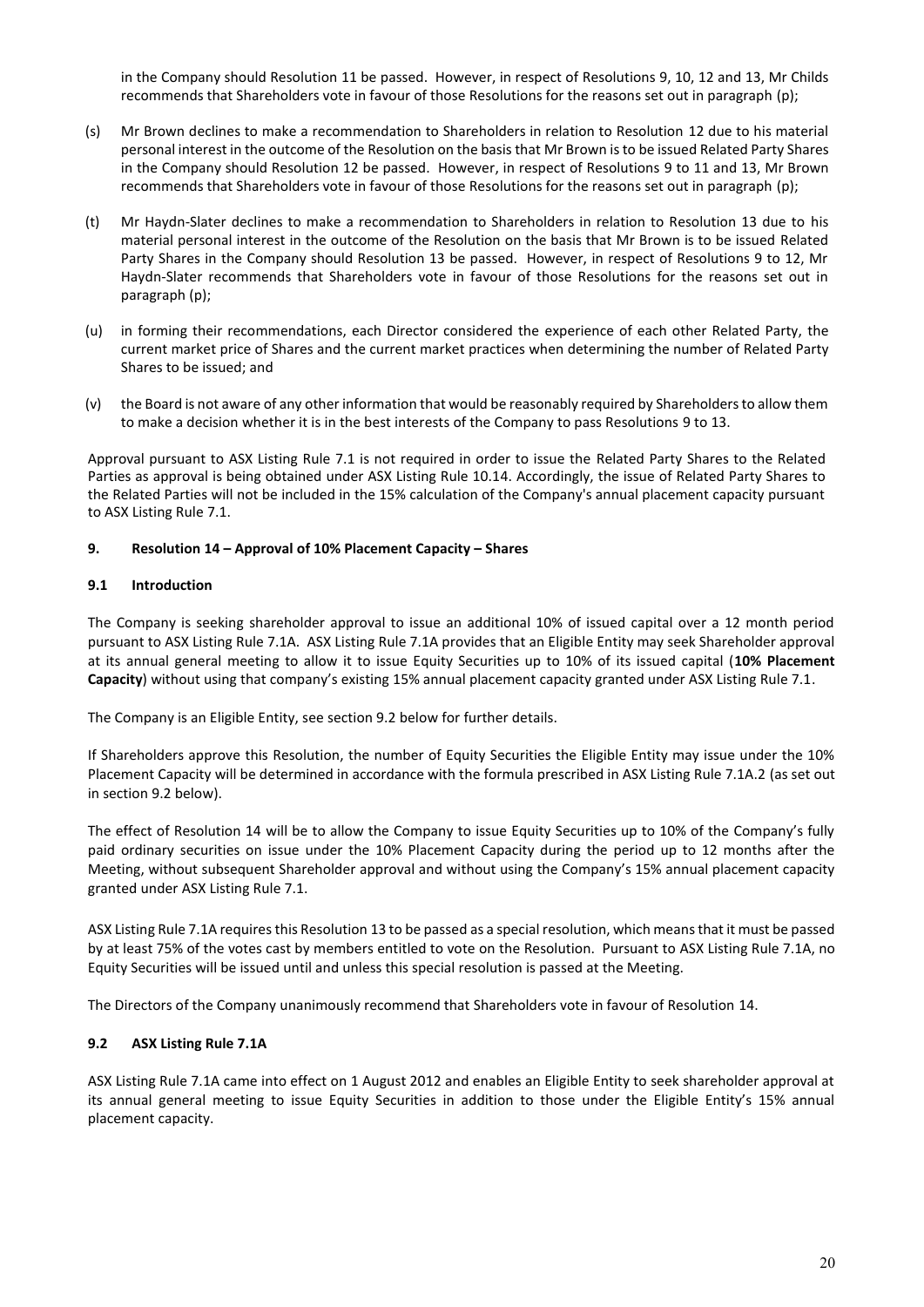An Eligible Entity is one that, as at the date of the relevant annual general meeting:

- (1) is not included in the S&P/ASX 300 Index; and
- (2) has a maximum market capitalisation (excluding restricted securities and securities quoted on a deferred settlement basis) of \$300,000,000.

The Company is an Eligible Entity as it is not included in the S&P/ASX 300 Index and has a current market capitalisation of approximately \$12.31 million.

Any Equity Securities issued must be in the same class as an existing class of quoted Equity Securities. The Company currently has one class of quoted Equity Securities on issue, being the Shares (ASX Code: ADX).

ASX Listing Rule 7.1A.2 provides that an Eligible Entity which has obtained shareholder approval at an annual general meeting may issue or agree to issue during the 12 month period after which the date of the annual general meeting, a number of Equity Securities calculated in accordance with the following formula:

## **(A x D) - E**

Where:

 **A** is the number of ordinary securities on issue 12 months before the date of issue or agreement:

- (1) plus the number of fully paid ordinary securities issued in the 12 months under an exception in ASX Listing Rule 7.2;
- (2) plus the number of partly paid ordinary securities that became fully paid in the 12 months;
- (3) plus the number of fully paid ordinary securities issued in the previous 12 months with approval of holders of ordinary securities under ASX Listing Rules 7.1 and 7.4. [Note: this does not include an issue of fully paid ordinary securities under the entity's 15% placement capacity without Shareholder approval]; and
- (4) less the number of fully paid ordinary securities cancelled in the previous 12 months.

**D** is 10 percent (10%).

**E** is the number of Equity Securities issued or agreed to be issued under ASX Listing Rule 7.1A.2 in the 12 months before the date of the issue or agreement to issue that are not issued with the approval of shareholders under ASX Listing Rules 7.1 or 7.4.

## **9.3 Technical Information required by ASX listing Rule 7.1A.**

Pursuant to and in accordance with ASX Listing Rule 7.3A, the information below is provided in relation to this Resolution 14:

## **(a) Minimum Issue Price**

The minimum issue price for the Equity Securities issued under ASX Listing Rule 7.1A must be not less than 75% of the volume weighted average price of Equity Securities in that class calculated over the 15 ASX trading days on which trades in that class were recorded immediately before:

- (1) the date on which the price at which the Equity Securities are to be issued is agreed; or
- (2) If the Equity Securities are not issued within 5 ASX trading days of the date in Section 9.3(a)(1) above, the date on which the Equity Securities are issued.

## **(b) Date of Issue**

Assuming Resolution 14 is passed, the Equity Securities may be issued under the 10% Placement Capacity commencing on the date of the Meeting and expiring on the first to occur of the following:

- (1) 12 months after the date of this Meeting; and
- (2) the date of the approval by Shareholders of a transaction under ASX Listing Rule 11.1.2 (a significant change to the nature or scale of activities) or 11.2 (disposal of the Company's main undertaking) (after which date, an approval under ASX Listing Rule 7.1A ceases to be valid),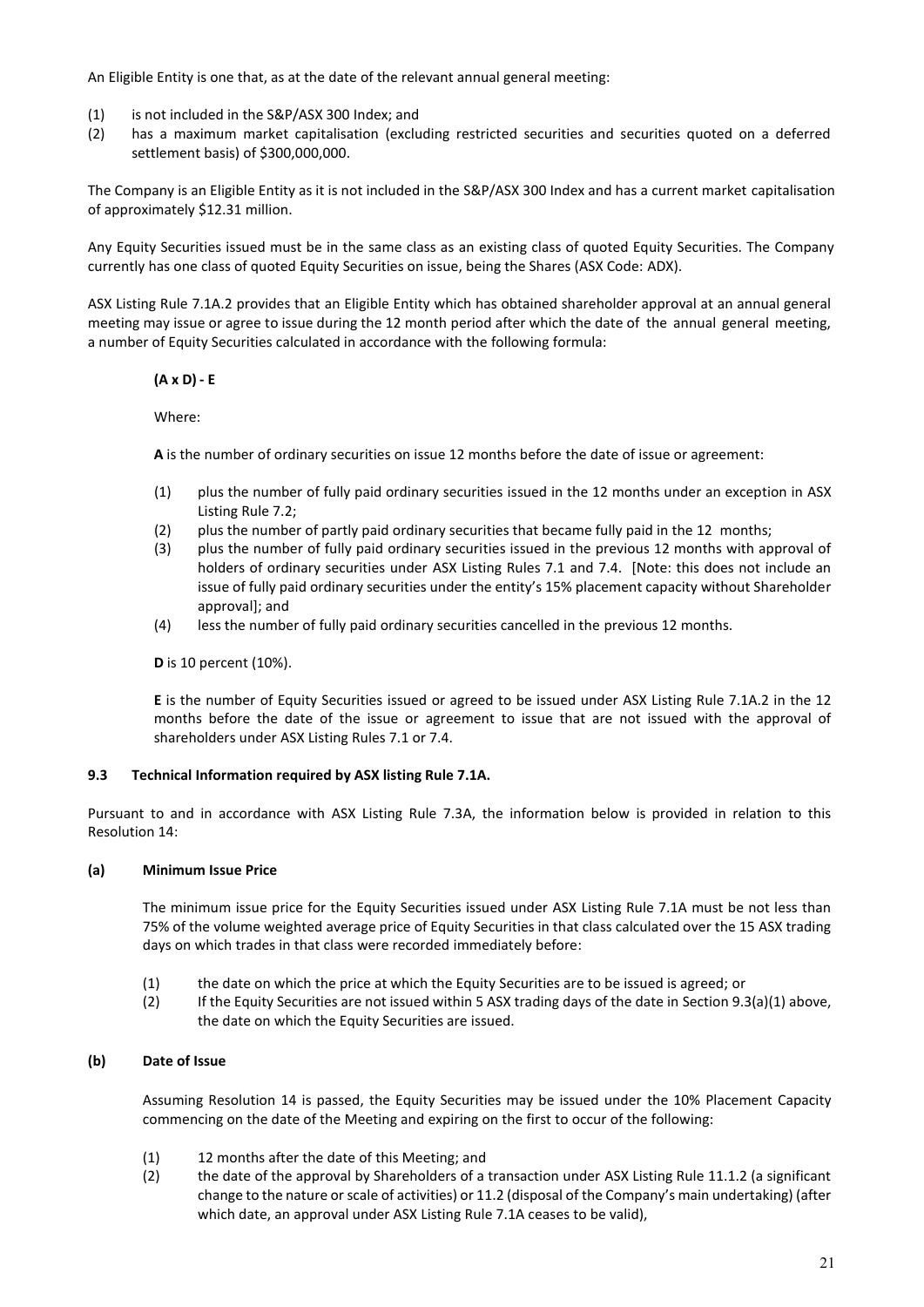## (**10% Placement Capacity Period**).

If approval is given for the issue of the Equity Securities then the approval will expire on 25 May 2019, unless Shareholder approval is granted pursuant to ASX Listing Rules 11.1.2 or 11.2 prior to that date.

## **(c) Risk of economic and voting dilution**

Any issue of Equity Securities under the 10% Placement Capacity will have a dilutive effect on the interests of existing Shareholders who do not receive any Shares under the issue.

If Resolution 14 is approved by Shareholders and the Company issues the maximum number of Equity Securities available under the 10% Placement Capacity, the economic and voting dilution of existing Shares would be as shown in the table below.

The table below shows the dilution of existing Shareholders calculated in accordance with the formula outlined in ASX Listing Rule 7.1A(2), on the basis of the current market price of Shares and the current number of Equity Securities on issue as at the date of this Notice.

The table also shows the voting dilution impact where the number of Shares on issue (variable A in the formula) changes and the economic dilution where there are changes in the issue price of Shares issued under the 10% Placement Capacity.

| Share<br><b>Issued</b> | 50% decrease in current  |           | <b>Current Market Price</b> |                          | 100% increase in     |           |  |
|------------------------|--------------------------|-----------|-----------------------------|--------------------------|----------------------|-----------|--|
| Capital                | <b>Market Price</b>      |           |                             |                          | current Market Price |           |  |
| (# of Shares)          | \$0.0055                 |           | \$0.011                     |                          | \$0.022              |           |  |
|                        | 10% Voting               | Capital   | 10% Voting                  | Capital                  | 10% Voting           | Capital   |  |
|                        | <b>Dilution</b>          | Raised \$ | <b>Dilution</b>             | Raised \$                | <b>Dilution</b>      | Raised \$ |  |
|                        |                          |           |                             |                          |                      |           |  |
| Present Share          |                          |           |                             |                          |                      |           |  |
| Capital                |                          |           |                             |                          |                      |           |  |
| 1,118,966,216          | 111,896,622<br>615,431   |           | 111,896,622                 | 1,230,863                |                      | 2,461,726 |  |
| 50% Increase           |                          |           |                             |                          |                      |           |  |
| in Share               |                          |           |                             |                          |                      |           |  |
| Capital                |                          |           |                             |                          |                      |           |  |
| 1,678,449,324          | 167,844,932              | 923,147   |                             | 167,844,932<br>1,846,294 |                      | 3,692,589 |  |
| 100% Increase          |                          |           |                             |                          |                      |           |  |
| in share               |                          |           |                             |                          |                      |           |  |
| capital                |                          |           |                             |                          |                      |           |  |
| 2,237,932,432          | 223,793,243<br>1,230,863 |           | 223,793,243                 | 2,461,726                | 223,793,243          | 4,923,451 |  |

\*The number of Shares on issue (variable A in the formula) could increase as a result of the issue of Shares that do not require Shareholder approval (such as under a pro-rata rights issue or scrip issued under a takeover offer) or that are issued with Shareholder approval under ASX Listing Rule 7.1.

## **Assumptions and explanations**

- The current shares on issue are the Shares on issue as at the date of this Notice of Meeting.
- The issue price set out above is the closing price of the Shares on the ASX on 6 April 2018.
- The Company has not issued any Equity Securities in the 12 months prior to the Meeting that were not issued under an exception in ASX Listing Rule 7.2 or with approval under ASX Listing Rule 7.1. The issue of Equity Securities under the 10% Placement Facility consists only of Shares. If the issue of Equity Securities includes quoted Options, it is assumed that those quoted Options are exercised into Shares for the purpose of calculating the voting dilution effect on existing Shareholders.
- The 10% voting dilution reflects the aggregate percentage dilution against the issued share capital at the time of issue. This is why the voting dilution is shown in each example as 10%.
- The Company issues the maximum possible number of Equity Securities under the 10% Placement Capacity.
- The calculations above do not show the dilution that any one particular Shareholder will be subject to. All Shareholders should consider the dilution caused to their own shareholding depending on their specific circumstances.
- This table does not set out any dilution pursuant to approvals under ASX Listing Rule 7.1.
- The table does not show an example of dilution that may be caused to a particular Shareholder by reason of placements under the 10% Placement Capacity, based on that Shareholder's holding at the date of the Meeting.

Shareholders should note that there is a specific risk that: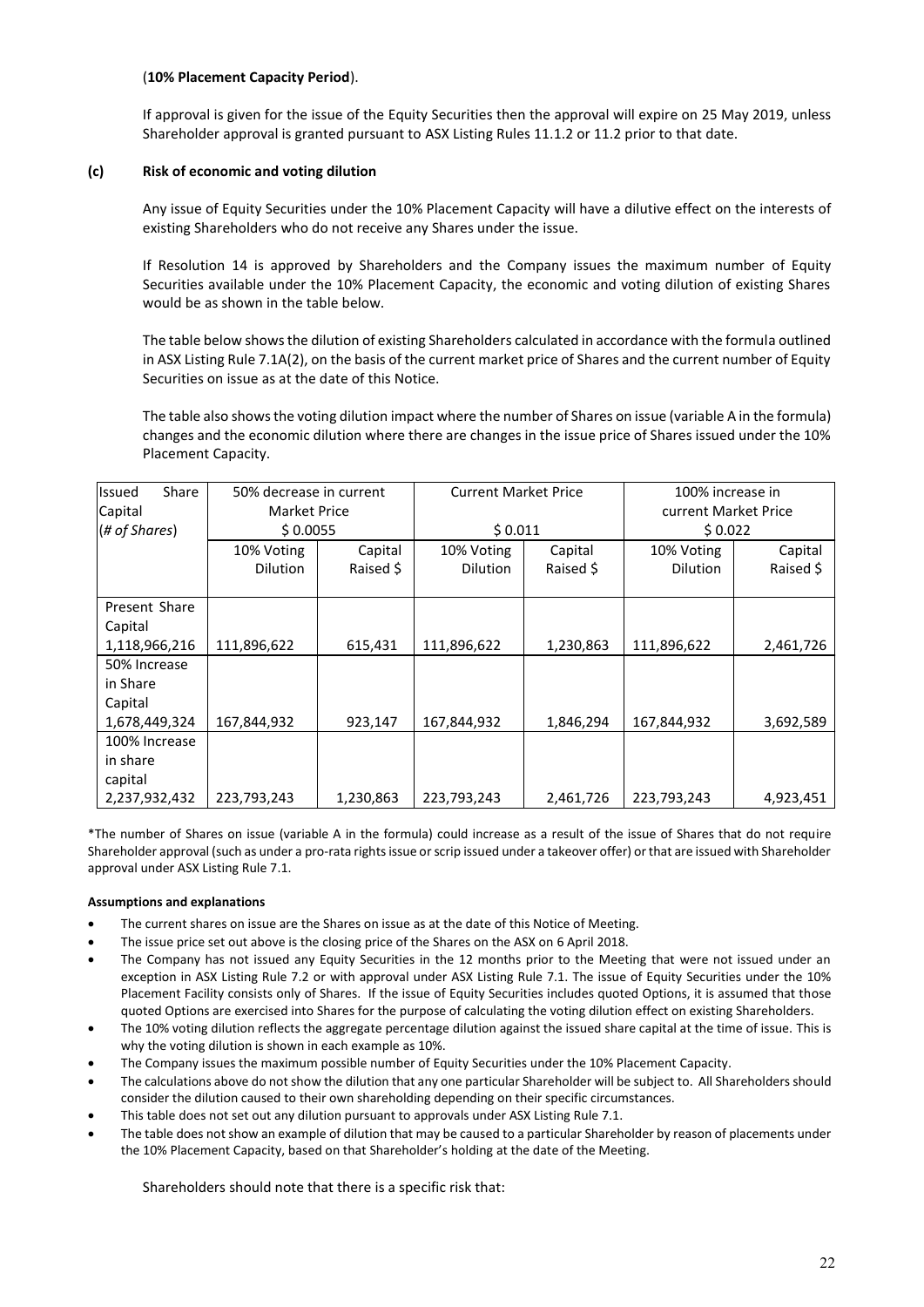- (1) the market price for the Company's Shares may be significantly lower on the date of the issue than it is on the date of the Meeting; and
- (2) the Shares may be issued at a price that is at a discount to the market price for those Shares on the issue date.

## **(d) Purpose of issue of 10% Placement Capacity**

The Company may issue Equity Securities:

- (1) to raise cash consideration, in which case the funds raised from the issue of Equity Securities, if undertaken, would be applied towards funding expenditure associated with the exploration and development of oil and gas permits, acquisitions of new assets or investments and/or general working capital; or
- (2) as non-cash consideration, such as for the acquisition of new assets or investments. If the Company issues Equity Securities for non-cash consideration, the Company will release to the market a valuation of the non-cash consideration that demonstrates that the issue price of the Equity Securities complies with ASX Listing Rule 7.1A.3.

The Company will comply with the disclosure obligations under ASX Listing Rules 7.1A(4) and 3.10.5A upon issue of any Equity Securities.

## **(e) Allocation under the 10% Placement Capacity**

The Company's allocation policy is dependent on the prevailing market conditions at the time of any proposed issue of the Equity Securities. The allottees of the Equity Securities to be issued under the 10% Placement Capacity have not yet been determined. However, the allottees of Equity Securities could consist of current Shareholders or new investors (or both), none of whom will be related parties of the Company.

The identity of the allottees of Equity Securities will be determined on a case-by-case basis having regard to a number of factors including but not limited to the following:

- (1) the purpose of the issue;
- (2) the alternative methods for raising funds available to the Company at that time, including but not limited to, rights issue or other offer where existing Shareholders may participate;
- (3) the effect of the issue of the Equity Securities on the control of the Company;
- (4) the circumstances of the Company, including but not limited to, the financial situation and solvency of the Company;
- (5) prevailing market conditions; and
- (6) advice from corporate, financial and broking advisers (if applicable).

Further, if the Company is successful in acquiring new assets or investments for which placement securities are issued as consideration, it is possible that the allottees of some of the placement securities will be the vendors of the new assets or investments.

## **(f) Previous approval under ASX Listing Rule 7.1A.**

The Company has previously obtained Shareholder approval under ASX Listing Rule 7.1A at its Annual General Meeting held on 31 May 2017 (**Previous Approval**).

No shares have been issued under ASX Listing Rule 7.1A since the previous approval.

During the 12 month period preceding the date of the Meeting, being on and from 31 May 2017, the Company issued a total of 189,948,780 Shares and 53,000,000 options which represents approximately 24.51% of the total diluted number of Equity Securities on issue in the Company on 31 May 2017, which was 991,329,557 (929,017,436 Shares and 62,312,121 unlisted options).

Details of the issues of Equity Securities by the Company during the 12 month period preceding the date of the annual general meeting are set out in the table below: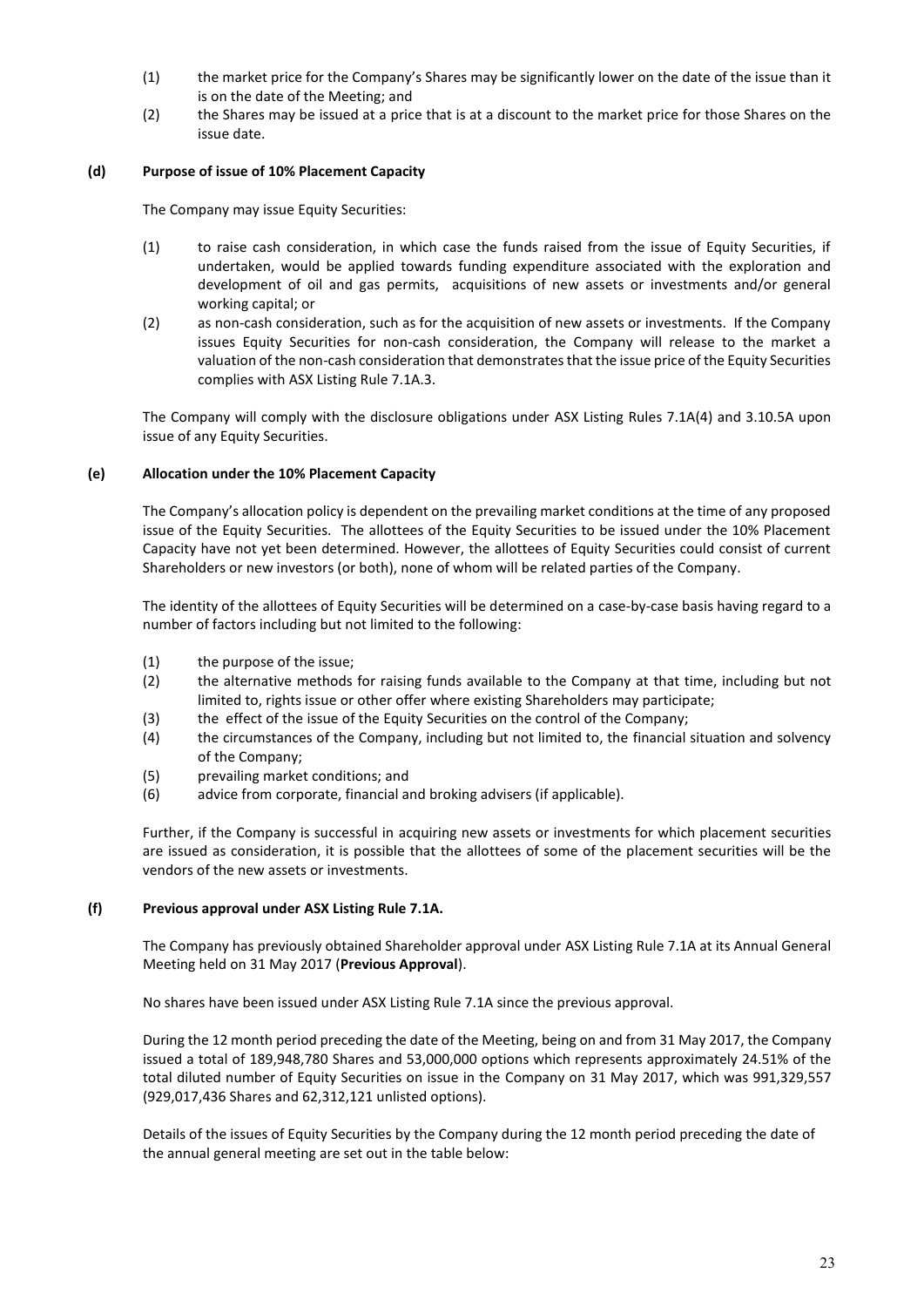| Date of Issue | Number of<br>Equity<br><b>Securities</b> | <b>Class of Equity</b><br>Securities and<br>summary of<br>terms                               | Names of<br>recipients or<br>basis on<br>which<br>recipients<br>determined                        | <b>Issue price of Equity</b><br><b>Securities and</b><br>discount to Market<br>Price on the trading<br>day prior to the issue | If issued for cash - the total<br>consideration, what it was<br>spent on and the intended<br>use of any remaining funds <sup>3</sup> .<br>If issued for non-cash<br>consideration - a description<br>of the consideration and the<br>current value of the<br>consideration |  |  |  |
|---------------|------------------------------------------|-----------------------------------------------------------------------------------------------|---------------------------------------------------------------------------------------------------|-------------------------------------------------------------------------------------------------------------------------------|----------------------------------------------------------------------------------------------------------------------------------------------------------------------------------------------------------------------------------------------------------------------------|--|--|--|
| 2-Jun-17      | 86,534,242                               | Ordinary Shares <sup>1</sup><br>(issued under<br>Listing Rule 7.1,<br>exemption under<br>7.2) | Entitlement<br>Issue                                                                              | 0.013<br>Market Price trading day<br>prior to issue was 0.014.<br>Discount of 8%.                                             | Cash \$1,124,945. The funds were<br>used primarily to fund exploration<br>and appraisal expenditure at the<br>Company's Nilde, Dougga and<br>Parta projects and for working<br>capital.                                                                                    |  |  |  |
| 19-Jun-17     | 69,230,768                               | Ordinary Shares <sup>1</sup><br>(issued under<br>Listing Rule 7.1,<br>exemption under<br>7.2) | Shortfall<br>under<br>Entitlement<br>Issue                                                        | 0.013<br>Market Price trading day<br>prior to issue was 0.013.<br>No discount.                                                | Cash \$900,000. See use of funds<br>above.                                                                                                                                                                                                                                 |  |  |  |
| 9-Aug-17      | 10,424,104                               | Ordinary Shares <sup>1</sup><br>(issued under<br>Listing Rule 7.1,<br>exemption under<br>7.2) | Issued to<br><b>Directors</b><br>under<br><b>Directors</b><br>Share Plan<br>(Salary<br>Sacrifice) | No issue price (non-cash<br>consideration)                                                                                    | Non-Cash - Salary sacrifice in lieu<br>of fees from 1 January 2017 to 30<br>June 2017. Value \$145,938.                                                                                                                                                                    |  |  |  |
| 9-Aug-17      | 1,634,284                                | Ordinary Shares <sup>1</sup><br>(issued under<br>Listing Rule 7.1)                            | Issued to<br>Company<br>Secretaries                                                               | No issue price (non-cash<br>consideration)                                                                                    | Non-Cash - Salary sacrifice in lieu<br>of fees from 1 January 2017 to 30<br>June 2017. Value \$22,880.                                                                                                                                                                     |  |  |  |
| 9-Aug-17      | 1,069,174                                | Ordinary Shares <sup>1</sup><br>(issued under<br>Listing Rule 7.1)                            | Issued to<br>Consultants                                                                          | No issue price (non-cash<br>consideration)                                                                                    | Non-Cash - In lieu of fees to 30 June<br>2017. Value \$12,300.                                                                                                                                                                                                             |  |  |  |
| 28-Dec-17     | 4,366,366                                | Ordinary Shares <sup>1</sup><br>(issued under<br>Listing Rule 7.1,<br>exemption under<br>7.2) | Issued to<br><b>Directors</b><br>under<br>Director<br>Share Plan<br>(Salary<br>Sacrifice)         | No issue price (non-cash<br>consideration)                                                                                    | Non-Cash - Salary sacrifice in lieu<br>of fees from 1 July 2017 to 30<br>September 2017. Value \$61,129.                                                                                                                                                                   |  |  |  |
| 28-Dec-17     | 985,714                                  | Ordinary Shares <sup>1</sup><br>(issued under<br>Listing Rule 7.1)                            | Issued to<br>Company<br>Secretaries                                                               | No issue price (non-cash<br>consideration)                                                                                    | Non-Cash - Salary sacrifice in lieu<br>of fees from 1 July 2017 to 30<br>September 2017. Value \$13,800.                                                                                                                                                                   |  |  |  |
| 28-Dec-17     | 3,369,288                                | Ordinary Shares <sup>1</sup><br>(issued under<br>Listing Rule 7.1)                            | Issued to<br>Consultants                                                                          | No issue price (non-cash<br>consideration)                                                                                    | Non-Cash - In lieu of fees from 1<br>July 2017 to 30 September 2017.<br>Value \$41,672.                                                                                                                                                                                    |  |  |  |
| 2-Mar-18      | 4,330,768                                | Ordinary Shares <sup>1</sup><br>(issued under<br>Listing Rule 7.1,<br>exemption under<br>7.2) | Issued to<br><b>Directors</b><br>under Share<br>Plan (Salary<br>Sacrifice)                        | No issue price (non-cash<br>consideration)                                                                                    | Non-Cash - Salary sacrifice in lieu<br>of fees from 1 October 2017 to 31<br>December 2017. Value \$70,100.                                                                                                                                                                 |  |  |  |
| 2-Mar-18      | 1,061,537                                | Ordinary Shares <sup>1</sup><br>(issued under<br>Listing Rule 7.1)                            | Issued to<br>Company<br>Secretaries                                                               | No issue price (non-cash<br>consideration)                                                                                    | Non-Cash - Salary sacrifice in lieu<br>of fees from 1 October 2017 to 31<br>December 2017. Value \$13,800.                                                                                                                                                                 |  |  |  |
| 2-Mar-18      | 2,562,517                                | Ordinary Shares <sup>1</sup><br>(issued under<br>Listing Rule 7.1)                            | Issued to<br>Consultants                                                                          | No issue price (non-cash<br>consideration)                                                                                    | Non-Cash -In lieu of fees from 1<br>October 2017 to 31 December<br>2017. Value \$31,841.                                                                                                                                                                                   |  |  |  |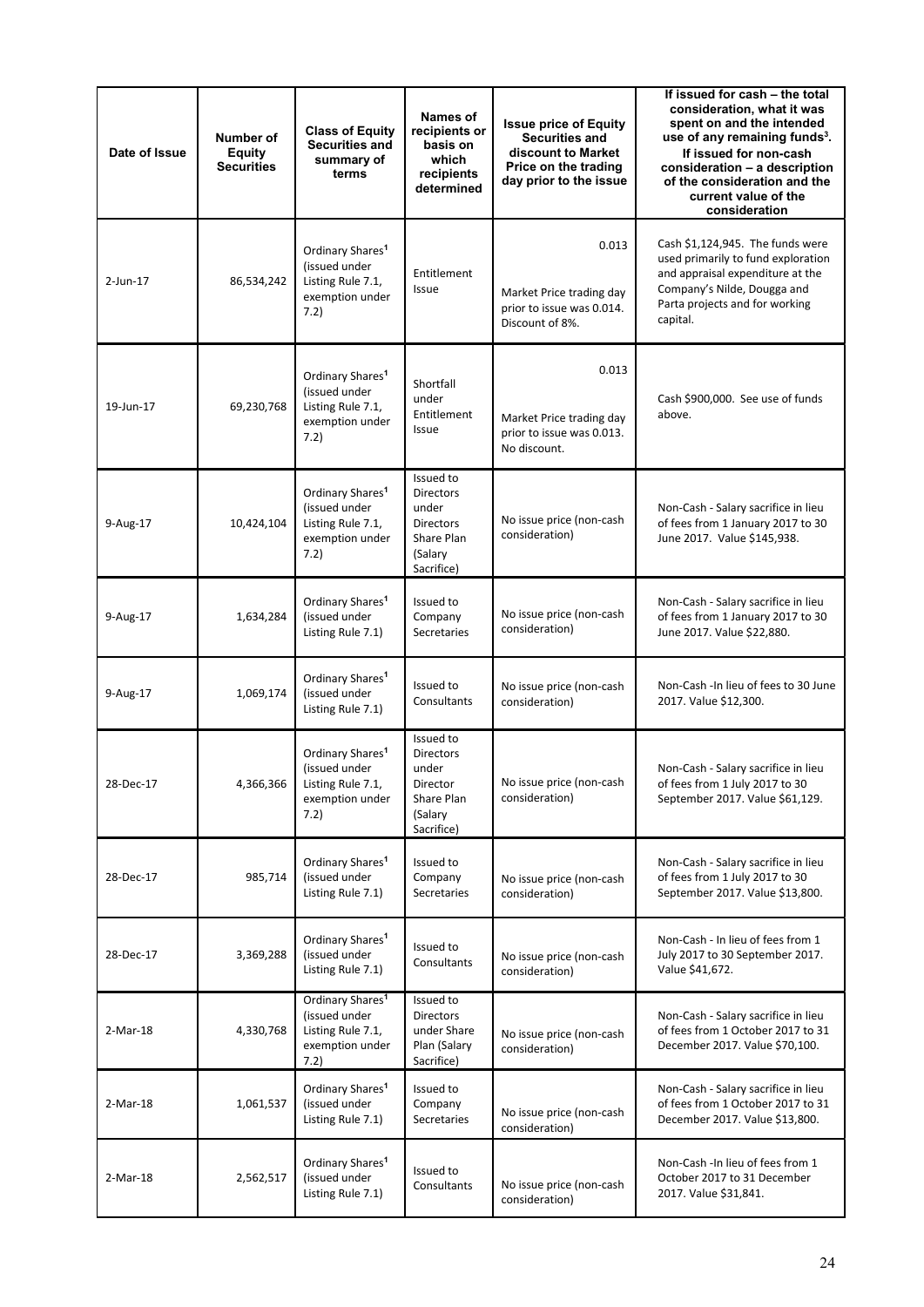| 16-Mar-18                             | 4,380,018   | Ordinary Shares <sup>1</sup><br>(issued under<br>Listing Rule 7.1)  | Issued to<br>consultant In<br>lieu of fees                                   | No issue price (non-cash<br>consideration) | Non-Cash - in lieu of fees for<br>advisory services. Value \$50,000.                                                                                              |  |  |
|---------------------------------------|-------------|---------------------------------------------------------------------|------------------------------------------------------------------------------|--------------------------------------------|-------------------------------------------------------------------------------------------------------------------------------------------------------------------|--|--|
| TOTAL SHARES<br><b>ISSUED</b>         | 189,948,780 |                                                                     |                                                                              |                                            |                                                                                                                                                                   |  |  |
| $1$ -June- $17$                       | 43,000,000  | Unlisted Options,<br>expiry 1/12/18,<br>exercise price 1.9<br>cents | Issued to<br>Directors,<br>Company<br><b>Secretaries</b><br>and<br>Employees | No issue price (non-cash<br>consideration) | Consideration nil. Issued under ADX's<br>Employee Incentive Option Plan.<br>Current value at grant date:<br>\$331,456 <sup>2</sup>                                |  |  |
| 19-June-17                            | 5,000,000   | Unlisted Options,<br>expiry 31/12/18,<br>exercise price 3<br>cents  | Issued to<br>Lead<br>Manager to<br>Entitlement<br>Issue in lieu<br>of fees   | No issue price (non-cash<br>consideration) | Consideration nil. Issued to lead<br>Manager of the Entitlements Issue.<br>Current value at grant date: \$28,586 <sup>2</sup>                                     |  |  |
| 12-July-17                            | 5,000,000   | Unlisted Options,<br>expiry 31/12/18,<br>exercise price 3<br>cents  | Issued to<br>consultants in<br>lieu of fees                                  | No issue price (non-cash<br>consideration) | Consideration nil. Issued to<br>consultants for marketing and<br>introduction services. Since<br>cancelled. Current value at grant<br>date: \$22,741 <sup>2</sup> |  |  |
| <b>TOTAL OPTIONS</b><br><b>ISSUED</b> | 53.000.000  |                                                                     |                                                                              |                                            |                                                                                                                                                                   |  |  |

#### **Notes:**

1. Fully paid ordinary shares in the capital of the Company (ASX Code: ADX) (terms are set out in the Constitution).

2. The value of Options is measured using the Black-Scholes option pricing model. Measurement inputs include the Share price on the measurement date, the exercise price, the term of the Option, the impact of dilution, the expected volatility of the underlying Share (based on weighted average historic volatility adjusted for changes expected due to publicly available information), the expected dividend yield and the risk free interest rate for the term of the Option. No account is taken of any performance conditions included in the terms of the Option other than market based performance conditions (i.e. conditions linked to the price of Shares).

#### **(g) Compliance with ASX Listing Rules 7.1A.4 and 3.10.5A**

When the Company issues Equity Securities pursuant to the 10% Placement Capacity, it will give to ASX:

- (1) a list of the allottees of the Equity Securities and the number of Equity Securities allotted to each (not for release to the market), in accordance with ASX Listing Rule 7.1A.4; and
- (2) the information required by ASX Listing Rule 3.10.5A for release to the market.

### **9.4 Voting Exclusion Statement**

A voting exclusion statement is included in the Notice of Meeting. At the date of this Notice, the proposed allottees of any Equity Securities are not as yet known or identified and the Company has not invited any existing Shareholder to participate in an issue of Equity Securities under ASX Listing Rule 7.1A. In these circumstances (and in accordance with the note set out in ASX Listing Rule 14.11.1 relating to ASX Listing Rules 7.1 and 7.1A), for a person's vote to be excluded, it must be known that that person will participate in the proposed issue. Therefore, no existing Shareholders will be excluded from voting on Resolution 14.

#### **Recommendations**

The Board believes that the Resolutions to be proposed at the Company's Annual General Meeting are in the best interests of the Company and (except where otherwise stated) unanimously recommends that Shareholders vote in favour of each Resolution.

#### **Enquiries**

Shareholders are invited to contact the Chairman, Mr Ian Tchacos, on (08) 9381 4266 if they have any queries in respect of the matters set out in these documents.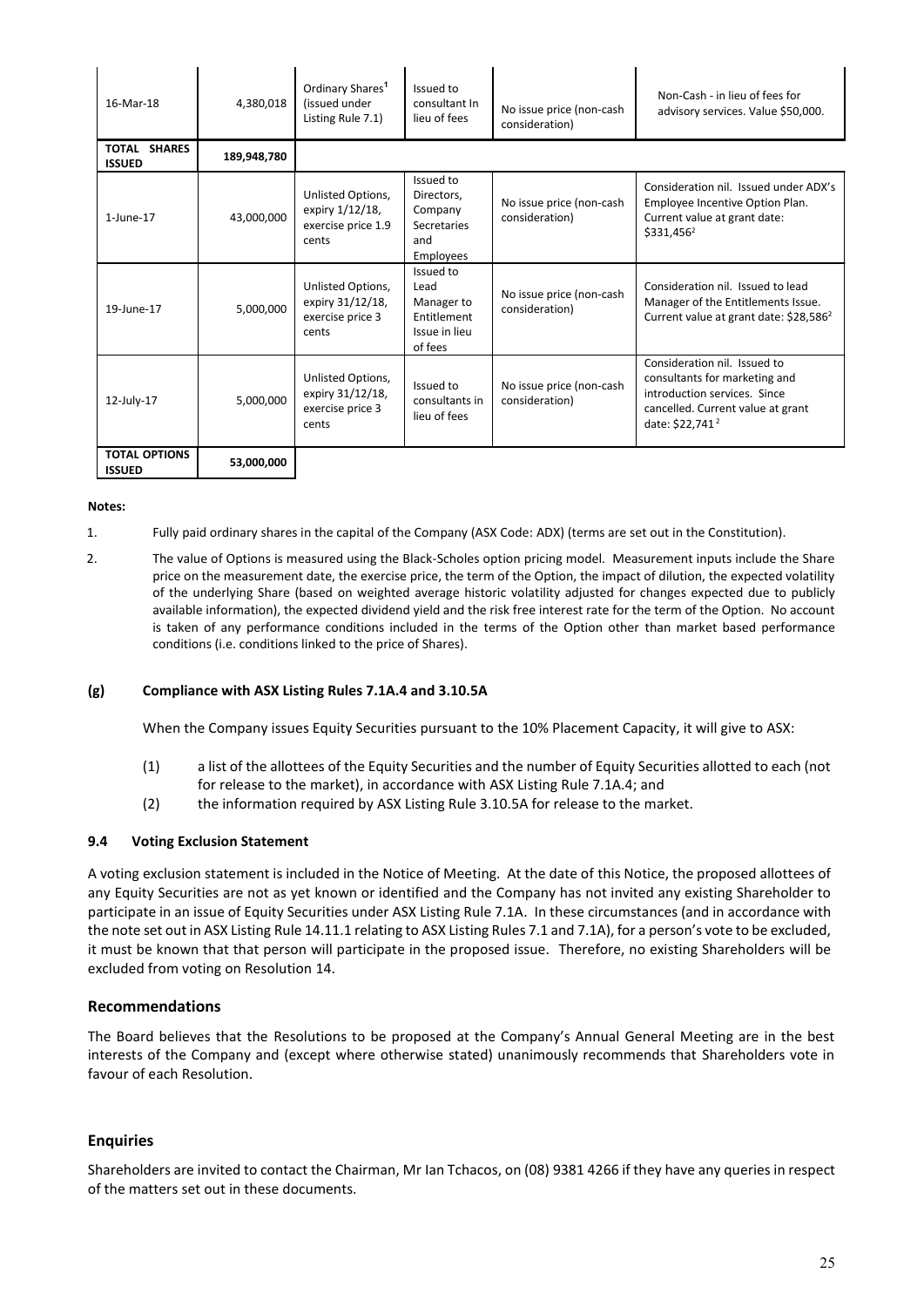#### **GLOSSARY**

**\$** means Australian dollars.

**10% Placement Capacity** has the meaning given in section 9 of this Notice.

**Annual General Meeting** or **Meeting** means the meeting convened by the Notice.

**ASIC** means the Australian Securities and Investments Commission.

**ASX** means ASX Limited (ACN 008 624 691) or the Australian Securities Exchange, as the context requires.

**ASX Listing Rules** means the Listing Rules of ASX.

**Board** means the current board of directors of the Company.

**Business Day** means Monday to Friday inclusive, except New Year's Day, Good Friday, Easter Monday, Christmas Day, Boxing Day, and any other day that ASX declares is not a business day.

**Chair** means the chair of the Meeting.

**Closely Related Party** of a member of the Key Management Personnel means:

- (a) a spouse or child of the member;
- (b) a child of the member's spouse;
- (c) a dependent of the member or the member's spouse;
- (d) anyone else who is one of the member's family and may be expected to influence the member, or be influenced by the member, in the member's dealing with the entity;
- (e) a company the member controls; or
- (f) a person prescribed by the *Corporations Regulations 2001 (Cth*).

**Company** means ADX Energy Ltd (ABN 50 009 058 646).

**Constitution** means the Company's constitution.

**Corporations Act** means the Corporations Act 2001 (Cth).

**Directors** means the current directors of the Company.

**Directors' Share Plan** means the ADX Directors' Share Plan.

**Eligible Entity** means an entity that, at the date of the relevant general meeting is not included in the S&P/ASX 300 Index; and has a maximum market capitalisation (excluding restricted securities and securities quoted on a deferred settlement basis) of \$300,000,000.

**Equity Securities** includes a Share, a right to a Share or Option, an Option, a convertible security and any security that ASX decides to classify as an Equity Security.

**Explanatory Statement** means the explanatory statement accompanying the Notice.

**Key Management Personnel** has the same meaning as in the accounting standards and broadly includes those persons having authority and responsibility for planning, directing and controlling the activities of the Company, directly or indirectly, including any director (whether executive or otherwise) of the Company.

**Notice** or **Notice of Meeting** means this notice of meeting including the Explanatory Statement and the Proxy Form.

**Option** means an option which enables the holder to subscribe for one Share.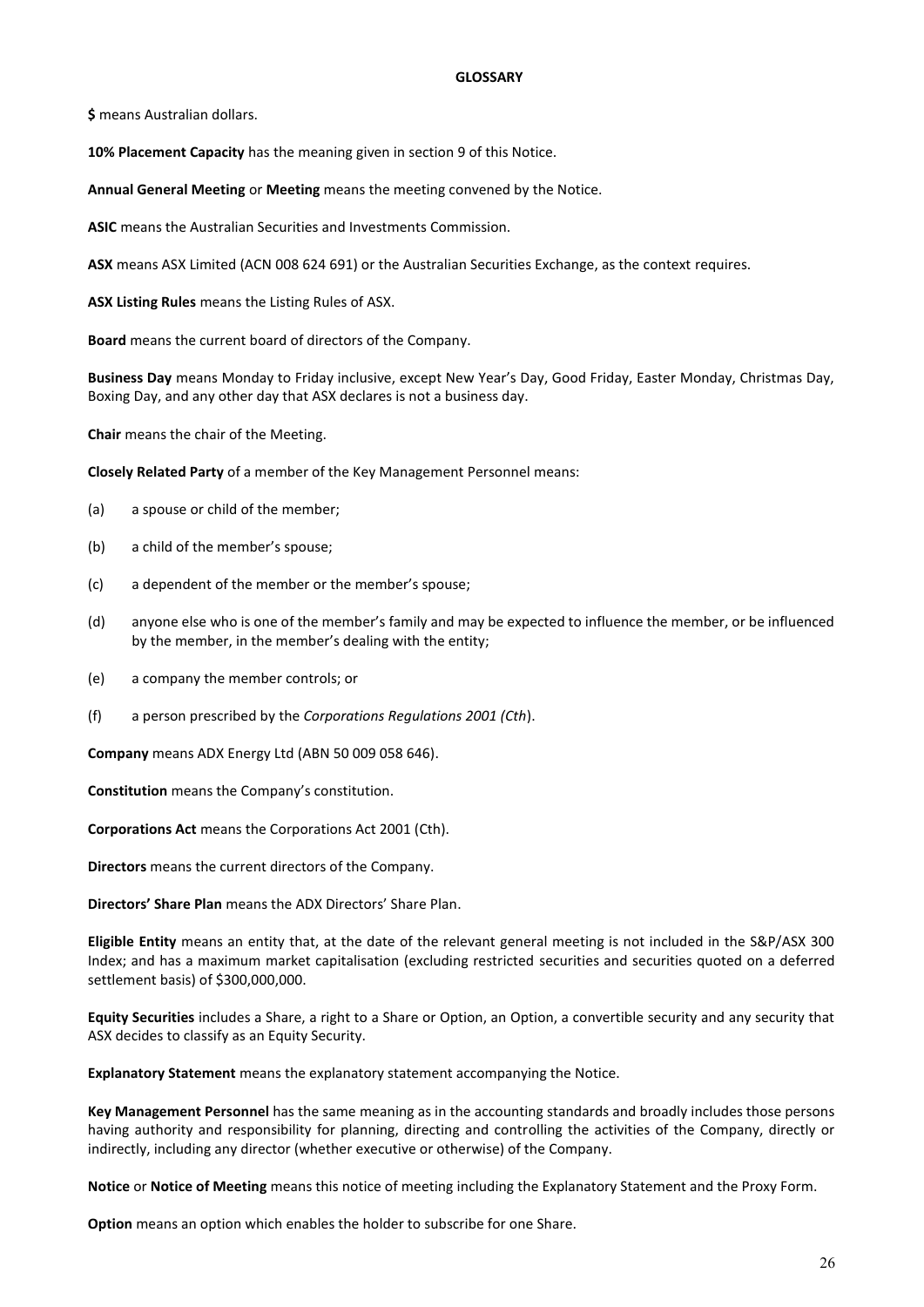**Ordinary Securities** has the meaning set out in the ASX Listing Rules.

**Proxy Form** means the proxy form accompanying the Notice.

**Remuneration Report** means the remuneration report set out in the Director's report section of the Company's annual financial report for the period ended 31 December 2017.

**Resolutions** means the resolutions set out in the Notice, or any one of them, as the context requires.

**Share** means a fully paid ordinary share in the capital of the Company.

**Shareholder** means a holder of a Share.

**Variable A** means "A" as set out in the calculation in section 9.2 of this Notice.

**WST** means Western Standard Time as observed in Perth, Western Australia.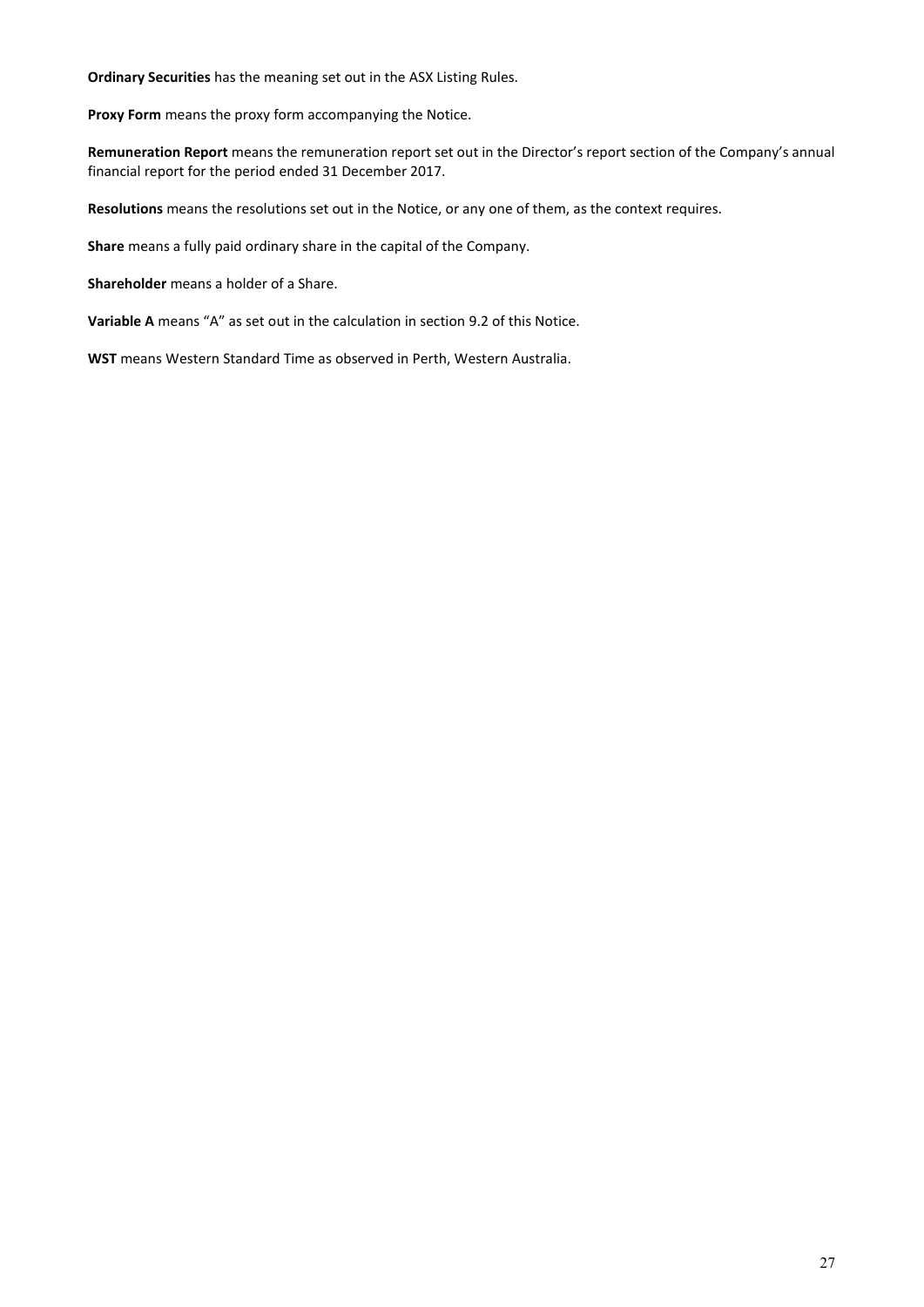## **SCHEDULE 1 – KEY TERMS AND CONDITIONS OF PERFORMANCE RIGHTS AND OPTION PLAN**

The key terms of the Performance Rights and Option Plan (**Plan**) are as follows:

- (a) **Eligibility**: Participants in the Plan consist of:
	- (i) a director (whether executive or non-executive) of any group company;
	- (ii) a full or part time employee of any group company;
	- (iii) a casual employee or contractor of a group company to the extent permitted by ASIC Class Order 14/1000 (**Class Order**); or
	- (iv) a prospective participant, being a person to whom the offer is made but who can only accept the Offer if an arrangement has been entered into that will result in the person becoming a under subparagraphs (i), (ii) or (iii) above,

who is declared by the Board to be eligible to receive grants of Options or Performance Rights (together, **Awards**) under the Plan (**Eligible Participant**)**.** 

- (b) **Offer:** The Board may, from time to time, in its absolute discretion, make a written offer to any Eligible Participant (including an Eligible Participant who has previously received an offer) to apply for Awards, upon the terms set out in the Plan and upon such additional terms and conditions as the Board determines (**Offer**).
- (c) **Limit on Offers:** Where the Company has relied or intends relying on the Class Order to make an Offer, the Company must have reasonable grounds to believe, when making an Offer, that the number of Shares to be received on exercise of Awards offered under an Offer, when aggregated with the number of Shares issued or that may be issued as a result of offers made in reliance on the Class Order at any time during the previous 3 year period under an employee incentive scheme covered by the Class Order or an ASIC exempt arrangement of a similar kind to an employee incentive scheme, will not exceed 5% of the total number of Shares on issue at the date of the Offer.
- (d) **Issue price:** Unless the Options are quoted on the ASX, Options issued under the Plan will be issued for no more than nominal cash consideration. Performance Rights granted under the Plan will be issued for nil cash consideration.
- (e) **Exercise Price:** The Board may determine the Option exercise price (if any) for an Option offered under that Offer in its absolute discretion. To the extent the ASX Listing Rules specify or require a minimum price, the Option Exercise Price in respect of an Option offered under an Offer must not be less than any minimum price specified in the ASX Listing Rules.
- (f) **Cashless Exercise Facility**: If a Participant wishes to exercise some or all of their vested Options it may, subject to Board approval, elect to pay the Option Exercise Price by using the cashless exercise facility (**Cashless Exercise Facility**). The Cashless Exercise Facility entitles a Participant to set-off the Option Exercise Price against the number of Shares which the Participant is entitled to receive upon exercise of the Participant's Options. By using the Cashless Exercise Facility, the Participant will receive Shares to the value of the surplus after the Option exercise price has been set-off.
- (g) **Vesting Conditions:** In respect of any Award, any condition set out in the Offer must be satisfied (unless waived in accordance with the Plan) and the Board has notified the Eligible Participant of that fact before that Award can be exercised or any other restriction on exercise of that Award specified in the Offer or in the Plan. (**Vesting Conditions**).
- (h) **Vesting**: The Board may in its absolute discretion (except in respect of a change of control occurring where Vesting Conditions are deemed to be automatically waived) by written notice to a Participant (being an Eligible Participant to whom Awards have been granted under the Plan or their nominee where the Awards have been granted to the nominee of the Eligible Participant (**Relevant Person**)), resolve to waive any of the Vesting Conditions applying to Awards due to: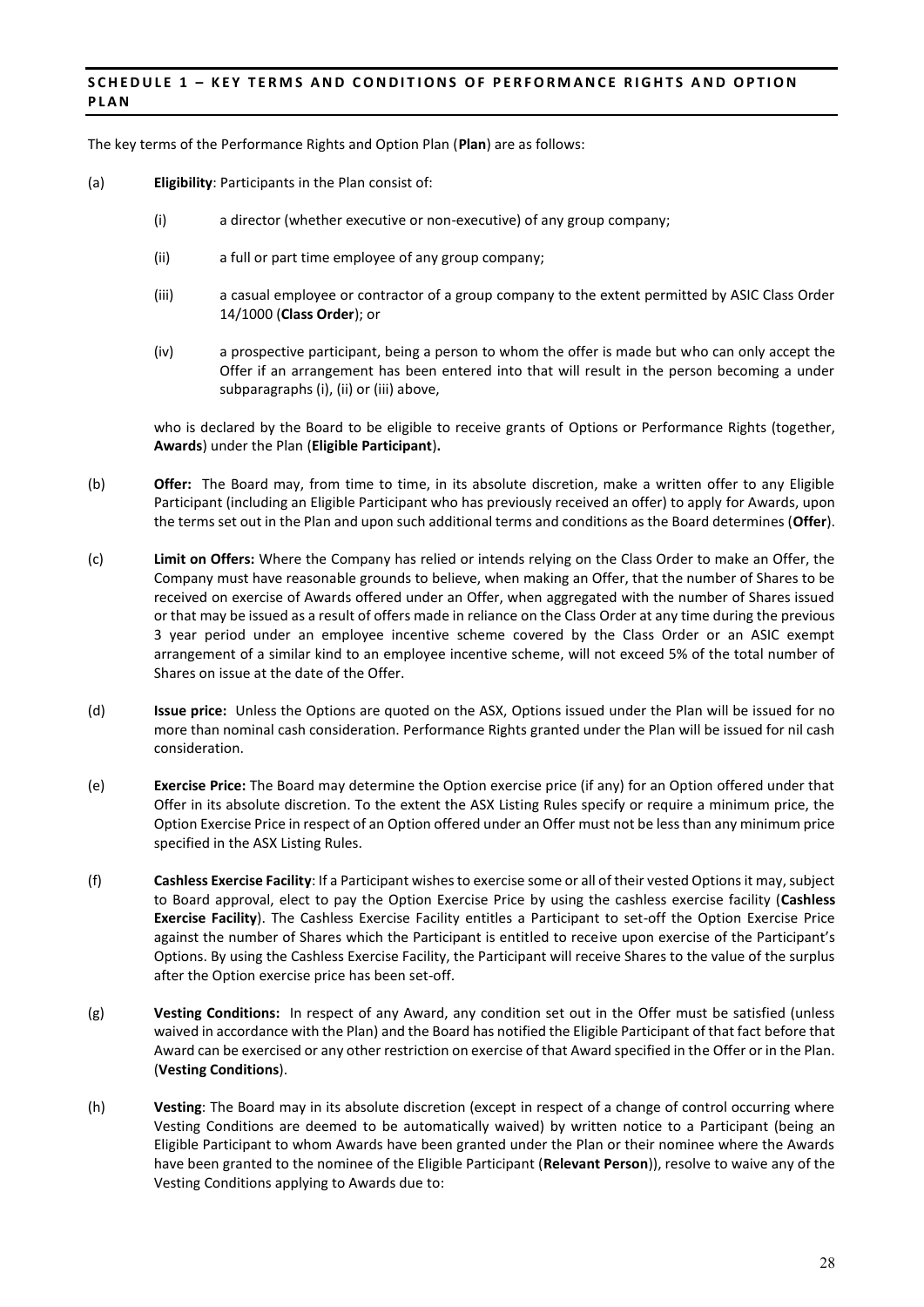- (i) special circumstances arising in relation to a Relevant Person in respect of those Performance Rights, being:
	- (A) a Relevant Person ceasing to be an Eligible Participant due to:
		- (I) death or total or permanent disability of a Relevant Person; or
		- (II) retirement or redundancy of a Relevant Person;
	- (B) a Relevant Person suffering severe financial hardship;
	- (C) any other circumstance stated to constitute "special circumstances" in the terms of the relevant Offer made to and accepted by the Participant; or
	- (D) any other circumstances determined by the Board at any time (whether before or after the Offer) and notified to the Relevant Participant which circumstances may relate to the Participant, a class of Participant, including the Participant or particular circumstances or class of circumstances applying to the Participant; or
- (ii) a change of control occurring; or
- (iii) the Company passing a resolution for voluntary winding up, or an order is made for the compulsory winding up of the Company.
- (i) **Lapse of an Award**: An Award will lapse upon the earlier to occur of:
	- (i) an unauthorised dealing in, or hedging of, the Award occurring;
	- (ii) a vesting condition in relation to the Award is not satisfied by the due date, or becomes incapable of satisfaction, as determined by the Board in its absolute discretion, unless the Board exercises its discretion to waive the vesting condition and vest the Award;
	- (iii) in respect of an unvested Award only, a relevant person ceases to be an Eligible Participant, unless the Board:
		- (A) exercises its discretion to vest the Award; or
		- (B) in its absolute discretion, resolves to allow the unvested Award to remain unvested after the Relevant Person ceases to be an Eligible Participant;
	- (iv) in respect of a vested Award only, a Relevant Person ceases to be an Eligible Participant and, where required by the Board in its absolute discretion, the vested Performance Right is not exercised within a one (1) month period (or such other period as the Board determines) as notified by the Board to the Participant after the date the Relevant Person ceases to be an Eligible Participant;
	- (v) the Board deems that an Award lapses due to fraud, dishonesty or other improper behaviour of the holder/Eligible Participant;
	- (vi) the Company undergoes a change of control or a winding up resolution or order is made, and the Award does not vest; and
	- (vii) the expiry date of the Award.

## (j) **Not transferrable**

Awards are only transferrable in special circumstances with the prior written consent of the Board (which may be withheld in its absolute discretion) or by force of law upon death to the Participant's legal personable representative or upon bankruptcy to the Participant's trustee in bankruptcy.

(k) **Shares**: All shares issued on exercise of an Award under the Plan will rank equally in all respects with the shares of the same class for the time being on issue except as regards any rights attaching to such shares by reference to a record date prior to the date of their issue.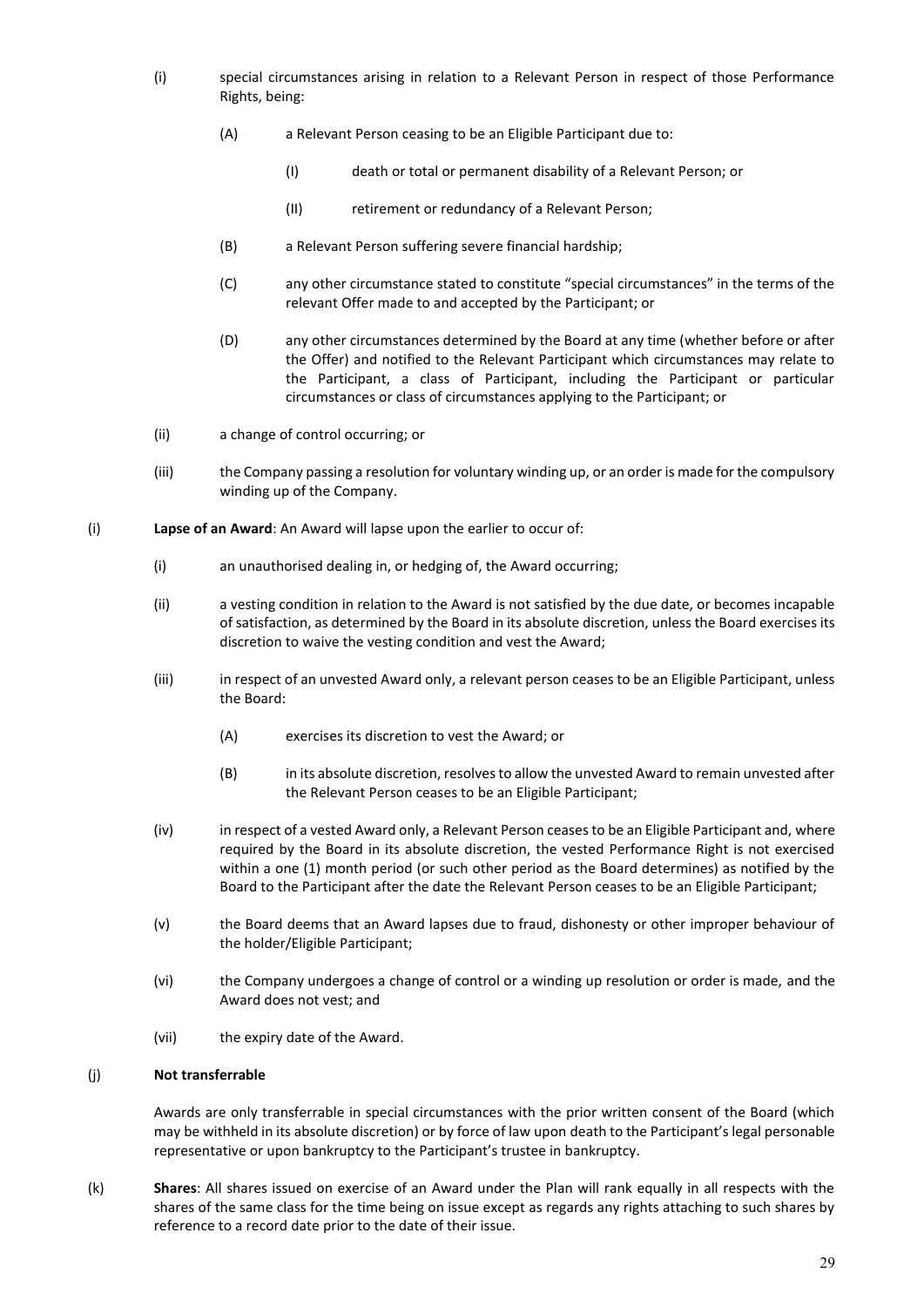- (l) **Sale Restrictions**: The Board may, in its discretion, determine at any time up until exercise of Awards, that a restriction period will apply to some or all of the shares issued to an Eligible Participant (or their eligible nominee) on exercise of those Awards up to a maximum of five (5) years from the grant date of the Awards. In addition, the Board may, in its sole discretion, having regard to the circumstances at the time, waive any such restriction period determined.
- (m) **No Participation Rights**: There are no participation rights or entitlements inherent in the Awards and Participants will not be entitled to participate in new issues of capital offered to Shareholders during the currency of the Awards without exercising the Award.
- (n) **Change in exercise price of number of underlying securities**: An Award does not confer the right to a change in exercise price or in the number of underlying Shares over which the Award can be exercised.
- (o) **Reorganisation**: If, at any time, the issued capital of the Company is reorganised (including consolidation, subdivision, reduction or return), all rights of a holder of an Award are to be changed in a manner consistent with the Corporations Act and the ASX Listing Rules at the time of the reorganisation.
- (p) **Trust**: The Board may, at any time, establish a trust for the sole purpose of acquiring and holding Shares in respect of which a Participant may exercise, or has exercised, vested Awards, including for the purpose of enforcing the disposal restrictions and appoint a trustee to act as trustee of the trust. The trustee will hold the Shares as trustee for and on behalf of a Participant as beneficial owner upon the terms of the trust. The Board may at any time amend all or any of the provisions of the Plan to effect the establishment of such a trust and the appointment of such a trustee.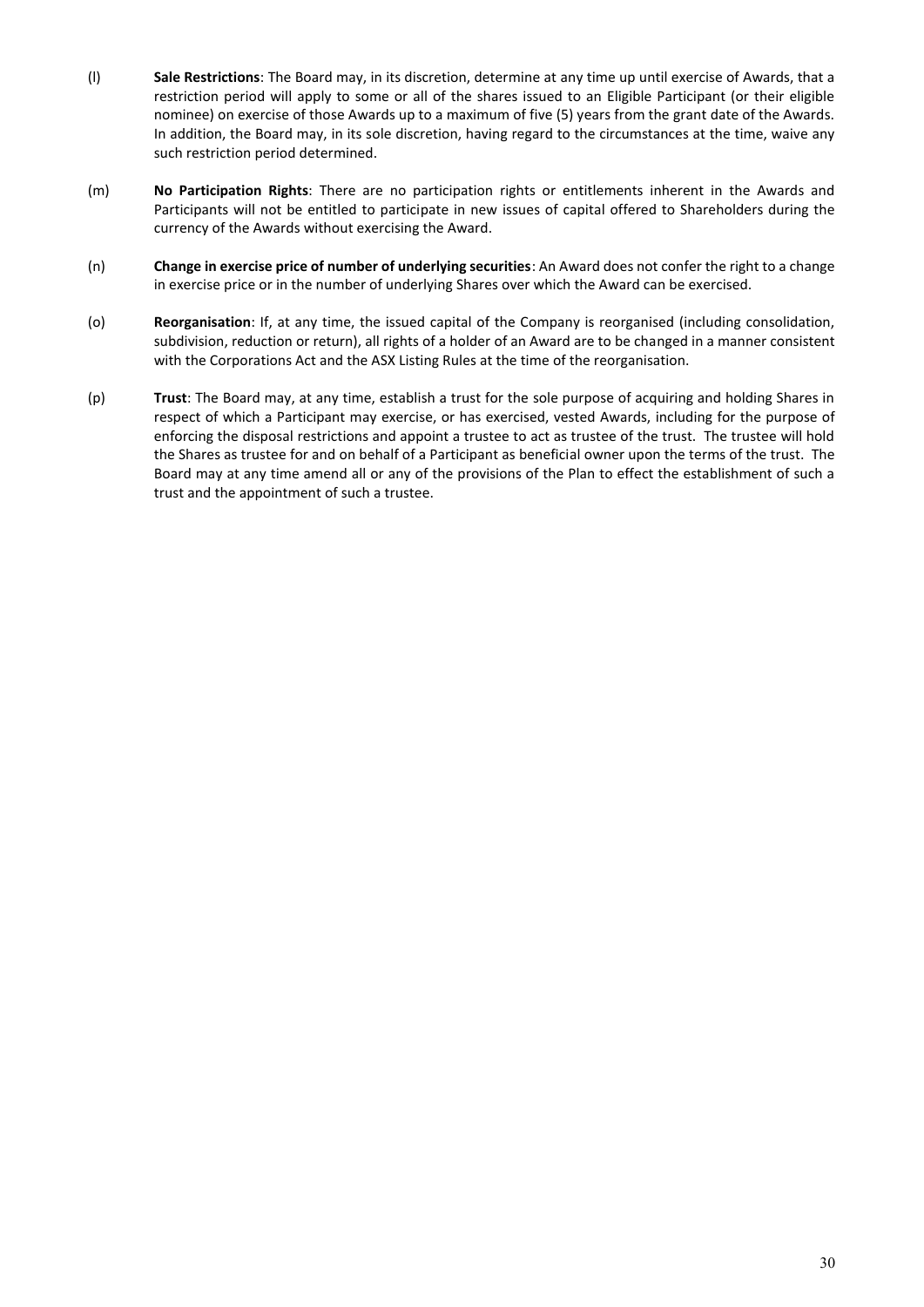## **SCHEDULE 2 – SPECIFIC TERMS AND CONDITIONS OF RELATED PARTY OPTIONS**

Note - the Related Party Options will be granted under the Company's Performance Rights and Option Plan.

#### (a) **Entitlement**

Each Option entitles the holder to subscribe for one Share upon exercise of the Option.

### (b) **Exercise Price**

Options for Ian Tchacos and Paul Fink – Exercise Price is Zero

Options for Philip Haydn-Slater – Exercise Price is \$0.019 per option

### (c) **Expiry Date**

Options for Ian Tchacos and Paul Fink – Each Option will expire at 5:00 pm (WST) on 31 May 2022 (**Expiry Date**)

Options for Philip Haydn-Slater – Each Option will expire at 5:00 pm (WST) on 31 May 2019 (**Expiry Date**).

An Option not exercised before the Expiry Date will automatically lapse on the Expiry Date.

### (d) **Vesting Date**

Options for Ian Tchacos and Paul Fink –

| <b>QUARTERLY</b><br><b>TRANCHE</b> | <b>VESTING DATE</b> |
|------------------------------------|---------------------|
|                                    | 31 May 2018         |
| 2                                  | 31 July 2018        |
| ς                                  | 31 October 2018     |
|                                    | 31 January 2019     |

Options for Philip Haydn-Slater – Each Option vests immediately upon grant.

## (e) **Exercise Period**

The Options are exercisable at any time after vesting and on or prior to the Expiry Date (**Exercise Period**).

## (f) **Notice of Exercise**

The Options may be exercised during the Exercise Period by notice in writing to the Company in the manner specified on the Option certificate (**Notice of Exercise**) and payment of the Exercise Price for each Option being exercised in Australian currency by electronic funds transfer or other means of payment acceptable to the Company.

## (g) **Exercise Date**

A Notice of Exercise is only effective on and from the later of the date of receipt of the Notice of Exercise and the date of receipt of the payment of the Exercise Price for each Option being exercised in cleared funds (**Exercise Date**).

## (h) **Timing of issue of Shares on exercise**

Within 10 Business Days after the Exercise Date, the Company will:

(i) allot and issue the number of Shares required under these terms and conditions in respect of the number of Options specified in the Notice of Exercise and for which cleared funds have been received by the Company;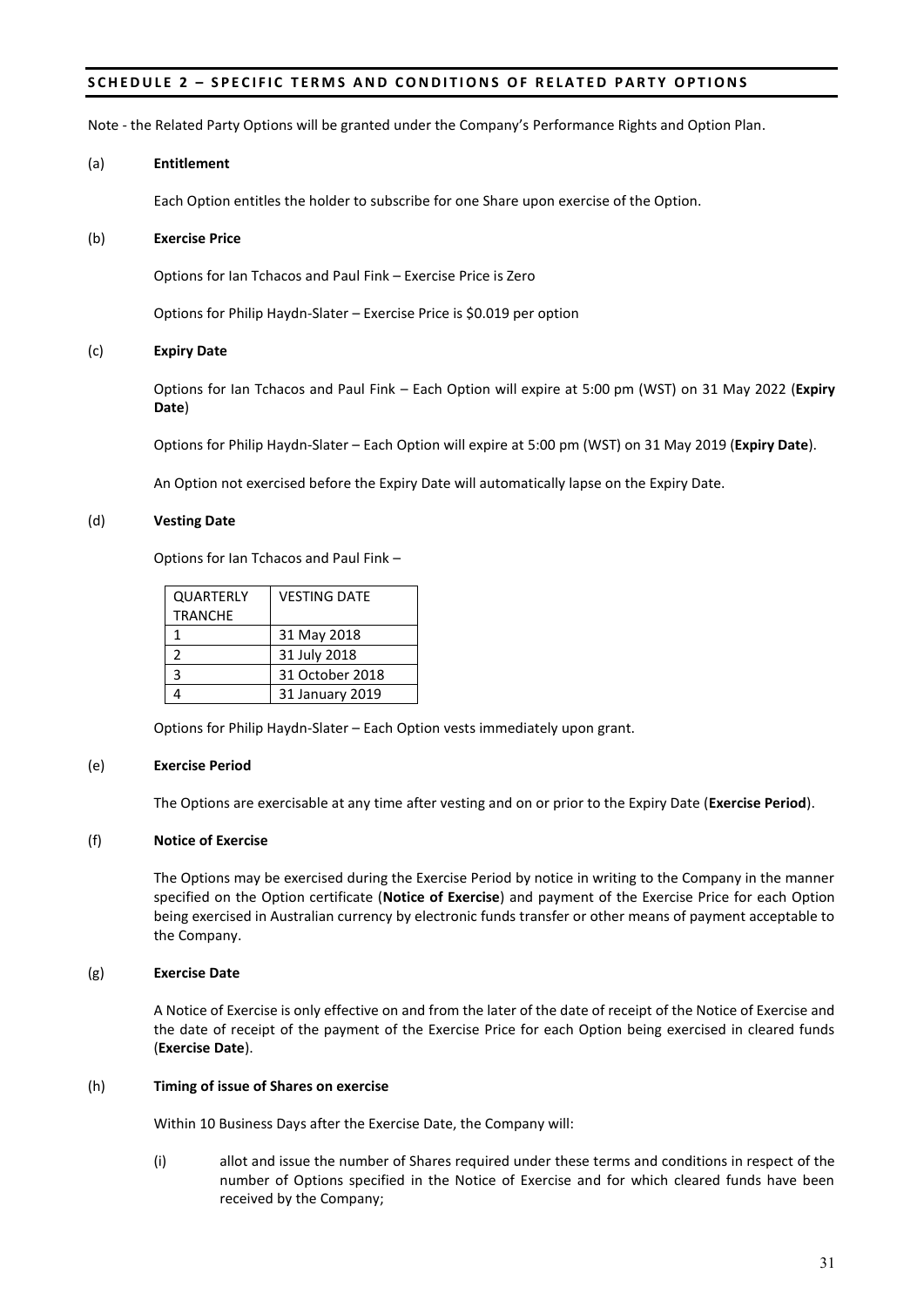- (ii) if required, give ASX a notice that complies with section 708A(5)(e) of the Corporations Act, or, if the Company is unable to issue such a notice, lodge with ASIC a prospectus prepared in accordance with the Corporations Act and do all such things necessary to satisfy section 708A(11) of the Corporations Act to ensure that an offer for sale of the Shares does not require disclosure to investors; and
- (iii) if admitted to the official list of ASX at the time, apply for official quotation on ASX of Shares issued pursuant to the exercise of the Options.

If a notice delivered under (h)(ii) for any reason is not effective to ensure that an offer for sale of the Shares does not require disclosure to investors, the Company must, no later than 20 Business Days after becoming aware of such notice being ineffective, lodge with ASIC a prospectus prepared in accordance with the Corporations Act and do all such things necessary to satisfy section 708A(11) of the Corporations Act to ensure that an offer for sale of the Shares does not require disclosure to investors.

## (i) **Shares issued on exercise**

Shares issued on exercise of the Options rank equally with the then issued shares of the Company, subject to any restriction periods imposed or escrow requirements as applicable.

## (j) **Quotation of Shares issued on exercise**

If admitted to the official list of ASX at the time, application will be made by the Company to ASX for quotation of the Shares issued upon the exercise of the Options.

## (k) **Reconstruction of capital**

If at any time the issued capital of the Company is reconstructed, all rights of an Optionholder are to be changed in a manner consistent with the Corporations Act and the ASX Listing Rules at the time of the reconstruction.

## (l) **Participation in new issues**

There are no participation rights or entitlements inherent in the Options and holders will not be entitled to participate in new issues of capital offered to Shareholders during the currency of the Options without exercising the Options.

## (m) **Change in exercise price**

An Option does not confer the right to a change in Exercise Price or a change in the number of underlying securities over which the Option can be exercised.

## (n) **Unquoted**

The Company will not apply for quotation of the Options on ASX.

## (o) **Transferability**

The Options are only transferable in accordance with the terms of the Performance Rights and Option Plan.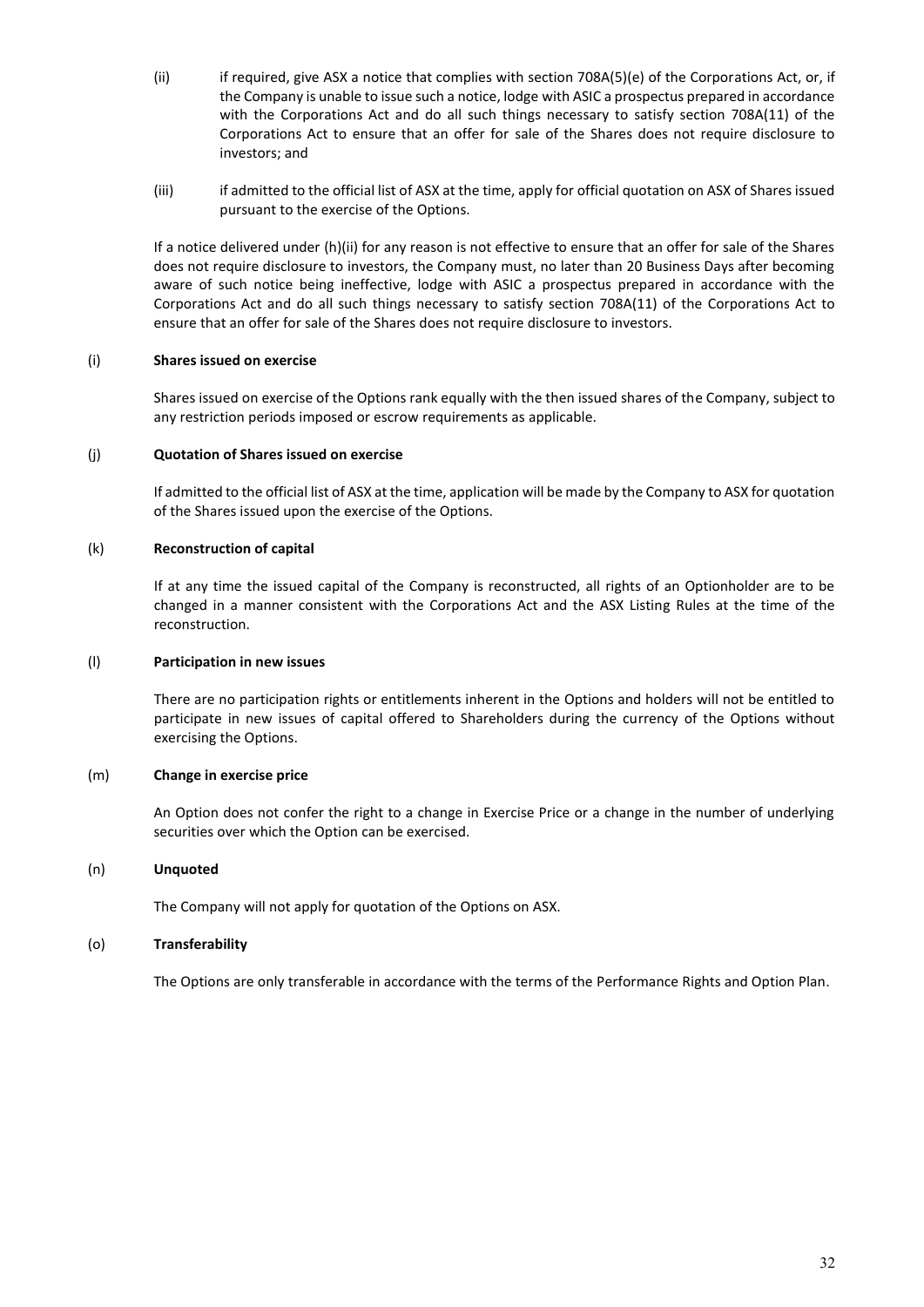## **SCHEDULE 3 – VALUATION OF RELATED PARTY OPTIONS**

The Related Party Options to be issued to the Related Parties pursuant to Resolutions 6 to 8 have been valued by internal management.

## **Options to be granted to Ian Tchacos and Paul Fink:**

Based on the assumptions set out below, the Related Party Options were ascribed the following value:

| <b>Assumptions:</b>                              |              |
|--------------------------------------------------|--------------|
|                                                  |              |
| Valuation date                                   | 6 April 2018 |
| Market price of Shares (5 Day VWAP) *            | 1.1 cents    |
| Exercise price                                   | zero         |
| Expiry date (length of time from issue)          | 4 years      |
|                                                  |              |
| Indicative value per Related Party Option        | 1.1 cents    |
|                                                  |              |
| Total Value of Related Party Options - I Tchacos | \$156,200    |
| Total Value of Related Party Options - P Fink    | \$84,700     |
|                                                  |              |

## **Options to be granted to Philip Haydn-Slater:**

Using the Black Scholes option pricing model and based on the assumptions set out below, the Related Party Options were ascribed the following value:

| <b>Assumptions:</b>                         |               |
|---------------------------------------------|---------------|
|                                             |               |
| Valuation date                              | 3 April 2018  |
| Market price of Shares (5 Day VWAP) *       | 1.1 cents     |
| Exercise price                              | 1.9 cents     |
| Expiry date (length of time from issue)     | 12 months     |
| Risk free interest rate                     | 2.01%         |
| Volatility (discount)                       | 87.8%         |
|                                             |               |
| Indicative value per Related Party Option   | 0.20142 cents |
|                                             |               |
| <b>Total Value of Related Party Options</b> | \$8,057       |
|                                             |               |

\* Note: The valuation noted above will be adjusted for the actual variables, including market price and 5 Day VWAP at the time of grant.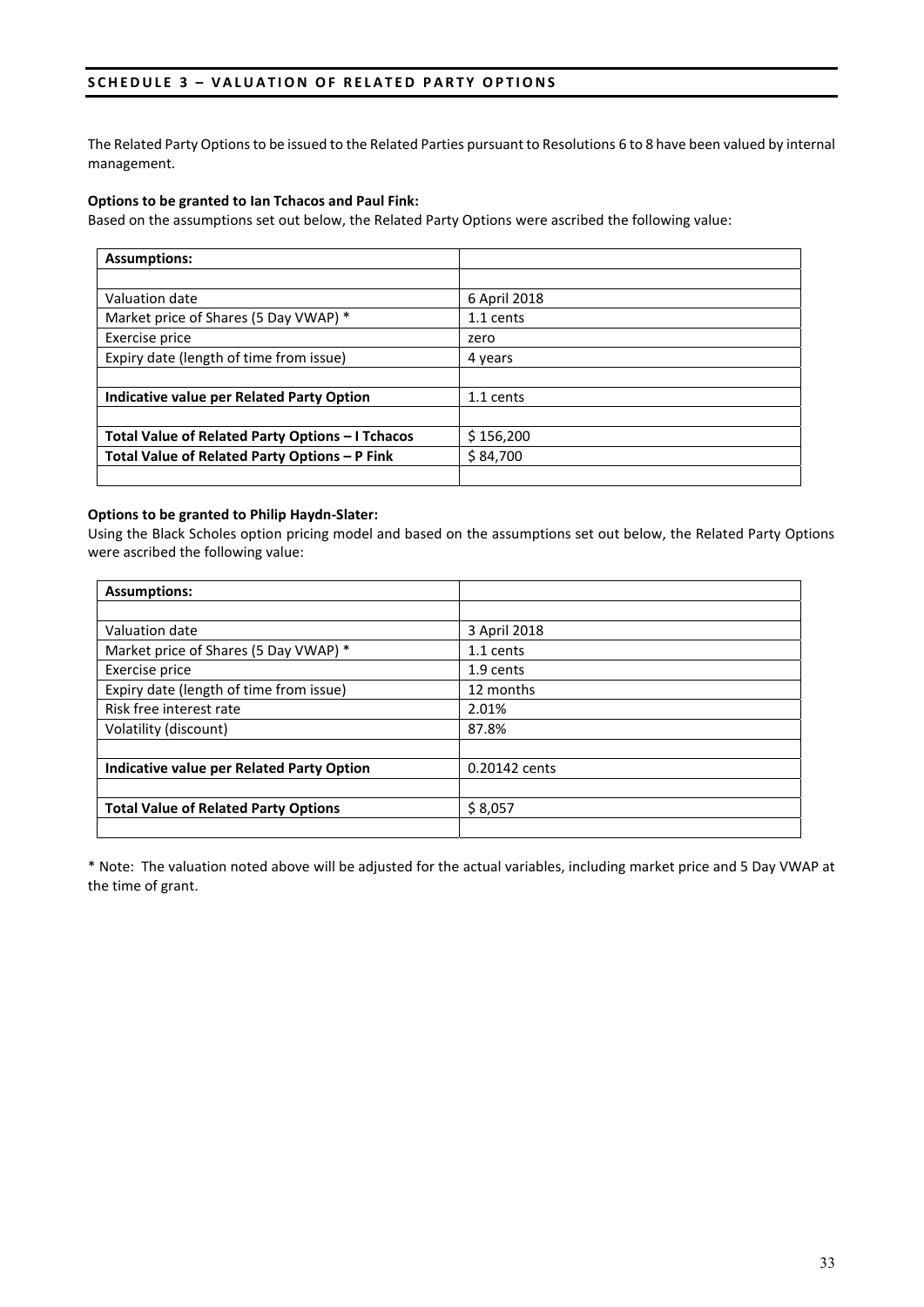#### **(SALARY SACRIFICE)**

#### (a) **Participants in the Directors' Share Plan**

The Board may offer Shares to a Director of the Company or any Subsidiary, including Non-executive Directors (**Eligible Participant**).

Subject to Shareholder approval, the Board may offer to Eligible Participants the opportunity to subscribe for Shares in lieu of Directors' fees owing by the Company to the Eligible Participant and upon such additional terms and conditions as the Board determines (including, without limitation, that an Eligible Participant continues to be a Director of the Company at the relevant time).

An Eligible Participant will not be required to make any payment in return for the Shares as they will be issued in satisfaction of Directors' fees owing by the Company at the time of issue of the Shares, calculated on a quarterly basis.

#### (b) **Limitations of Offers**

If the Company makes an offer of Shares where:

- (i) the total number of Shares the subject of that offer, exceeds the limit set out in ASIC Class Order 14/1000; or
- (ii) the offer does not otherwise comply with the terms and conditions set out in ASIC Class Order 14/1000,

the Company must comply with Chapter 6D of the Corporations Act at the time of that offer.

#### (c) **Issue of Shares**

Shares issued under the Directors' Share Plan will rank equally in all respects with the then issued class of fully paid ordinary shares of the Company.

The Company will issue Shares under the Directors' Share Plan on a quarterly basis, being 31 March, 30 June, 30 September and 31 December each year (**Quarter**).

The issue of Shares under the Directors' Share Plan will be deemed to satisfy the relevant fees or salary owing by the Company to the Eligible Participant.

Shares issued to an Eligible Participant under the Directors' Share Plan will have no restrictions on their transfer.

#### (d) **Deemed issue price of Shares**

The Shares issued pursuant to the Directors' Share Plan will be issued for nil cash consideration as they will be issued in satisfaction of fees and salary owing by the Company to the Eligible Participant. The Shares will be deemed to have an issue price as determined by the Board at the time of issue of the Shares but such deemed issue price will be no less than the VWAP of Shares sold on ASX during the 90 days prior to the expiration of the relevant Quarter.

#### (e) **Shareholder Approval**

All Shares issued pursuant to the Directors' Share Plan will be subject to prior Shareholder approval under the Listing Rules and the Corporations Act (if required).

#### (f) **Amendments**

Subject to the Listing Rules, the Board may at any time by resolution amend all or any of the provisions of the Directors' Share Plan, or the terms or conditions of any Shares issued under the Directors' Share Plan, provided that as soon as reasonably practicable after making any amendment, the Board gives notice in writing of that amendment to any Eligible Participant affected by the amendment.

#### (g) **Non-residents of Australia**

The Board may adopt additional rules of the Directors' Share Plan applicable in any jurisdiction outside Australia under which rights offered under the Directors' Share Plan may be subject to additional or modified terms, having regard to any securities, exchange control or taxation laws or regulations or similar factors which may apply to the Eligible Participant or to the Company in relation to the rights. Any additional rule must conform to the basic principles of the Directors' Share Plan.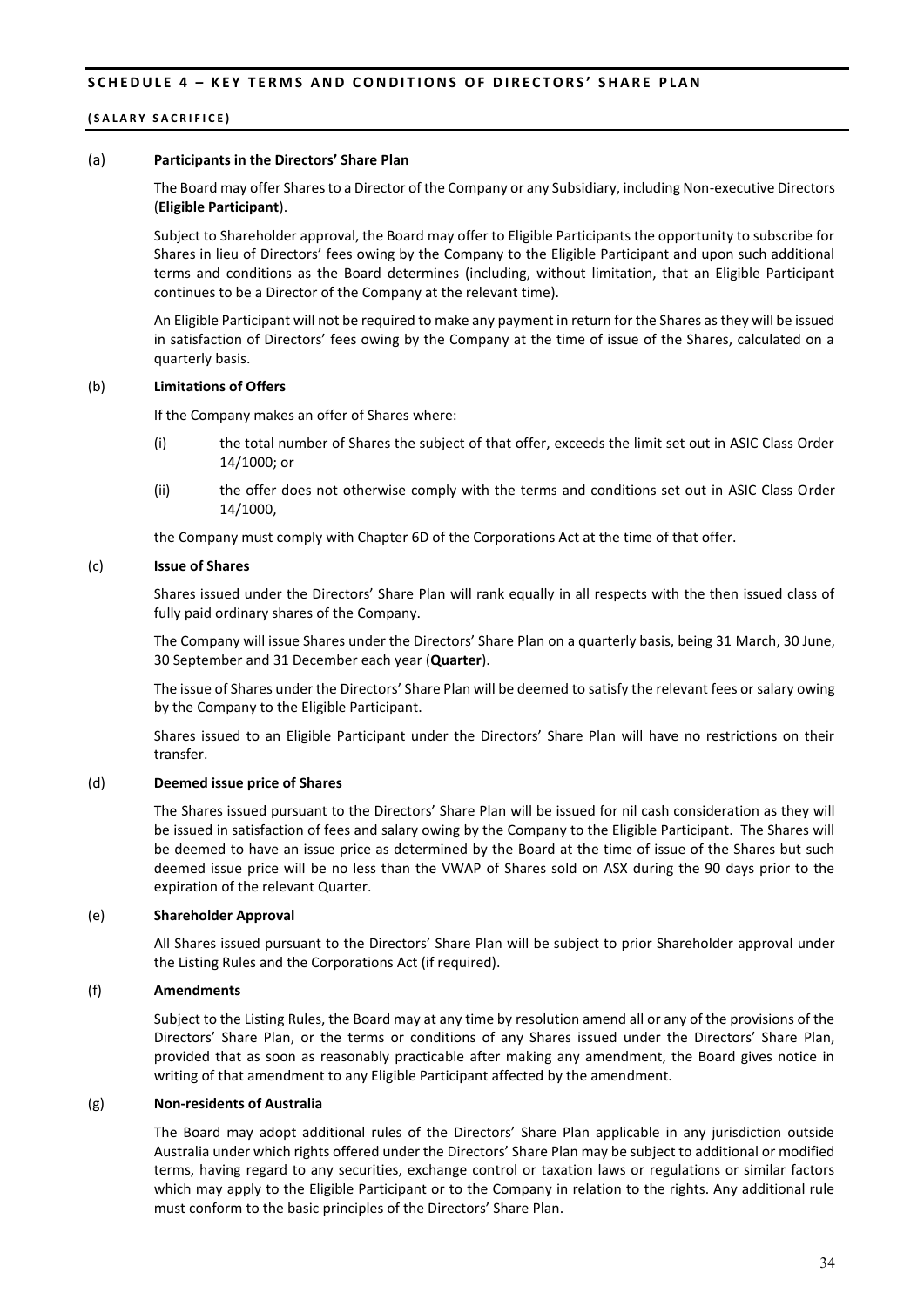

**ADX Energy Ltd** ABN 50 009 058 646

> ADX MR SAM SAMPLE FLAT 123 123 SAMPLE STREET THE SAMPLE HILL SAMPLE ESTATE SAMPLEVILLE VIC 3030

## **Lodge your vote:**

**Online:** www.investorvote.com.au  $\boxed{\Box}$ 



Computershare Investor Services Pty Limited GPO Box 242 Melbourne Victoria 3001 Australia

Alternatively you can fax your form to (within Australia) 1800 783 447 (outside Australia) +61 3 9473 2555

For Intermediary Online subscribers only (custodians) www.intermediaryonline.com

## **For all enquiries call:**

(within Australia) 1300 798 297 (outside Australia) +61 3 9415 4828

# **Proxy Form**

\* S0000112<br>S0000112<br>S0000112



# **Vote and view the annual report online**

Go to www.investorvote.com.au **or** scan the QR Code with your mobile device. Follow the instructions on the secure website to vote. •

## **Your access information that you will need to vote:**

## **Control Number: 999999**

#### **SRN/HIN: I9999999999 PIN: 99999**

PLEASE NOTE: For security reasons it is important that you keep your SRN/HIN confidential.

## **For your vote to be effective it must be received by 10:00am (WST) Wednesday, 23 May 2018**

## **How to Vote on Items of Business**

All your securities will be voted in accordance with your directions.

## **Appointment of Proxy**

**Voting 100% of your holding:** Direct your proxy how to vote by marking one of the boxes opposite each item of business. If you do not mark a box your proxy may vote or abstain as they choose (to the extent permitted by law). If you mark more than one box on an item your vote will be invalid on that item.

**Voting a portion of your holding:** Indicate a portion of your voting rights by inserting the percentage or number of securities you wish to vote in the For, Against or Abstain box or boxes. The sum of the votes cast must not exceed your voting entitlement or 100%.

**Appointing a second proxy:** You are entitled to appoint up to two proxies to attend the meeting and vote on a poll. If you appoint two proxies you must specify the percentage of votes or number of securities for each proxy, otherwise each proxy may exercise half of the votes. When appointing a second proxy write both names and the percentage of votes or number of securities for each in Step 1 overleaf.

**A proxy need not be a securityholder of the Company.**

## **Signing Instructions for Postal Forms**

**Individual:** Where the holding is in one name, the securityholder must sign.

**Joint Holding:** Where the holding is in more than one name, all of the securityholders should sign.

**Power of Attorney:** If you have not already lodged the Power of Attorney with the registry, please attach a certified photocopy of the Power of Attorney to this form when you return it.

**Companies:** Where the company has a Sole Director who is also the Sole Company Secretary, this form must be signed by that person. If the company (pursuant to section 204A of the Corporations Act 2001) does not have a Company Secretary, a Sole Director can also sign alone. Otherwise this form must be signed by a Director jointly with either another Director or a Company Secretary. Please sign in the appropriate place to indicate the office held. Delete titles as applicable.

## **Attending the Meeting**

Bring this form to assist registration. If a representative of a corporate securityholder or proxy is to attend the meeting you will need to provide the appropriate "Certificate of Appointment of Corporate Representative" prior to admission. A form of the certificate may be obtained from Computershare or online at www.investorcentre.com under the help tab, "Printable Forms".

**Comments & Questions:** If you have any comments or questions for the company, please write them on a separate sheet of paper and return with this form.



**XX**